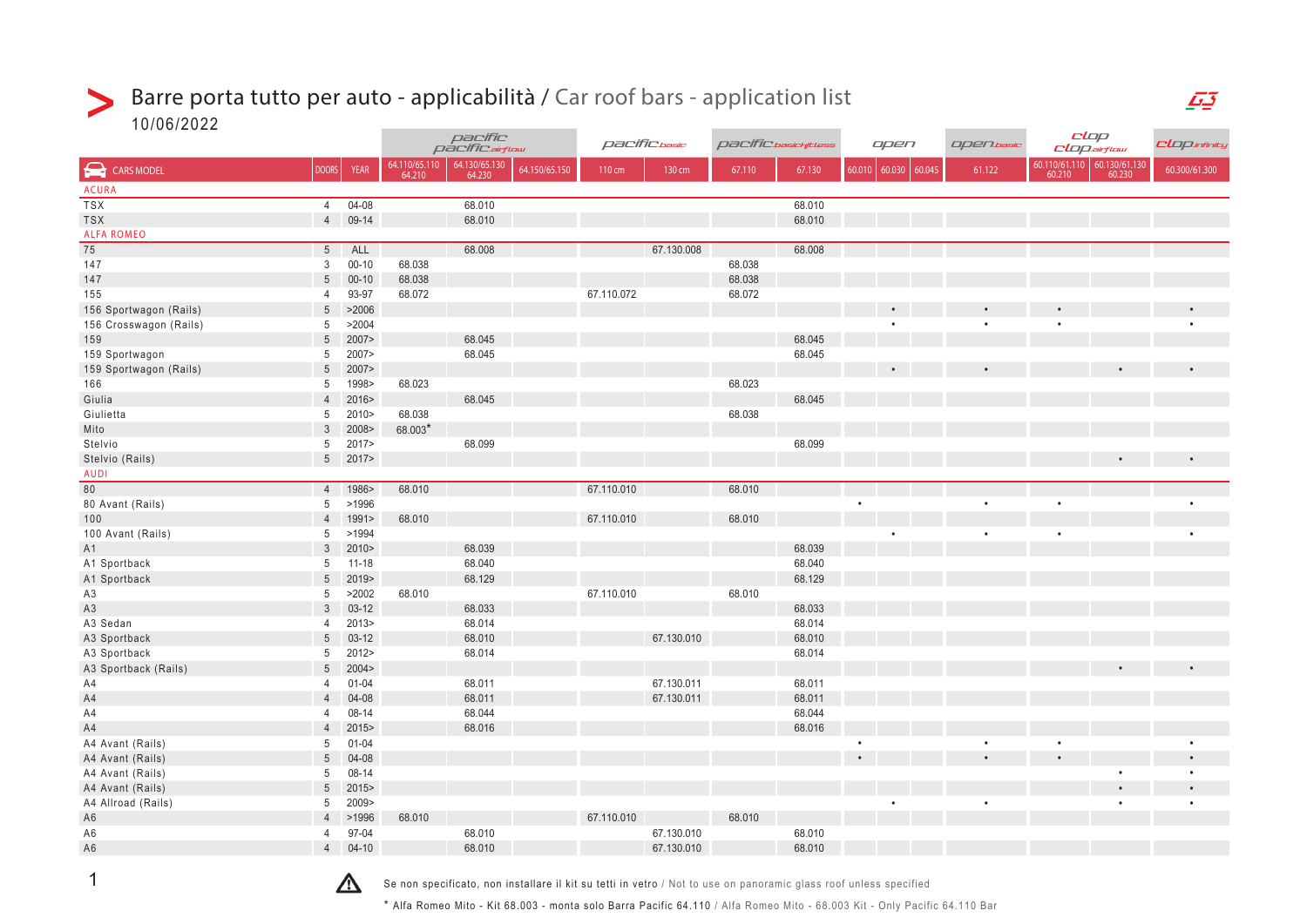|                               |                 |           |                         | pacific<br>pacific.airflow |               | <i>pacific.basic</i> |            |        | <i>pacific.basicHtless</i> | open                 | Open.basic |        | clap<br><b>CL</b> OP.airflow          | CLop.infinity |
|-------------------------------|-----------------|-----------|-------------------------|----------------------------|---------------|----------------------|------------|--------|----------------------------|----------------------|------------|--------|---------------------------------------|---------------|
| <b>Q</b> CARS MODEL           | <b>DOORS</b>    | YEAR      | 64.110/65.110<br>64.210 | 64.130/65.130<br>64.230    | 64.150/65.150 | 110 cm               | 130 cm     | 67.110 | 67.130                     | 60.010 60.030 60.045 | 61.122     | 60.210 | 60.110/61.110 60.130/61.130<br>60.230 | 60.300/61.300 |
| A <sub>6</sub>                | $\overline{4}$  | 2018>     |                         | 68.128                     |               |                      |            |        | 68.128                     |                      |            |        |                                       |               |
| A6 Avant (Rails)              | $\sqrt{5}$      | >2005     |                         |                            |               |                      |            |        |                            |                      |            |        |                                       |               |
| A6 Avant (Rails)              | 5               | $05 - 10$ |                         |                            |               |                      |            |        |                            |                      |            |        | $\bullet$                             | $\bullet$     |
| A6 Avant (Rails)              | $5\phantom{.0}$ | $11 - 17$ |                         |                            |               |                      |            |        |                            |                      |            |        |                                       | $\bullet$     |
| A6 Avant (Rails)              | 5               | 2018>     |                         |                            |               |                      |            |        |                            |                      |            |        | $\bullet$                             | $\bullet$     |
| A6 Allroad (Rails)            | 5               | 2000      |                         |                            |               |                      |            |        |                            |                      |            |        |                                       |               |
| Q2                            | 5               | 2016>     |                         | 68.080                     |               |                      |            |        | 68.080                     |                      |            |        |                                       |               |
| Q3 (Rails)                    | $5\phantom{.0}$ | $12 - 17$ |                         |                            |               |                      |            |        |                            |                      |            |        | $\bullet$                             | $\bullet$     |
| Q3 (Rails)                    | 5               | 2018>     |                         |                            |               |                      |            |        |                            |                      |            |        | $\bullet$                             | $\bullet$     |
| Q5 (Rails)                    | $5\phantom{.0}$ | 09-15     |                         |                            |               |                      |            |        |                            |                      |            |        |                                       |               |
| Q5 (Rails)                    | 5               | 2016>     |                         |                            |               |                      |            |        |                            |                      |            |        |                                       |               |
| Q7 (Rails)                    | $\overline{5}$  | $06-15$   |                         |                            |               |                      |            |        |                            |                      |            |        |                                       |               |
| Q8 (Rails)                    | 5               | 2018>     |                         |                            |               |                      |            |        |                            |                      |            |        | $\bullet$                             |               |
| <b>BMW</b>                    |                 |           |                         |                            |               |                      |            |        |                            |                      |            |        |                                       |               |
| Serie 1                       | 3/5             | $04-19$   | 68.003                  |                            |               | 67.110.003           |            | 68.003 |                            |                      |            |        |                                       |               |
| Serie 1                       | $\overline{5}$  | 2020>     | 68.085                  |                            |               |                      |            | 68.085 |                            |                      |            |        |                                       |               |
| Serie 2 Active Tourer         | 5               | 2014      |                         | 68.062                     |               |                      |            |        | 68.062                     |                      |            |        |                                       |               |
| Serie 2 Active Tourer (Rails) | $\overline{5}$  | 2014      |                         |                            |               |                      |            |        |                            |                      |            |        |                                       |               |
| Serie 3                       | 5               | 99-05     | 68.003                  |                            |               | 67.110.003           |            | 68.003 |                            |                      |            |        |                                       |               |
| Serie 3 Berlina               | $\overline{4}$  | 2005>     | 68.003                  |                            |               | 67.110.003           |            | 68.003 |                            |                      |            |        |                                       |               |
| Serie 3 Coupe'                | $\overline{2}$  | 92-98     | 68.023                  |                            |               |                      |            | 68.023 |                            |                      |            |        |                                       |               |
| Serie 3 Coupe'                | $\sqrt{2}$      | $05 - 11$ | 68.003                  |                            |               | 67.110.003           |            | 68.003 |                            |                      |            |        |                                       |               |
| Serie 3 GT                    | 5               | 2013>     |                         | 68.003                     |               |                      |            |        | 68.003                     |                      |            |        |                                       |               |
| Serie 3 Touring (Rails)       | $\sqrt{5}$      | >1999     |                         |                            |               |                      |            |        |                            |                      |            |        |                                       |               |
| Serie 3 Touring (Rails)       | 5               | 99-03     |                         |                            |               |                      |            |        |                            |                      |            |        |                                       |               |
| Serie 3 Touring (Rails)       | $\overline{5}$  | $04 - 11$ |                         |                            |               |                      |            |        |                            |                      |            |        |                                       |               |
| Serie 3 Touring               | 5               | $05 - 11$ | 68.003                  |                            |               | 67.110.003           |            | 68.003 |                            |                      |            |        |                                       |               |
| Serie 3 Touring (Rails)       | $5\phantom{.0}$ | 2012      |                         |                            |               |                      |            |        |                            |                      |            |        |                                       |               |
| Serie 4 Gran Coupè            | 4               | 2014      | 68.003                  |                            |               | 67.110.003           |            | 68.003 |                            |                      |            |        |                                       |               |
| Serie 5                       | $\overline{4}$  | 91-95     |                         | 68.008                     |               |                      | 67.130.008 |        | 68.008                     |                      |            |        |                                       |               |
| Serie 5                       | $\overline{4}$  | 96-02     |                         | 68.003                     |               |                      |            |        | 68.003                     |                      |            |        |                                       |               |
| Serie 5                       | 5               | $03-10$   |                         | 68.010                     |               |                      | 67.130.010 |        | 68.010                     |                      |            |        |                                       |               |
| Serie 5                       | $\overline{4}$  | $10 - 15$ |                         | 68.085                     |               |                      |            |        | 68.085                     |                      |            |        |                                       |               |
| Serie 5                       | $\overline{4}$  | 2016>     |                         | 68.130                     |               |                      |            |        | 68.130                     |                      |            |        |                                       |               |
| Serie 5 Touring (Rails)       | 5               | >2004     |                         |                            |               |                      |            |        |                            |                      |            |        |                                       |               |
| Serie 5 Touring (Rails)       | $5\phantom{.0}$ | 04-09     |                         |                            |               |                      |            |        |                            |                      |            |        |                                       |               |
| Serie 5 Touring               | 5               | $04-10$   |                         | 68.010                     |               |                      | 67.130.010 |        | 68.010                     |                      |            |        |                                       |               |
| Serie 5 Touring (Rails)       | $5\phantom{.0}$ | $10 - 16$ |                         |                            |               |                      |            |        |                            |                      |            |        |                                       |               |
| Serie 5 Touring (Rails)       | 5               | $17 - 20$ |                         |                            |               |                      |            |        |                            |                      |            |        | $\bullet$                             | $\bullet$     |
| Serie 5 Touring (Rails)       | 5               | 2020>     |                         |                            |               |                      |            |        |                            |                      |            |        | $\bullet$                             |               |
| X1 (Rails)                    | 5               | 09-14     |                         |                            |               |                      |            |        |                            |                      |            |        | $\bullet$                             | $\bullet$     |
| X1 (Rails)                    | $5\phantom{.0}$ | $15 - 18$ |                         |                            |               |                      |            |        |                            |                      |            |        | $\bullet$                             | $\bullet$     |
| X1 (Rails)                    | 5               | 2019>     |                         |                            |               |                      |            |        |                            |                      |            |        |                                       |               |
| X <sub>2</sub>                | $5\phantom{.0}$ | 2018>     |                         |                            | 68.014        |                      |            |        |                            |                      |            |        |                                       |               |
| X3 (E 83) (Rails)             | 5               | 04-09     |                         |                            |               |                      |            |        |                            | $\bullet$            | $\bullet$  |        | $\bullet$                             | $\bullet$     |
|                               |                 |           |                         |                            |               |                      |            |        |                            |                      |            |        |                                       |               |

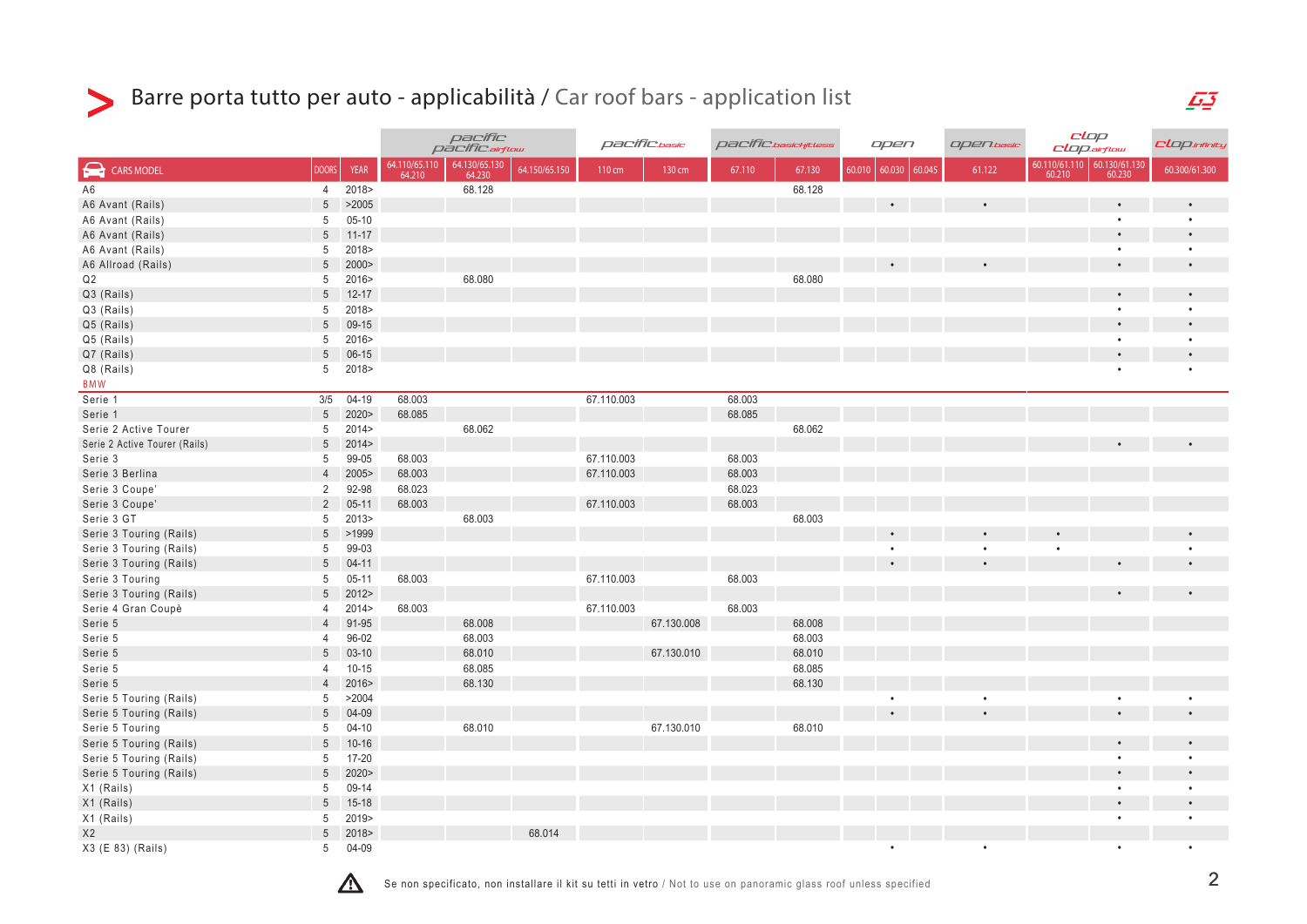

|                         |                 |            |                         | pacific<br>pacific.airflow |               | <i>pacific.basic</i> |        |        | pacific. <sub>basicHi</sub> tless |                 | open      | Open.basic |        | clop<br><b>CLOP</b> .airflow          | CLop.infinity |
|-------------------------|-----------------|------------|-------------------------|----------------------------|---------------|----------------------|--------|--------|-----------------------------------|-----------------|-----------|------------|--------|---------------------------------------|---------------|
| CARS MODEL              | <b>DOORS</b>    | YEAR       | 64.110/65.110<br>64.210 | 64.130/65.130<br>64.230    | 64.150/65.150 | 110 cm               | 130 cm | 67.110 | 67.130                            | $60.010$ 60.030 | 60.045    | 61.122     | 60.210 | 60.110/61.110 60.130/61.130<br>60.230 | 60.300/61.300 |
| X3 (Rails)              |                 | 5 2010>    |                         |                            |               |                      |        |        |                                   |                 |           |            |        | $\bullet$                             | $\bullet$     |
| X5 (E 53) (Rails)       | 5               | > 2007     |                         |                            |               |                      |        |        |                                   |                 |           |            |        | $\bullet$                             | $\bullet$     |
| X5 II (Rails)           | $5\phantom{.0}$ | 07-08      |                         |                            |               |                      |        |        |                                   |                 | $\bullet$ | $\bullet$  |        |                                       |               |
| X5 III (Rails)          | 5               | 2008>      |                         |                            |               |                      |        |        |                                   |                 |           |            |        | $\bullet$                             | $\bullet$     |
| CADILLAC                |                 |            |                         |                            |               |                      |        |        |                                   |                 |           |            |        |                                       |               |
| <b>ATS</b>              | $\overline{4}$  | 2013       |                         | 68.118                     |               |                      |        |        | 68.118                            |                 |           |            |        |                                       |               |
| CT6                     | 4               | 2016>      |                         | 68.116                     |               |                      |        |        | 68.116                            |                 |           |            |        |                                       |               |
| CHEVROLET / DAEWOO      |                 |            |                         |                            |               |                      |        |        |                                   |                 |           |            |        |                                       |               |
| Captiva (Rails)         | 5 <sub>5</sub>  | 2006>      |                         |                            |               |                      |        |        |                                   |                 |           |            |        |                                       |               |
| Cruze Sw (Rails)        | 5               | 2011       |                         |                            |               |                      |        |        |                                   |                 |           | $\bullet$  |        |                                       | $\bullet$     |
| Evanda                  | $\overline{5}$  | 03-06      | 68.010                  |                            |               | 67.110.010           |        | 68.010 |                                   |                 |           |            |        |                                       |               |
| Kalos                   | 5               | 2003>      | 68.010                  |                            |               | 67.110.010           |        | 68.010 |                                   |                 |           |            |        |                                       |               |
| Lacetti Sw (Rails)      | $5\phantom{.0}$ | 2004 >     |                         |                            |               |                      |        |        |                                   | $\bullet$       |           | $\bullet$  |        |                                       | $\bullet$     |
| Lanos                   | 5               | 1997>      | 68.010                  |                            |               | 67.110.010           |        | 68.010 |                                   |                 |           |            |        |                                       |               |
| Matiz (Rails)           | $5\overline{)}$ | 2001       |                         |                            |               |                      |        |        |                                   |                 |           |            |        |                                       |               |
| Matiz                   | 5               | >2006      | 68.025                  |                            |               |                      |        | 68.025 |                                   |                 |           |            |        |                                       |               |
| Matiz                   | $5\phantom{.0}$ | $06-10$    | 68.022                  |                            |               |                      |        | 68.022 |                                   |                 |           |            |        |                                       |               |
| Matiz Plus (Rails)      | $\overline{5}$  | 2005>      |                         |                            |               |                      |        |        |                                   |                 |           | $\bullet$  |        |                                       |               |
| Nexia                   | $\overline{4}$  | 95-98      | 68.072                  |                            |               | 67.110.072           |        | 68.072 |                                   |                 |           |            |        |                                       |               |
| Nubira                  | 5               | >2002      | 68.010                  |                            |               | 67.110.010           |        | 68.010 |                                   |                 |           |            |        |                                       |               |
| Nubira                  | $\overline{4}$  | 2003 >     |                         | 68.015                     |               |                      |        |        | 68.015                            |                 |           |            |        |                                       |               |
| Nubira Sw (Rails)       | 5               | 2005>      |                         |                            |               |                      |        |        |                                   |                 |           | $\bullet$  |        |                                       |               |
| Orlando                 | 5               | 2010       |                         | 68.002                     |               |                      |        |        | 68.002                            |                 |           |            |        |                                       |               |
| Rezzo-Tacuma (Rails)    | 5               | 2005>      |                         |                            |               |                      |        |        |                                   |                 |           | $\bullet$  |        |                                       |               |
| Spark (Rails)           | 5               | 2010       |                         |                            |               |                      |        |        |                                   |                 |           | $\bullet$  |        |                                       | $\bullet$     |
| Tahoe (Rails)           | 5               | 2000>      |                         |                            |               |                      |        |        |                                   |                 | $\bullet$ |            |        |                                       |               |
| Trans Sport (Rails)     | 5               | 1997>      |                         |                            |               |                      |        |        |                                   |                 |           |            |        |                                       | $\bullet$     |
| Traverse                | 5               | 09-17      |                         |                            | 68.099        |                      |        |        |                                   |                 |           |            |        |                                       |               |
| Trax (Rails)            | 5 <sup>5</sup>  | 2013>      |                         |                            |               |                      |        |        |                                   |                 |           |            |        |                                       | $\bullet$     |
| CHRYSLER                |                 |            |                         |                            |               |                      |        |        |                                   |                 |           |            |        |                                       |               |
| 300                     | 4               | 2011       |                         | 68.118                     |               |                      |        |        | 68.118                            |                 |           |            |        |                                       |               |
| 300 C Touring (Rails)   | 5               | 2004 >     |                         |                            |               |                      |        |        |                                   |                 |           | $\bullet$  |        |                                       |               |
| Voyager II (Rails)      | $5\phantom{.0}$ | >2001      |                         |                            |               |                      |        |        |                                   |                 |           |            |        |                                       |               |
| Grand Voyager (Rails)   | 5               | $01 - 08$  |                         |                            |               |                      |        |        |                                   |                 |           |            |        |                                       | $\bullet$     |
| Grand Voyager (Rails)   |                 | 5 2008>    |                         |                            |               |                      |        |        |                                   |                 |           |            |        |                                       |               |
| <b>CITROEN</b>          |                 |            |                         |                            |               |                      |        |        |                                   |                 |           |            |        |                                       |               |
| Ax                      | $\mathbf{3}$    | <b>ALL</b> | 68.009                  |                            |               | 67.110.009           |        | 68.009 |                                   |                 |           |            |        |                                       |               |
| Ax                      | $\overline{5}$  | ALL        | 68.011                  |                            |               | 67.110.011           |        | 68.011 |                                   |                 |           |            |        |                                       |               |
| Berlingo / Berlingo Van | $3/5$           | >2008      | 68.052                  |                            |               |                      |        | 68.052 |                                   |                 |           |            |        |                                       |               |
| Berlingo Multis (Rails) | 5               | 2008>      |                         |                            |               |                      |        |        |                                   |                 |           |            |        | 68.900                                | 68.900        |
| Berlingo II (Rails)     | 3/5             | >2008      |                         |                            |               |                      |        |        |                                   |                 |           |            |        |                                       |               |
| Berlingo (Rails)        | 5               | 08-17      |                         |                            |               |                      |        |        |                                   |                 |           |            |        | 68.900                                | 68.900        |
| Berlingo (Rails)        | $5\phantom{.0}$ | 2018>      |                         |                            |               |                      |        |        |                                   |                 |           |            |        | 68.901                                |               |
| Bx (Rails)              | 5               | >2004      |                         |                            |               |                      |        |        |                                   |                 |           |            |        |                                       |               |
| C <sub>1</sub>          | $5\overline{)}$ | >2013      | 68.023                  |                            |               |                      |        | 68.023 |                                   |                 |           |            |        |                                       |               |
|                         |                 |            |                         |                            |               |                      |        |        |                                   |                 |           |            |        |                                       |               |

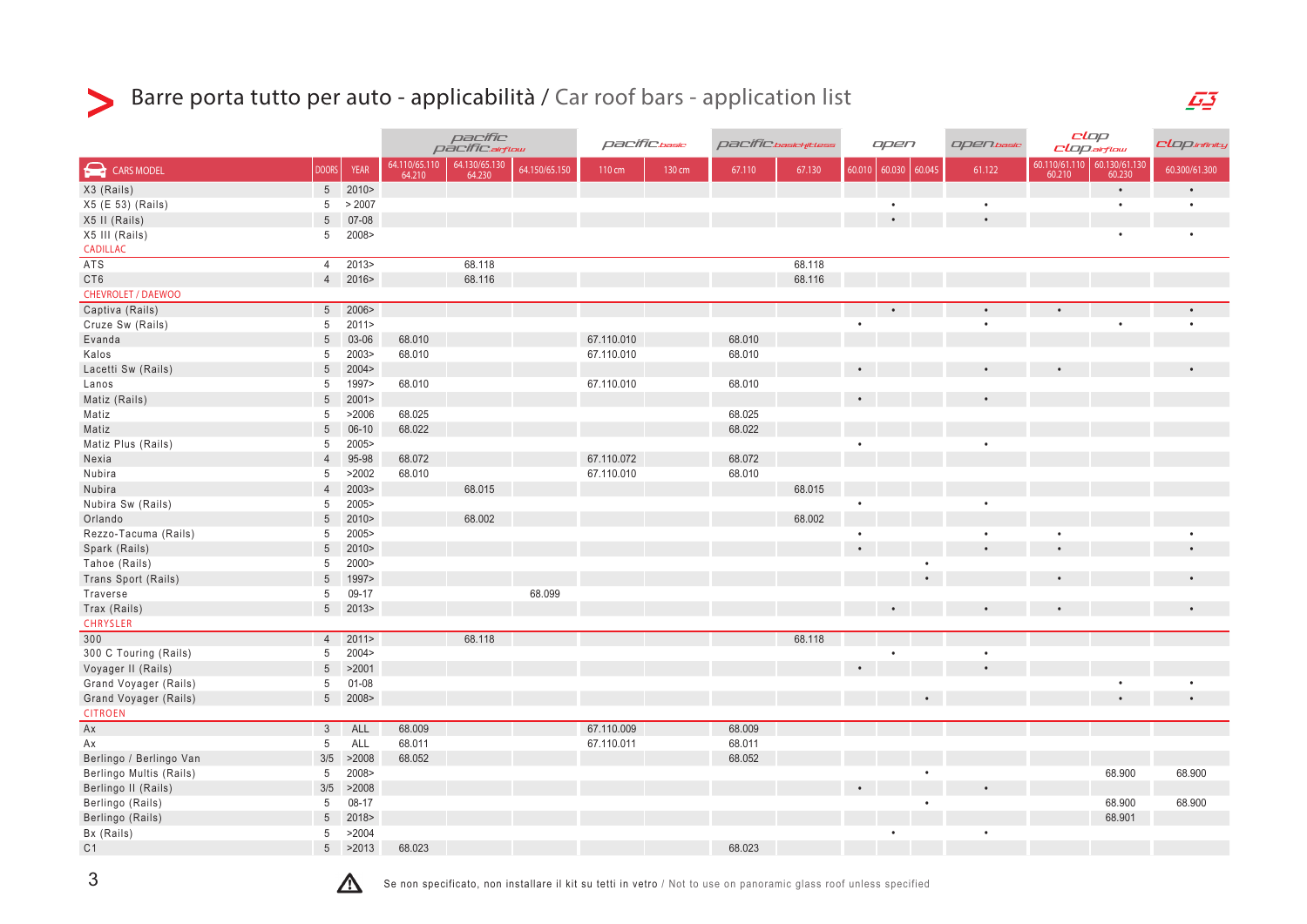

 $\Delta$ 

|                                            |                 |                 |                         | pacific<br><i>pacific.airfuau</i> |               | <i><b>Pacífic.basic</b></i> |        | pacific.basicHitless |        |        | open            | <b>Open.basic</b> |           | clop<br><b>CLOP</b> .airflow                                                      | <b>CLOP.Infinity</b> |
|--------------------------------------------|-----------------|-----------------|-------------------------|-----------------------------------|---------------|-----------------------------|--------|----------------------|--------|--------|-----------------|-------------------|-----------|-----------------------------------------------------------------------------------|----------------------|
| $\blacktriangleright$<br><b>CARS MODEL</b> | <b>DOORS</b>    | <b>YEAR</b>     | 64.110/65.110<br>64.210 | 64.130/65.130<br>64.230           | 64.150/65.150 | 110 cm                      | 130 cm | 67.110               | 67.130 | 60.010 | 60.030   60.045 | 61.122            |           | $\begin{array}{c c} 60.110/61.110 & 60.130/61.130 \\ 60.210 & 60.230 \end{array}$ | 60.300/61.300        |
| C <sub>1</sub>                             | $5\overline{)}$ | 2014>           | 68.023                  |                                   |               |                             |        | 68.023               |        |        |                 |                   |           |                                                                                   |                      |
| C3                                         | $5\phantom{.0}$ | >2009           | 68.020                  |                                   |               |                             |        | 68.020               |        |        |                 |                   |           |                                                                                   |                      |
| C <sub>3</sub>                             | 5               | $10 - 15$       | 68.004                  |                                   |               |                             |        | 68.004               |        |        |                 |                   |           |                                                                                   |                      |
| C3                                         | 5               | 2016>           | 68.096                  |                                   |               |                             |        | 68.096               |        |        |                 |                   |           |                                                                                   |                      |
| C3 Aircross (Rails)                        | 5               | 2017>           |                         |                                   |               |                             |        |                      |        |        |                 |                   | 68.901    |                                                                                   | 68.901               |
| C3 Picasso (Rails)                         | $\overline{5}$  | 2009>           |                         |                                   |               |                             |        |                      |        |        |                 |                   |           |                                                                                   | $\bullet$            |
| C <sub>4</sub>                             | 5               | 2010>           |                         | 68.071                            |               |                             |        |                      | 68.071 |        |                 |                   |           |                                                                                   |                      |
| C4 Aircross                                | 5               | 2012            |                         | 68.003                            |               |                             |        |                      | 68.003 |        |                 |                   |           |                                                                                   |                      |
| C4 Aircross (Rails)                        | 5               | 2012>           |                         |                                   |               |                             |        |                      |        |        |                 |                   |           |                                                                                   |                      |
| C4 Berlina                                 | $5\overline{)}$ | >2010           | 68.003                  |                                   |               | 67.110.003                  |        | 68.003               |        |        |                 |                   |           |                                                                                   |                      |
| C4 Coupe'                                  | 3               | >2010           | 68.003                  |                                   |               | 67.110.003                  |        | 68.003               |        |        |                 |                   |           |                                                                                   |                      |
| C4 Grand Picasso                           | $5\phantom{.0}$ | 2013            |                         | 68.073                            |               |                             |        |                      | 68.073 |        |                 |                   |           |                                                                                   |                      |
| C4 Picasso (Rails)                         | 5               | 06-13           |                         |                                   |               |                             |        |                      |        |        |                 |                   |           |                                                                                   |                      |
| C4 Grand Picasso (Rails)                   | $5\phantom{.0}$ | 2013            |                         | 68.103                            |               |                             |        |                      | 68.103 |        |                 |                   |           |                                                                                   |                      |
| C4 Grand Spacetourer (Rails)               | 5               | 2013>           |                         | 68.103                            |               |                             |        |                      | 68.103 |        |                 |                   |           |                                                                                   |                      |
| C4 Picasso                                 | $5\phantom{.0}$ | >2013           |                         | 68.003                            |               |                             |        |                      | 68.003 |        |                 |                   |           |                                                                                   |                      |
| C4 Picasso                                 | 5               | 2013>           |                         | 68.073                            |               |                             |        |                      | 68.073 |        |                 |                   |           |                                                                                   |                      |
| C <sub>5</sub>                             | $\overline{4}$  | >2008           |                         | 68.041                            |               |                             |        |                      | 68.041 |        |                 |                   |           |                                                                                   |                      |
| C <sub>5</sub>                             | 4               | 2008>           | 68.004                  |                                   |               |                             |        | 68.004               |        |        |                 |                   |           |                                                                                   |                      |
| C5 Aircross                                | $5\phantom{.0}$ | 2018>           |                         | 68.124                            |               |                             |        |                      | 68.124 |        |                 |                   |           |                                                                                   |                      |
| C5 Aircross (Rails)                        | 5               | 2018>           |                         |                                   |               |                             |        |                      |        |        |                 |                   |           | 68.900                                                                            | 68.900               |
| C5 Sw (Rails)                              | $\sqrt{5}$      | 2004 >          |                         |                                   |               |                             |        |                      |        |        |                 |                   |           |                                                                                   | $\bullet$            |
| C6                                         | 5               | 2005>           | 68.004                  |                                   |               |                             |        | 68.004               |        |        |                 |                   |           |                                                                                   |                      |
| Cactus (Rails)                             | $5\phantom{.0}$ | 2014            |                         |                                   |               |                             |        |                      |        |        |                 |                   | 68.900    |                                                                                   | 68.900               |
| C-Crosser (Rails)                          | 5               | 2007>           |                         |                                   |               |                             |        |                      |        |        |                 |                   |           |                                                                                   | $\bullet$            |
| Nemo (Rails)                               | 3/5             | 2008>           |                         |                                   |               |                             |        |                      |        |        |                 |                   |           |                                                                                   |                      |
| Saxo                                       | 5               | 96-03           | 68.011                  |                                   |               | 67.110.011                  |        | 68.011               |        |        |                 |                   |           |                                                                                   |                      |
| Xsara Picasso                              | 5               | 04-08           | 68.052                  |                                   |               |                             |        | 68.052               |        |        |                 |                   |           |                                                                                   |                      |
| Xm Break (Rails)                           |                 | $5 \times 1994$ |                         |                                   |               |                             |        |                      |        |        |                 | $\bullet$         |           |                                                                                   |                      |
| Zx Break (Rails)                           |                 | 5 > 1997        |                         |                                   |               |                             |        |                      |        |        |                 |                   |           |                                                                                   |                      |
| <b>CUPRA</b>                               |                 |                 |                         |                                   |               |                             |        |                      |        |        |                 |                   |           |                                                                                   |                      |
| Formentor (Rails)                          |                 | $5 - 2020$      |                         |                                   |               |                             |        |                      |        |        |                 |                   |           |                                                                                   |                      |
| <b>DACIA</b>                               |                 |                 |                         |                                   |               |                             |        |                      |        |        |                 |                   |           |                                                                                   |                      |
| Dokker (Rails)                             | 5 <sup>5</sup>  | 2017            |                         |                                   |               |                             |        |                      |        |        |                 |                   |           |                                                                                   |                      |
| Duster (Rails)                             | 5               | 09-13           |                         |                                   |               |                             |        |                      |        |        |                 |                   |           |                                                                                   |                      |
| Duster (Rails)                             | 5               | $14 - 17$       |                         |                                   |               |                             |        |                      |        |        |                 |                   | 68.900    |                                                                                   | 68.900               |
| Duster (Rails)                             | 5               | 2018>           |                         |                                   |               |                             |        |                      |        |        |                 |                   | 68.900    |                                                                                   | 68.900               |
| Lodgy (Rails)                              | 5               | 2013            |                         |                                   |               |                             |        |                      |        |        |                 |                   |           |                                                                                   | $\bullet$            |
| Logan (Rails)                              | 5               | 2007>           |                         |                                   |               |                             |        |                      |        |        |                 |                   | $\bullet$ |                                                                                   | $\bullet$            |
| Logan                                      | $\overline{4}$  | 2004 >          |                         | 68.001                            |               |                             |        |                      | 68.001 |        |                 |                   |           |                                                                                   |                      |
| Logan Mcv (Rails)                          | 5               | $13 - 16$       |                         |                                   |               |                             |        |                      |        |        |                 |                   | $\bullet$ |                                                                                   | $\bullet$            |
| Logan Mcv (Rails)                          | 5               | 2016>           |                         |                                   |               |                             |        |                      |        |        |                 |                   |           |                                                                                   | $\bullet$            |
| Sandero                                    | 5               | 2008>           |                         | 68.001                            |               |                             |        |                      | 68.001 |        |                 |                   |           |                                                                                   |                      |
| Sandero Stepway (Rails)                    | $5\phantom{.0}$ | $09-12$         |                         |                                   |               |                             |        |                      |        |        |                 |                   |           |                                                                                   |                      |
| Sandero Stepway (Rails)                    | 5               | $13 - 16$       |                         |                                   |               |                             |        |                      |        |        | $\bullet$       | $\bullet$         | $\bullet$ |                                                                                   | $\bullet$            |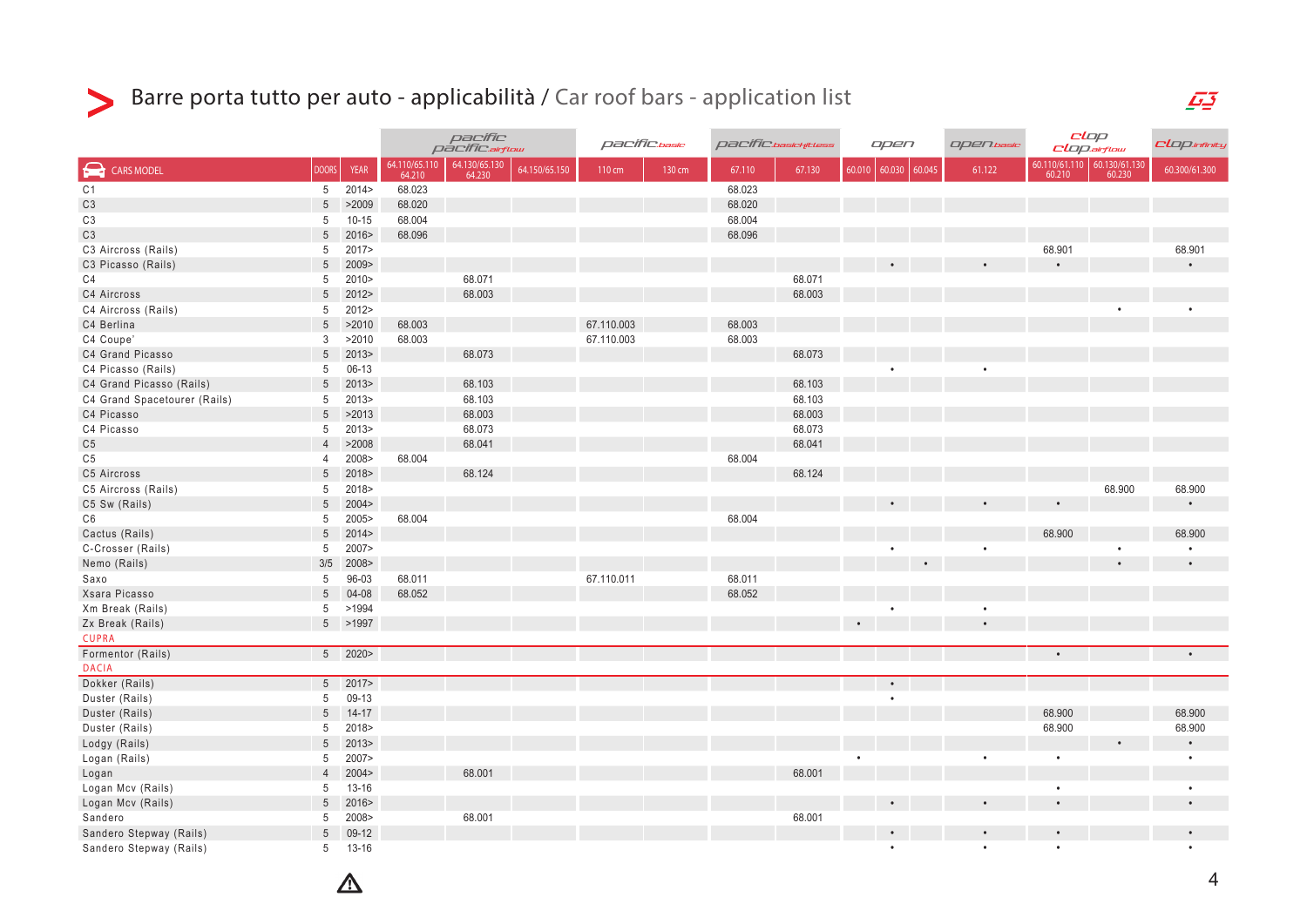|                                                  |                 |           |                         | pacific<br>pacific.airflow |               |            | <i><b>Dacific.basic</b></i> | <b>Dacific.basichitless</b> |        |        | open      |        | <b>Open.basic</b> |                                                                                   | clap<br><b>CLOP</b> .airflow | <b>CL</b> OP.infinity |
|--------------------------------------------------|-----------------|-----------|-------------------------|----------------------------|---------------|------------|-----------------------------|-----------------------------|--------|--------|-----------|--------|-------------------|-----------------------------------------------------------------------------------|------------------------------|-----------------------|
| <b>Q</b> CARS MODEL                              | <b>DOORS</b>    | YEAR      | 64.110/65.110<br>64.210 | 64.130/65.130<br>64.230    | 64.150/65.150 | 110 cm     | 130 cm                      | 67.110                      | 67.130 | 60.010 | 60.030    | 60.045 | 61.122            | $\begin{array}{c c} 60.110/61.110 & 60.130/61.130 \\ 60.210 & 60.230 \end{array}$ |                              | 60.300/61.300         |
| Sandero Stepway (Rails)                          | 5 <sub>5</sub>  | $16 - 20$ |                         |                            |               |            |                             |                             |        |        | $\bullet$ |        | $\bullet$         | $\bullet$                                                                         |                              | $\bullet$             |
| Sandero Stepway (Rails)                          | 5               | 2021      |                         |                            |               |            |                             |                             |        |        |           |        |                   | 68.901                                                                            |                              | 68.901                |
| Sandero Streetway                                | 5 <sup>5</sup>  | 2021      |                         | 68.137                     |               |            |                             |                             | 68.137 |        |           |        |                   |                                                                                   |                              |                       |
| <b>DAIHATSU</b>                                  |                 |           |                         |                            |               |            |                             |                             |        |        |           |        |                   |                                                                                   |                              |                       |
| Cuore                                            | 5 <sup>5</sup>  | >2002     | 68.011                  |                            |               | 67.110.011 |                             | 68.011                      |        |        |           |        |                   |                                                                                   |                              |                       |
| Cuore                                            | 5               | 03-06     |                         | 68.008                     |               |            | 67.130.008                  |                             | 68.008 |        |           |        |                   |                                                                                   |                              |                       |
| Sirion                                           | 5               | >2005     | 68.010                  |                            |               | 67.110.010 |                             | 68.010                      |        |        |           |        |                   |                                                                                   |                              |                       |
| Terios Db / Dx                                   | 5               | >2005     | 68.011                  |                            |               | 67.110.011 |                             | 68.011                      |        |        |           |        |                   |                                                                                   |                              |                       |
| Terios                                           | $5\phantom{.0}$ | 2006>     |                         | 68.010                     |               |            | 67.130.010                  |                             | 68.010 |        |           |        |                   |                                                                                   |                              |                       |
| Terios II (Rails)                                | 5               | 2006>     |                         |                            |               |            |                             |                             |        |        | $\bullet$ |        | $\bullet$         |                                                                                   |                              |                       |
| Trevis                                           | $5\overline{)}$ | 2006>     |                         | 68.015                     |               |            |                             |                             | 68.015 |        |           |        |                   |                                                                                   |                              |                       |
| <b>DR</b>                                        |                 |           |                         |                            |               |            |                             |                             |        |        |           |        |                   |                                                                                   |                              |                       |
| Dr 4 (Rails)                                     |                 | 5 2017>   |                         |                            |               |            |                             |                             |        |        |           |        |                   |                                                                                   |                              |                       |
| Dr 6 (Rails)<br><b>DS</b>                        | 5               | 2017>     |                         |                            |               |            |                             |                             |        |        |           |        |                   |                                                                                   | $\bullet$                    | $\bullet$             |
| DS3                                              | 3               | 2009>     | 68.004                  |                            |               |            |                             | 68.004                      |        |        |           |        |                   |                                                                                   |                              |                       |
| DS4                                              | $5\overline{)}$ | 2011      |                         | 68.064                     |               |            |                             |                             | 68.064 |        |           |        |                   |                                                                                   |                              |                       |
| DS5                                              | 5               | 2012>     |                         | 68.074                     |               |            |                             |                             | 68.074 |        |           |        |                   |                                                                                   |                              |                       |
| DS7 Crossback (Rails)                            | 5 <sup>5</sup>  | 2017>     |                         |                            |               |            |                             |                             |        |        |           |        |                   |                                                                                   | $\bullet$                    | $\bullet$             |
| <b>DODGE</b>                                     |                 |           |                         |                            |               |            |                             |                             |        |        |           |        |                   |                                                                                   |                              |                       |
| Caravan (Rails)                                  | 5 <sup>5</sup>  | 2001      |                         |                            |               |            |                             |                             |        |        |           |        |                   |                                                                                   |                              |                       |
| Durango (Rails)                                  | 5               | 2004>     |                         |                            |               |            |                             |                             |        |        |           |        |                   |                                                                                   |                              |                       |
| Durango (con-senza railing/with-without railing) | $5\phantom{.0}$ | 2011      |                         |                            | 68.117        |            |                             |                             |        |        |           |        |                   |                                                                                   |                              |                       |
| Journey (Rails)                                  | 5               | 2008>     |                         |                            |               |            |                             |                             |        |        | $\bullet$ |        | $\bullet$         |                                                                                   |                              |                       |
| <b>FIAT</b>                                      |                 |           |                         |                            |               |            |                             |                             |        |        |           |        |                   |                                                                                   |                              |                       |
| 500 (Attenzione No tetto in vetro/No glass roof) | 3               | 2007>     | 68.088                  |                            |               |            |                             | 68.088                      |        |        |           |        |                   |                                                                                   |                              |                       |
| 500 L                                            | $5\phantom{.0}$ | 2012      |                         | 68.064                     |               |            |                             |                             | 68.064 |        |           |        |                   |                                                                                   |                              |                       |
| 500 L Living                                     | 5               | 2013>     |                         | 68.064                     |               |            |                             |                             | 68.064 |        |           |        |                   |                                                                                   |                              |                       |
| 500 X City Look                                  | 5               | 2015>     |                         | 68.065                     |               |            |                             |                             | 68.065 |        |           |        |                   |                                                                                   |                              |                       |
| 500 X Off Road (Rails)                           | 5               | 2015>     |                         |                            |               |            |                             |                             |        |        |           |        |                   |                                                                                   |                              |                       |
| <b>Brava</b>                                     | $5\phantom{.0}$ | 96-02     | 68.030                  |                            |               | 67.110.030 |                             | 68.030                      |        |        |           |        |                   |                                                                                   |                              |                       |
| Bravo                                            | 5               | 2007>     |                         | 68.043                     |               |            |                             |                             | 68.043 |        |           |        |                   |                                                                                   |                              |                       |
| Croma                                            | $5\phantom{.0}$ | 2005>     | 68.041                  |                            |               |            |                             | 68.041                      |        |        |           |        |                   |                                                                                   |                              |                       |
| Croma (Rails)                                    | 5               | 2005>     |                         |                            |               |            |                             |                             |        |        |           |        |                   |                                                                                   |                              |                       |
| Doblo' Malibu' (Rails)                           | $5\phantom{.0}$ | 2001      |                         |                            |               |            |                             |                             |        |        | $\bullet$ |        |                   |                                                                                   |                              |                       |
| Doblò (Rails)                                    | 5               | 2009>     |                         |                            |               |            |                             |                             |        |        |           |        |                   |                                                                                   |                              |                       |
| Fiorino (Rails)                                  | $5\phantom{.0}$ | 2008>     |                         |                            |               |            |                             |                             |        |        |           |        |                   |                                                                                   |                              |                       |
| Freemont (Rails)                                 | 5               | 2011      |                         |                            |               |            |                             |                             |        |        |           |        |                   |                                                                                   |                              |                       |
| Fullback                                         | $\overline{4}$  | 2016      |                         | 68.013                     |               |            |                             |                             | 68.013 |        |           |        |                   |                                                                                   |                              |                       |
| Grande Punto                                     | 3               | 2005>     | 68.048                  |                            |               |            |                             | 68.048                      |        |        |           |        |                   |                                                                                   |                              |                       |
| Grande Punto                                     | 5               | 2005>     | 68.047                  |                            |               | 67.110.047 |                             | 68.047                      |        |        |           |        |                   |                                                                                   |                              |                       |
| Idea                                             | 5               | 2003>     | 68.003                  |                            |               | 67.110.003 |                             | 68.003                      |        |        |           |        |                   |                                                                                   |                              |                       |
| Idea (Rails)                                     | 5               | 2004 >    |                         |                            |               |            |                             |                             |        |        |           |        |                   |                                                                                   |                              |                       |
| Marea                                            | $\overline{4}$  | 96-02     | 68.030                  |                            |               | 67.110.030 |                             | 68.030                      |        |        |           |        |                   |                                                                                   |                              |                       |

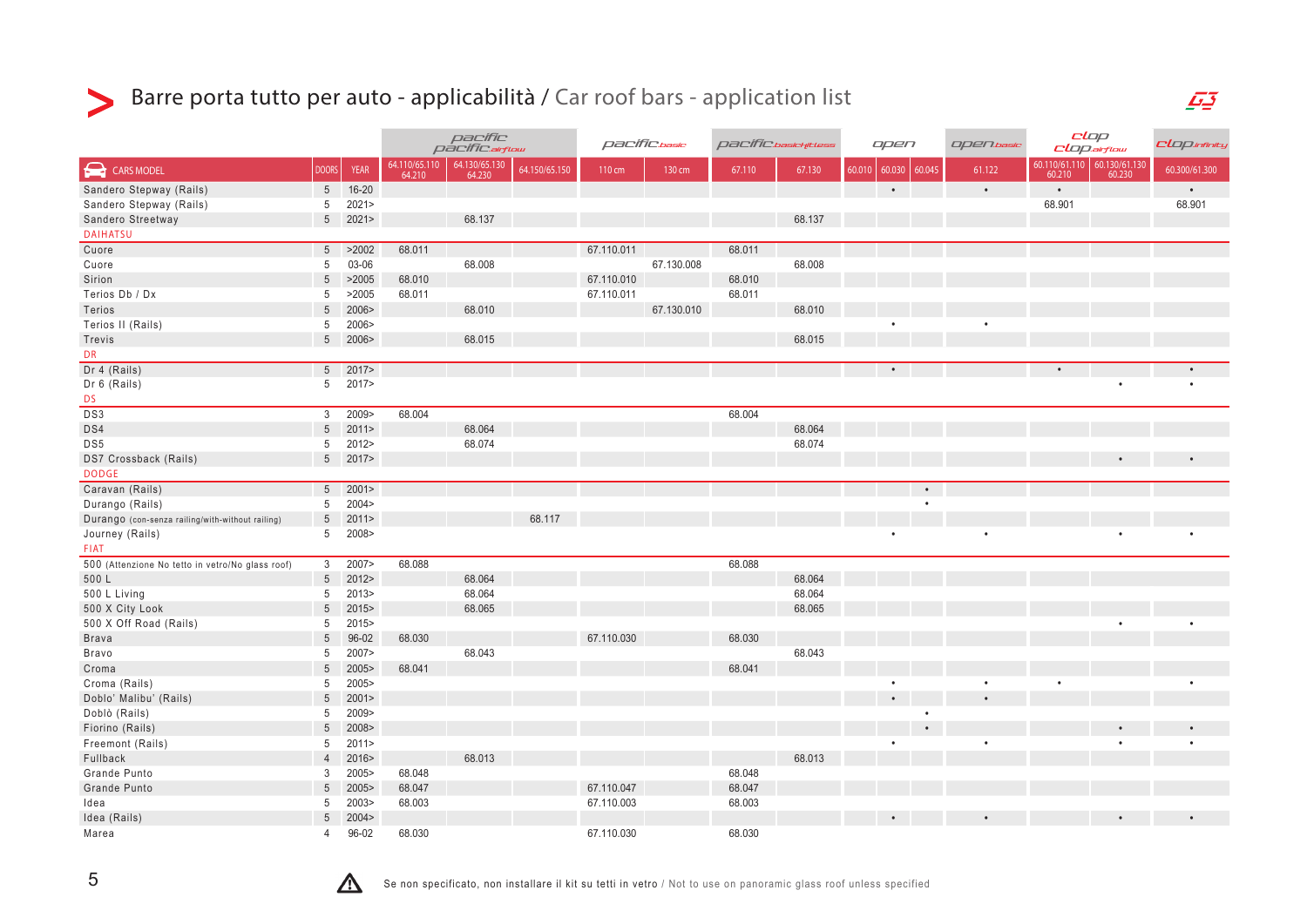

|                                                      |                      |                  |                         | pacific<br>pacific.arflow |               | <i>pacific.basic</i> |            | <i>pacific.basichitless</i> |        |        | open      |        | <b>Open.basic</b> |           | clop<br>$cl$ <sub>D</sub> $P$ <i>airflow</i> | <b>CLOP.Infinity</b> |
|------------------------------------------------------|----------------------|------------------|-------------------------|---------------------------|---------------|----------------------|------------|-----------------------------|--------|--------|-----------|--------|-------------------|-----------|----------------------------------------------|----------------------|
| CARS MODEL                                           | <b>DOORS</b>         | YEAR             | 64.110/65.110<br>64.210 | 64.130/65.130<br>64.230   | 64.150/65.150 | 110 cm               | 130 cm     | 67.110                      | 67.130 | 60.010 | 60.030    | 60.045 | 61.122            | 60.210    | 60.110/61.110 60.130/61.130<br>60.230        | 60.300/61.300        |
| Marea Weekend (Rails)                                |                      | 5 > 2005         |                         |                           |               |                      |            |                             |        |        | $\bullet$ |        | $\bullet$         | $\bullet$ |                                              | $\bullet$            |
| Multipla                                             | 5                    | 98-00            |                         |                           | 68.025        |                      |            |                             |        |        |           |        |                   |           |                                              |                      |
| Palio Weekend (Rails)                                | $5\phantom{.0}$      | 1996>            |                         |                           |               |                      |            |                             |        |        |           |        |                   |           |                                              |                      |
| Panda I                                              | $\mathbf{3}$         | >2002            | 68.009                  |                           |               | 67.110.009           |            | 68.009                      |        |        |           |        |                   |           |                                              |                      |
| Panda II                                             | $\overline{5}$       | $03-11$          | 68.030                  |                           |               | 67.110.030           |            | 68.030                      |        |        |           |        |                   |           |                                              |                      |
| Panda II (Rails)                                     | 5                    | 2003>            |                         |                           |               |                      |            |                             |        |        |           |        |                   |           |                                              |                      |
| Panda III                                            | $5\phantom{.0}$      | 2012             | 68.003                  |                           |               | 67.110.003           |            | 68.003                      |        |        |           |        |                   |           |                                              |                      |
| Panda III (Rails)                                    | 5                    | 2012>            |                         |                           |               |                      |            |                             |        |        |           |        |                   |           |                                              |                      |
| Panda Cross (Rails)                                  | $5\phantom{.0}$      | 2015>            |                         |                           |               |                      |            |                             |        |        |           |        |                   |           |                                              |                      |
| Punto                                                | 5                    | >1998            | 68.072                  |                           |               | 67.110.072           |            | 68.072                      |        |        |           |        |                   |           |                                              |                      |
| Punto II                                             | 3                    | 1999>            | 68.028                  |                           |               |                      |            | 68.028                      |        |        |           |        |                   |           |                                              |                      |
| Punto II                                             | 5                    | 1999>            | 68.029                  |                           |               |                      |            | 68.029                      |        |        |           |        |                   |           |                                              |                      |
| Punto Evo                                            | $\mathfrak{Z}$       | 2009>            | 68.048                  |                           |               |                      |            | 68.048                      |        |        |           |        |                   |           |                                              |                      |
| Punto Evo                                            | 5                    | 2009>            | 68.047                  |                           |               | 67.110.047           |            | 68.047                      |        |        |           |        |                   |           |                                              |                      |
| Qubo (Rails)                                         | $5\phantom{.0}$      | 2009>            |                         |                           |               |                      |            |                             |        |        |           |        |                   |           |                                              |                      |
| Regata Weekend (Rails)                               | 5                    | >1991            |                         |                           |               |                      |            |                             |        |        |           |        |                   |           |                                              |                      |
| Sedici (Rails)                                       | 5                    | 2006>            |                         |                           |               |                      |            |                             |        |        |           |        |                   |           |                                              |                      |
| Stilo                                                | 3/5                  | 2002>            |                         | 68.003                    |               |                      |            |                             | 68.003 |        |           |        |                   |           |                                              |                      |
| Stilo Weekend (Rails)                                | $5\phantom{.0}$      | >2007            |                         |                           |               |                      |            |                             |        |        |           |        |                   |           |                                              |                      |
| Tempra                                               | 5                    | >1998            | 68.072                  |                           |               | 67.110.072           |            | 68.072                      |        |        |           |        |                   |           |                                              |                      |
| Tempra Weekend (Rails)                               | 5                    | >1996            |                         |                           |               |                      |            |                             |        |        |           |        |                   |           |                                              |                      |
| Tipo                                                 | 3                    | >1998            | 68.072                  |                           |               | 67.110.072           |            | 68.072                      |        |        |           |        |                   |           |                                              |                      |
| Tipo                                                 | 5                    | >1998            | 68.072                  |                           |               | 67.110.072           |            | 68.072                      |        |        |           |        |                   |           |                                              |                      |
| Tipo                                                 | $\overline{4}$       | 2015>            |                         | 68.070                    |               |                      |            |                             | 68.070 |        |           |        |                   |           |                                              |                      |
| Tipo                                                 | 5                    | 2016>            |                         | 68.070                    |               |                      |            |                             | 68.070 |        |           |        |                   |           |                                              |                      |
| Tipo Cross (Rails)                                   | 5                    | 2021             |                         |                           |               |                      |            |                             |        |        |           |        |                   |           |                                              |                      |
| Tipo Sw (Rails)                                      | 5 <sup>5</sup>       | 2016>            |                         |                           |               |                      |            |                             |        |        |           |        |                   |           |                                              |                      |
| <b>FORD</b>                                          |                      |                  |                         |                           |               |                      |            |                             |        |        |           |        |                   |           |                                              |                      |
| $C-Max$                                              |                      | 5 > 2010         |                         | 68.003                    |               |                      |            |                             | 68.003 |        |           |        |                   |           |                                              |                      |
| C-Max                                                | 5                    | $10 - 14$        |                         |                           | 68.005        |                      |            |                             |        |        |           |        |                   |           |                                              |                      |
| C-Max                                                | $5\phantom{.0}$      | 2015>            |                         | 68.005                    |               |                      | 67.130.005 |                             | 68.005 |        |           |        |                   |           |                                              |                      |
| C-Max 7 (Rails)                                      | 5                    | $10 - 14$        |                         |                           |               |                      |            |                             |        |        |           |        |                   |           |                                              |                      |
| C-Max 7 (Rails)                                      | $\sqrt{5}$           | 2015>            |                         |                           |               |                      |            |                             |        |        |           |        |                   |           |                                              |                      |
| Ecosport (Rails)                                     | 5                    | 2013>            | 68.075                  | 68.077                    |               |                      |            | 68.075                      |        |        |           |        |                   |           |                                              |                      |
| Edge (con-senza tetto vetro/with-without glass roof) | $5\phantom{.0}$<br>5 | 2016>            |                         |                           |               |                      |            |                             | 68.077 |        |           |        |                   |           |                                              |                      |
| Edge (Rails)                                         | $5\overline{)}$      | 2016>            |                         |                           |               |                      |            |                             |        |        |           |        |                   |           |                                              |                      |
| Escape (Rails)<br>Escort (Rails)                     | 5                    | $08-12$<br>>1999 |                         |                           |               |                      |            |                             |        |        |           |        |                   |           |                                              |                      |
| Expedition (Rails)                                   | $5\phantom{.0}$      | $03-17$          |                         |                           |               |                      |            |                             |        |        |           |        |                   |           |                                              |                      |
| Explorer (Rails)                                     | 5                    | 2001             |                         |                           |               |                      |            |                             |        |        |           |        |                   |           |                                              |                      |
| Explorer                                             | $5\phantom{.0}$      | 2011             |                         | 68.120                    |               |                      |            |                             | 68.120 |        |           |        |                   |           |                                              |                      |
| Fiesta                                               | 3                    | $90 - 02$        | 68.072                  |                           |               | 67.110.072           |            | 68.072                      |        |        |           |        |                   |           |                                              |                      |
| Fiesta                                               | $5\phantom{.0}$      | $90 - 01$        | 68.011                  |                           |               | 67.110.011           |            | 68.011                      |        |        |           |        |                   |           |                                              |                      |
| Fiesta                                               | 3                    | 02-08            | 68.061                  |                           |               |                      |            | 68.061                      |        |        |           |        |                   |           |                                              |                      |
|                                                      |                      |                  |                         |                           |               |                      |            |                             |        |        |           |        |                   |           |                                              |                      |

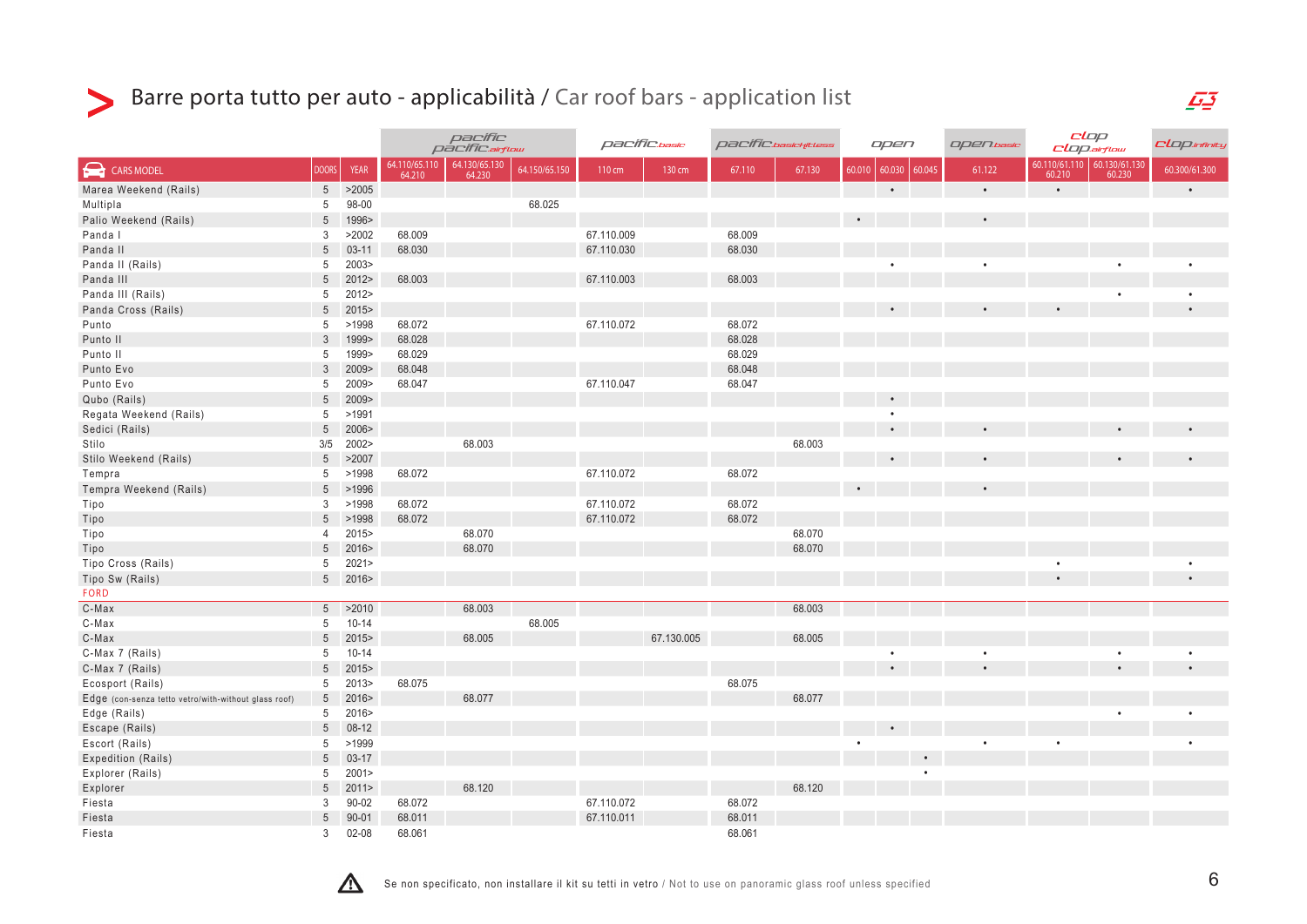

|                                                 |                 |             |                         | pacific<br>pacific.airflow |               | <i>pacific.basic</i> |        | <i>pacific.basicHitless</i> |        |        | open          | Open.basic |           | clop<br><b>CLOP</b> .airflow          | CLop.infinity |
|-------------------------------------------------|-----------------|-------------|-------------------------|----------------------------|---------------|----------------------|--------|-----------------------------|--------|--------|---------------|------------|-----------|---------------------------------------|---------------|
| CARS MODEL                                      | <b>DOORS</b>    | <b>YEAR</b> | 64.110/65.110<br>64.210 | 64.130/65.130<br>64.230    | 64.150/65.150 | $110 \text{ cm}$     | 130 cm | 67.110                      | 67.130 | 60.010 | 60.030 60.045 | 61.122     | 60.210    | 60.110/61.110 60.130/61.130<br>60.230 | 60.300/61.300 |
| Fiesta                                          | 5 <sup>5</sup>  | 02-08       |                         | 68.034                     |               |                      |        |                             | 68.034 |        |               |            |           |                                       |               |
| Fiesta                                          | 5               | 08-16       | 68.010                  |                            |               | 67.110.010           |        | 68.010                      |        |        |               |            |           |                                       |               |
| Fiesta                                          | $\sqrt{5}$      | 2017>       | 68.101                  |                            |               |                      |        | 68.101                      |        |        |               |            |           |                                       |               |
| Fiesta Active (Rails)                           | 5               | 2018>       |                         |                            |               |                      |        |                             |        |        |               |            | $\bullet$ |                                       |               |
| Focus I                                         | $5\phantom{.0}$ | >2004       | 68.024                  |                            |               |                      |        | 68.024                      |        |        |               |            |           |                                       |               |
| Focus I Sw (Rails)                              | 5               | >2004       |                         |                            |               |                      |        |                             |        |        |               |            |           |                                       |               |
| Focus II Sw (Rails)                             | $5\,$           | $05-11$     |                         |                            |               |                      |        |                             |        |        |               |            |           |                                       |               |
| Focus II                                        | 3/5             | $04 - 11$   | 68.003                  |                            |               | 67.110.003           |        | 68.003                      |        |        |               |            |           |                                       |               |
| Focus III                                       | $5\overline{)}$ | 2011        |                         | 68.050                     |               |                      |        |                             | 68.050 |        |               |            |           |                                       |               |
| Focus Sedan                                     | $\overline{4}$  | $11 - 18$   |                         | 68.014                     |               |                      |        |                             | 68.014 |        |               |            |           |                                       |               |
| Focus Sw                                        | 5               | >2004       | 68.024                  |                            |               |                      |        | 68.024                      |        |        |               |            |           |                                       |               |
| Focus Sw                                        | 5               | $04 - 11$   | 68.003                  |                            |               | 67.110.003           |        | 68.003                      |        |        |               |            |           |                                       |               |
| Focus Sw (Prof. C)                              | $\sqrt{5}$      | 04-07       |                         | 68.054                     |               |                      |        |                             | 68.054 |        |               |            |           |                                       |               |
| Focus III Sw                                    | 5               | 2011        |                         | 68.051                     |               |                      |        |                             | 68.051 |        |               |            |           |                                       |               |
| Focus III Sw (Rails)                            | $\sqrt{5}$      | $11 - 18$   |                         |                            |               |                      |        |                             |        |        |               |            |           |                                       |               |
| Focus IV Sw (Rails)                             | 5               | 2018>       |                         |                            |               |                      |        |                             |        |        |               |            |           |                                       |               |
| Focus Active (Rails)                            | $5\phantom{.0}$ | 2019>       |                         |                            |               |                      |        |                             |        |        |               |            |           |                                       |               |
| Freestyle (Rails)                               | 5               | 2004        |                         |                            |               |                      |        |                             |        |        |               |            |           |                                       |               |
| Fusion                                          | 5               | 2002>       |                         | 68.034                     |               |                      |        |                             | 68.034 |        |               |            |           |                                       |               |
| Galaxy (Prof. C)                                | 5               | 06-10       |                         | 68.054                     |               |                      |        |                             | 68.054 |        |               |            |           |                                       |               |
| Galaxy I (Rails)                                | $5\phantom{.0}$ | >2006       |                         |                            |               |                      |        |                             |        |        |               |            |           |                                       |               |
| Galaxy (Rails)                                  | 5               | 2015>       |                         |                            |               |                      |        |                             |        |        |               |            |           |                                       |               |
| Ka+                                             | 5               | 2016>       | 68.095                  |                            |               |                      |        | 68.095                      |        |        |               |            |           |                                       |               |
| Ka+ Active (Rails)                              | 5               | 2018>       |                         |                            |               |                      |        |                             |        |        |               |            |           |                                       | $\bullet$     |
| Kuga (Rails)                                    | 5               | $08-12$     |                         |                            |               |                      |        |                             |        |        |               |            |           |                                       |               |
| Kuga                                            | 5               | $08-12$     |                         | 68.013                     |               |                      |        |                             | 68.013 |        |               |            |           |                                       |               |
| Kuga (Rails)                                    | $\overline{5}$  | $13 - 19$   |                         |                            |               |                      |        |                             |        |        |               |            |           |                                       |               |
| Kuga (Rails)                                    | 5               | 2020>       |                         |                            |               |                      |        |                             |        |        |               |            |           |                                       |               |
| Kuga                                            | $\sqrt{5}$      | $13 - 19$   |                         | 68.068                     |               |                      |        |                             | 68.068 |        |               |            |           |                                       |               |
| Maverick (Rails)                                | 5               | 2001        |                         |                            |               |                      |        |                             |        |        |               |            |           |                                       |               |
| Mondeo                                          | $\overline{4}$  | 00-06       |                         | 68.054                     |               |                      |        |                             | 68.054 |        |               |            |           |                                       |               |
| Mondeo II Sw (Rails)                            | 5               | >2007       |                         |                            |               |                      |        |                             |        |        |               |            |           |                                       |               |
| Mondeo III                                      | $5\phantom{.0}$ | $07-13$     |                         | 68.021                     |               |                      |        |                             | 68.021 |        |               |            |           |                                       |               |
| Mondeo III Berlina                              | $\overline{4}$  | $07-13$     |                         | 68.021                     |               |                      |        |                             | 68.021 |        |               |            |           |                                       |               |
| Mondeo III Sw (Rails Aperti - Open Rails)       | $\overline{5}$  | $07-13$     |                         |                            |               |                      |        |                             |        |        |               |            |           |                                       |               |
| Mondeo III Sw (Rails Integrati - Integrated     | 5               | $07-13$     |                         |                            |               |                      |        |                             |        |        |               |            |           |                                       |               |
| Mondeo III Sw                                   | 5 <sup>5</sup>  | $07-13$     |                         | 68.021                     |               |                      |        |                             | 68.021 |        |               |            |           |                                       |               |
| Mondeo IV (con-senza tetto vetro/with-w/o glass | 5               | 2014>       |                         | 68.080                     |               |                      |        |                             | 68.080 |        |               |            |           |                                       |               |
| Mondeo IV Sw                                    | 5               | 2014        |                         | 68.090                     |               |                      |        |                             | 68.090 |        |               |            |           |                                       |               |
| Mondeo IV Sw (Rails)                            | 5               | 2014>       |                         |                            |               |                      |        |                             |        |        |               |            |           |                                       |               |
| Puma                                            | $5\phantom{.0}$ | 2020>       | 68.132                  |                            |               |                      |        | 68.132                      |        |        |               |            |           |                                       |               |
| Puma (Rails)                                    | 5               | 2020>       |                         |                            |               |                      |        |                             |        |        |               |            |           |                                       |               |
| Ranger                                          | $\overline{4}$  | 2019>       |                         | 68.023                     |               |                      |        |                             | 68.023 |        |               |            |           |                                       |               |
| Ranger (Rails)                                  | 4               | 2019>       |                         |                            |               |                      |        |                             |        |        | $\bullet$     |            |           |                                       |               |
| S-Max (No Tetto Vetro/No Glass Roof)            | 5 <sup>5</sup>  | $06-14$     |                         | 68.003                     |               |                      |        |                             | 68.003 |        |               |            |           |                                       |               |

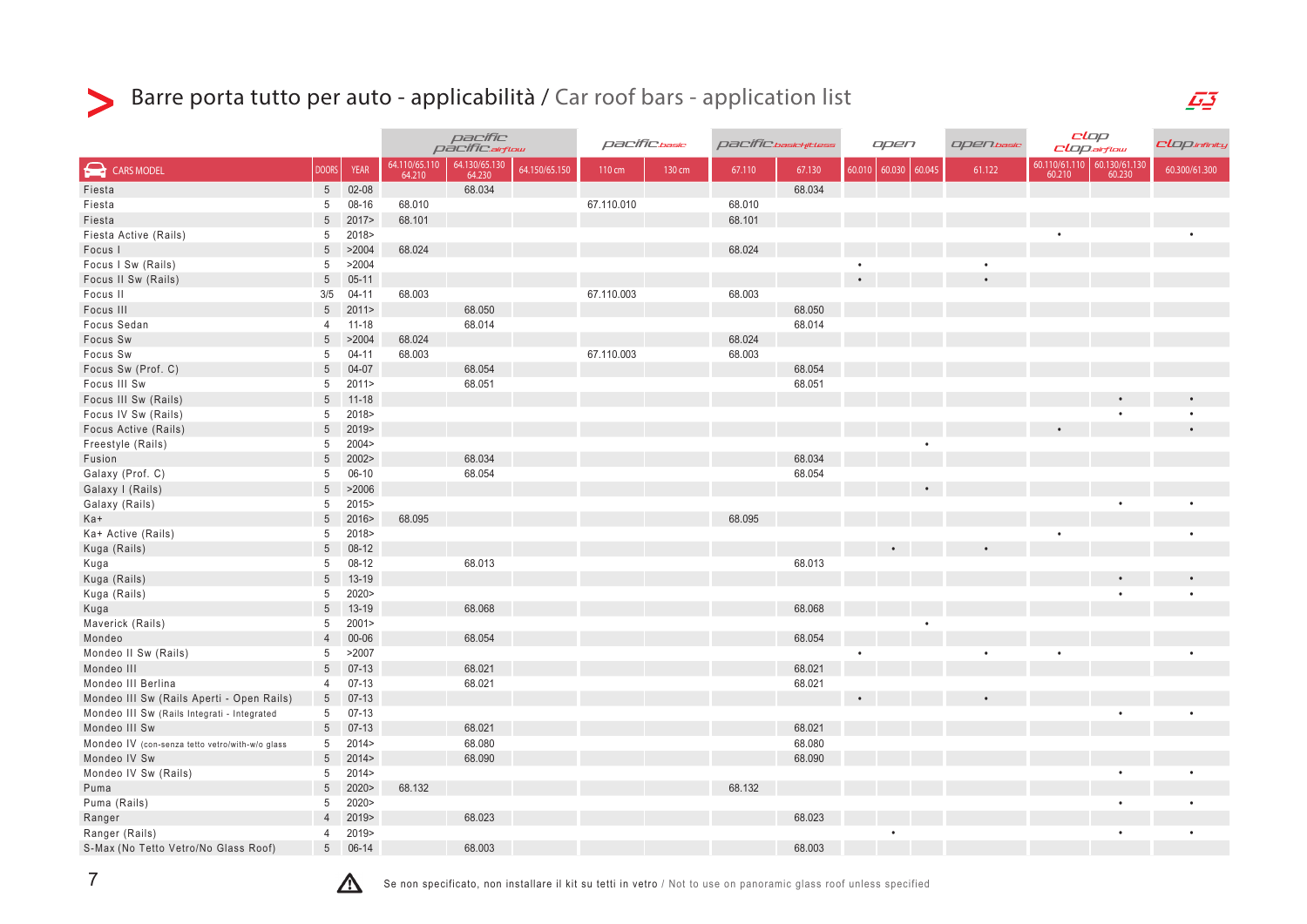

|                                     |                 |             |                         | pacific<br>pacific.airflow |               | pacific.basic |            |        | pacífic.basichitless | open             | Open.basic       |        | clop<br><b>CL</b> OP.airflow          | <b>CL</b> OP.Infinity |
|-------------------------------------|-----------------|-------------|-------------------------|----------------------------|---------------|---------------|------------|--------|----------------------|------------------|------------------|--------|---------------------------------------|-----------------------|
| CARS MODEL                          | doors           | <b>YEAR</b> | 64.110/65.110<br>64.210 | 64.130/65.130<br>64.230    | 64.150/65.150 | 110 cm        | 130 cm     | 67.110 | 67.130               | 60.010<br>60.030 | 60.045<br>61.122 | 60.210 | 60.110/61.110 60.130/61.130<br>60.230 | 60.300/61.300         |
| S-Max (With and without Glass Roof) | 5 <sup>5</sup>  | 2015>       |                         |                            | 68.005        |               |            |        |                      |                  |                  |        |                                       |                       |
| S-Max (Rails)                       | 5               | 2019>       |                         |                            |               |               |            |        |                      |                  |                  |        |                                       | $\bullet$             |
| Sierra Sw (Rails)                   | 5               | >1993       |                         |                            |               |               |            |        |                      |                  |                  |        |                                       |                       |
| Transit Courier (Rails)             | 5               | 2016>       |                         |                            |               |               |            |        |                      |                  |                  |        |                                       | $\bullet$             |
| Turneo Courier (Rails)              | 5               | $14 - 18$   |                         |                            |               |               |            |        |                      |                  |                  |        |                                       | $\bullet$             |
| Tourneo Courier (Rails)             | 5               | 2018>       |                         |                            |               |               |            |        |                      |                  |                  |        |                                       |                       |
| <b>HONDA</b>                        |                 |             |                         |                            |               |               |            |        |                      |                  |                  |        |                                       |                       |
| Accord                              | $5\phantom{.0}$ | 95-02       | 68.010                  |                            |               | 67.110.010    |            | 68.010 |                      |                  |                  |        |                                       |                       |
| Accord                              | $\overline{4}$  | 02-07       |                         | 68.010                     |               |               |            |        | 68.010               |                  |                  |        |                                       |                       |
| Accord                              | 5               | 03-08       |                         | 68.010                     |               |               | 67.130.010 |        | 68.010               |                  |                  |        |                                       |                       |
| Accord (Rails)                      | 5               | 2008>       |                         |                            |               |               |            |        |                      |                  | $\bullet$        |        |                                       |                       |
| Accord                              | $\overline{4}$  | $13 - 17$   |                         | 68.010                     |               |               |            |        | 68.010               |                  |                  |        |                                       |                       |
| Accord Tourer Sw (Rails)            | 5               | 2003>       |                         |                            |               |               |            |        |                      | $\bullet$        | $\bullet$        |        |                                       |                       |
| Accord Tourer Sw                    | 5               | 03-08       |                         | 68.013                     |               |               |            |        | 68.013               |                  |                  |        |                                       |                       |
| Accord Wagon (Rails)                | 5               | 1994>       |                         |                            |               |               |            |        |                      |                  |                  |        |                                       |                       |
| Civic                               | 5               | 94-00       | 68.023                  |                            |               |               |            | 68.023 |                      |                  |                  |        |                                       |                       |
| Civic                               | 5               | 01-06       | 68.010                  |                            |               | 67.110.010    |            | 68.010 |                      |                  |                  |        |                                       |                       |
| Civic                               | $\overline{4}$  | 2016        |                         | 68.034                     |               |               |            |        | 68.034               |                  |                  |        |                                       |                       |
| Civic                               | 5               | 2016>       |                         | 68.106                     |               |               |            |        | 68.106               |                  |                  |        |                                       |                       |
| Civic II Shuttle (Rails)            | 5               | 1995>       |                         |                            |               |               |            |        |                      |                  |                  |        |                                       |                       |
| Civic V Aerodeck (Rails)            | 5               | >2001       |                         |                            |               |               |            |        |                      |                  | $\bullet$        |        |                                       |                       |
| Civic Tourer (Rails)                | 5               | 2014        |                         |                            |               |               |            |        |                      |                  |                  |        |                                       |                       |
| Concerto                            | 5               | >1994       | 68.023                  |                            |               |               |            | 68.023 |                      |                  |                  |        |                                       |                       |
| $Cr-V$                              | $5\overline{)}$ | $07 - 11$   |                         | 68.084                     |               |               |            |        | 68.084               |                  |                  |        |                                       |                       |
| $Cr-V$                              | 5               | 2012>       |                         | 68.027                     |               |               |            |        | 68.027               |                  |                  |        |                                       |                       |
| $Cr-V$                              | $5\overline{)}$ | 2017>       |                         | 68.089                     |               |               |            |        | 68.089               |                  |                  |        |                                       |                       |
| Cr-V (Rails)                        | 5               | >2002       |                         |                            |               |               |            |        |                      |                  |                  |        |                                       |                       |
| Cr-V (Rails)                        | $5\phantom{.0}$ | $12 - 16$   | 68.076                  |                            |               |               |            | 68.076 |                      |                  |                  |        |                                       |                       |
| Cr-V (Rails)                        | 5               | 2017>       | 68.126                  |                            |               |               |            | 68.126 |                      |                  |                  |        |                                       |                       |
| Fr-V                                | 5               | 2004 >      |                         |                            | 68.008        |               |            |        |                      |                  |                  |        |                                       |                       |
| Fr-V (Rails)                        | 5               | 2005>       |                         |                            |               |               |            |        |                      |                  | $\bullet$        |        |                                       |                       |
| $Hr-V$                              | $5\phantom{.0}$ | 2015>       |                         | 68.082                     |               |               |            |        | 68.082               |                  |                  |        |                                       |                       |
| Hr-V (Rails)                        | 5               | 2015>       |                         |                            |               |               |            |        |                      |                  |                  |        |                                       |                       |
| Jazz                                | 5               | $08-14$     |                         | 68.008                     |               |               | 67.130.008 |        | 68.008               |                  |                  |        |                                       |                       |
| Jazz Crosstar (Rails)               | 5               | 2020>       |                         |                            |               |               |            |        |                      |                  |                  | 68.901 |                                       | 68.901                |
| Odyssey (Rails)                     | 5               | 2003>       |                         |                            |               |               |            |        |                      |                  | $\bullet$        |        |                                       |                       |
| Pilot (Rails)                       | 5               | 2001>       |                         |                            |               |               |            |        |                      | $\bullet$        | $\bullet$        |        |                                       |                       |
| Stream                              | 5               | 00-06       |                         | 68.010                     |               |               | 67.130.010 |        | 68.010               |                  |                  |        |                                       |                       |
| <b>HYUNDAI</b>                      |                 |             |                         |                            |               |               |            |        |                      |                  |                  |        |                                       |                       |
| Accent                              | $5\phantom{.0}$ | 95-99       | 68.011                  |                            |               | 67.110.011    |            | 68.011 |                      |                  |                  |        |                                       |                       |
| Accent                              | 5               | 00-06       | 68.010                  |                            |               | 67.110.010    |            | 68.010 |                      |                  |                  |        |                                       |                       |
| Accent                              | 5               | 2007        |                         | 68.008                     |               |               | 67.130.008 |        | 68.008               |                  |                  |        |                                       |                       |
| Atos                                | 5               | 98-03       | 68.031                  |                            |               |               |            | 68.031 |                      |                  |                  |        |                                       |                       |
| Atos (Rails)                        | 5               | 1998>       |                         |                            |               |               |            |        |                      |                  |                  |        |                                       |                       |
| Atos Prime                          | 5               | 04-07       | 68.008                  |                            |               |               |            | 68.008 |                      |                  |                  |        |                                       |                       |

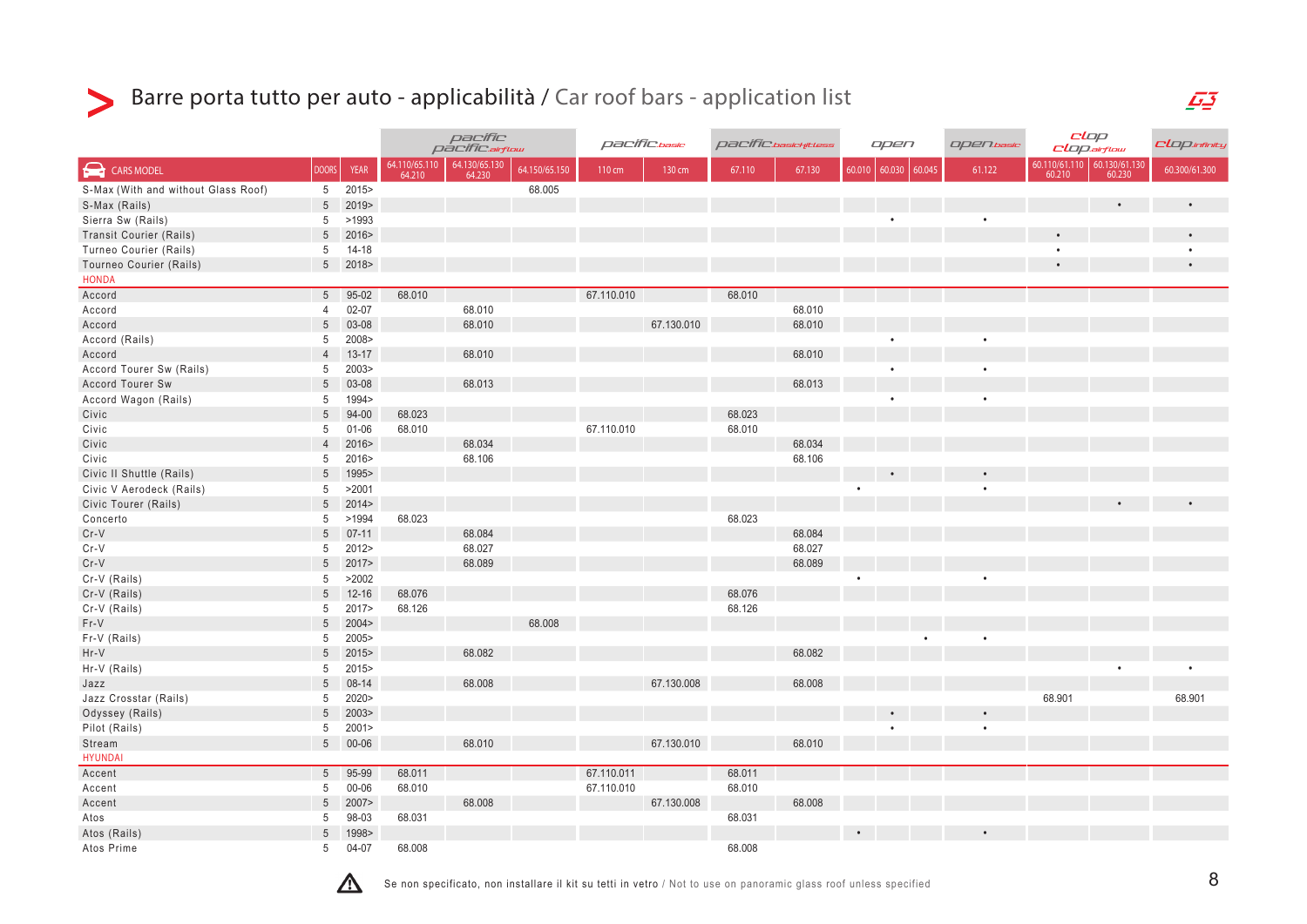

|                                                    |                 |           |                         | pacific<br>pacific.airflow |               | <i>pacific.basic</i> |            | <i>pacific.basicHitless</i> |        |           | open            | Open.basic | clop<br><b>CLOP</b> .airflow |                                                         | <b>CL</b> OP.infinity |
|----------------------------------------------------|-----------------|-----------|-------------------------|----------------------------|---------------|----------------------|------------|-----------------------------|--------|-----------|-----------------|------------|------------------------------|---------------------------------------------------------|-----------------------|
| CARS MODEL                                         | <b>DOORS</b>    | YEAR      | 64.110/65.110<br>64.210 | 64.130/65.130<br>64.230    | 64.150/65.150 | 110 cm               | 130 cm     | 67.110                      | 67.130 | 60.010    | $60.030$ 60.045 | 61.122     | 60.110/61.110<br>60.210      | $\begin{array}{ l} 60.130/61.130 \\ 60.230 \end{array}$ | 60.300/61.300         |
| Bayon (Rails)                                      |                 | $5$ 2021> |                         |                            |               |                      |            |                             |        |           |                 |            |                              | $\bullet$                                               | $\bullet$             |
| Elantra                                            | $\overline{4}$  | 2016>     |                         | 68.089                     |               |                      |            |                             | 68.089 |           |                 |            |                              |                                                         |                       |
| Gets                                               | 5               | 2002      | 68.023                  |                            |               |                      |            | 68.023                      |        |           |                 |            |                              |                                                         |                       |
| Gets Cross (Rails)                                 | 5               | 2006>     |                         |                            |               |                      |            |                             |        |           |                 | $\bullet$  |                              |                                                         |                       |
| H-1 (Rails)                                        | 5               | 1997>     |                         |                            |               |                      |            |                             |        |           |                 |            |                              |                                                         |                       |
| i10                                                | 5               | 08-13     | 68.023                  |                            |               |                      |            | 68.023                      |        |           |                 |            |                              |                                                         |                       |
| i10                                                | 5               | $14 - 19$ |                         | 68.008                     |               |                      | 67.130.008 |                             | 68.008 |           |                 |            |                              |                                                         |                       |
| i10                                                | 5               | 2020>     |                         | 68.140                     |               |                      |            |                             | 68.140 |           |                 |            |                              |                                                         |                       |
| i20                                                | 5               | 08-14     | 68.011                  |                            |               | 67.110.011           |            | 68.011                      |        |           |                 |            |                              |                                                         |                       |
| i20                                                | 5               | $14 - 19$ | 68.056                  |                            |               |                      |            | 68.056                      |        |           |                 |            |                              |                                                         |                       |
| i20                                                | 5               | 2020      |                         | 68.140                     |               |                      |            |                             | 68.140 |           |                 |            |                              |                                                         |                       |
| i20 Coupè                                          | 3               | 2015>     | 68.056                  |                            |               |                      |            | 68.056                      |        |           |                 |            |                              |                                                         |                       |
| i30                                                | 5               | $07-12$   |                         | 68.056                     |               |                      |            |                             | 68.056 |           |                 |            |                              |                                                         |                       |
| i30                                                | 3/5             | $12 - 16$ |                         | 68.056                     |               |                      |            |                             | 68.056 |           |                 |            |                              |                                                         |                       |
| i30                                                | 5               | 2017      |                         | 68.056                     |               |                      |            |                             | 68.056 |           |                 |            |                              |                                                         |                       |
| i30 cw (Rails)                                     | 5               | 2007>     |                         |                            |               |                      |            |                             |        |           |                 |            |                              |                                                         |                       |
| i30 Wagon (Rails Integrati)                        | 5               | $12 - 17$ |                         | 68.084                     |               |                      |            |                             | 68.084 |           |                 |            |                              |                                                         |                       |
| i30 Wagon (Rails)                                  | 5               | 2017>     |                         |                            |               |                      |            |                             |        |           |                 |            |                              |                                                         |                       |
| i40 Wagon (Rails Integrati)                        | 5               | 2011      |                         | 68.084                     |               |                      |            |                             | 68.084 |           |                 |            |                              |                                                         |                       |
| loniq                                              | 5               | 2016>     |                         | 68.098                     |               |                      |            |                             | 68.098 |           |                 |            |                              |                                                         |                       |
| iX 20                                              | 5               | 2010      |                         | 68.027                     |               |                      |            |                             | 68.027 |           |                 |            |                              |                                                         |                       |
| iX 35 (Rails)                                      | 5               | 2010>     |                         |                            |               |                      |            |                             |        |           |                 |            |                              |                                                         |                       |
| Kona (Rails)                                       | $5\phantom{.0}$ | 2017      |                         |                            |               |                      |            |                             |        |           |                 |            |                              |                                                         |                       |
| Matrix (Rails)                                     | 5               | 2001      |                         |                            |               |                      |            |                             |        |           |                 | ٠          |                              |                                                         | $\bullet$             |
| Santa Fe (Rails)                                   | 5               | >2006     |                         |                            |               |                      |            |                             |        |           |                 |            |                              |                                                         |                       |
| Santa Fe (Rails)                                   | 5               | $12 - 19$ |                         |                            |               |                      |            |                             |        |           |                 |            |                              |                                                         |                       |
| Santamo (Rails)                                    | 5               | >2003     |                         |                            |               |                      |            |                             |        |           |                 |            |                              |                                                         |                       |
| Sonata (con-senza tetto vetro/with-w/o glass roof) | $\overline{4}$  | 2015>     |                         | 68.119                     |               |                      |            |                             | 68.119 |           |                 |            |                              |                                                         |                       |
| Starex (Rails)                                     | 4               | 1997>     |                         |                            |               |                      |            |                             |        | $\bullet$ |                 |            |                              |                                                         |                       |
| Terracan (Rails)                                   | 5               | 2001      |                         |                            |               |                      |            |                             |        |           |                 |            |                              |                                                         |                       |
| Trajet (Rails)                                     | 5               | >2007     |                         |                            |               |                      |            |                             |        |           |                 |            |                              |                                                         |                       |
| Tucson (Rails)                                     | 5               | $04 - 10$ |                         |                            |               |                      |            |                             |        |           |                 |            |                              |                                                         |                       |
| Tucson (Rails)                                     | 5               | $15 - 19$ |                         |                            |               |                      |            |                             |        |           |                 |            |                              |                                                         |                       |
| Tucson (Rails)                                     | 5 <sup>5</sup>  | 2020>     |                         |                            |               |                      |            |                             |        |           |                 |            |                              |                                                         |                       |
| <b>INFINITI</b>                                    |                 |           |                         |                            |               |                      |            |                             |        |           |                 |            |                              |                                                         |                       |
| Ex 30D (Rails)                                     | $5\overline{)}$ | 2010>     |                         |                            |               |                      |            |                             |        |           | $\bullet$       | $\bullet$  |                              |                                                         |                       |
| Ex 37 (Rails)                                      | 5               | 2008>     |                         |                            |               |                      |            |                             |        |           |                 |            |                              |                                                         |                       |
| Fx (Rails)                                         | 5               | 2002      |                         |                            |               |                      |            |                             |        |           |                 | $\bullet$  |                              |                                                         |                       |
| Fx 30D (Rails)                                     | 5               | 2010      |                         |                            |               |                      |            |                             |        |           |                 |            |                              |                                                         |                       |
| G37XS                                              | $\overline{4}$  | 09-13     |                         | 68.023                     |               |                      |            |                             | 68.023 |           |                 |            |                              |                                                         |                       |
| QX70 (Rails)                                       | 5 <sup>5</sup>  | 09-17     |                         |                            |               |                      |            |                             |        |           | $\bullet$       |            |                              |                                                         |                       |
| <b>JAGUAR</b>                                      |                 |           |                         |                            |               |                      |            |                             |        |           |                 |            |                              |                                                         |                       |
| F-PAce (Rails)                                     |                 | 5 2016>   |                         |                            |               |                      |            |                             |        |           |                 |            |                              |                                                         | $\bullet$             |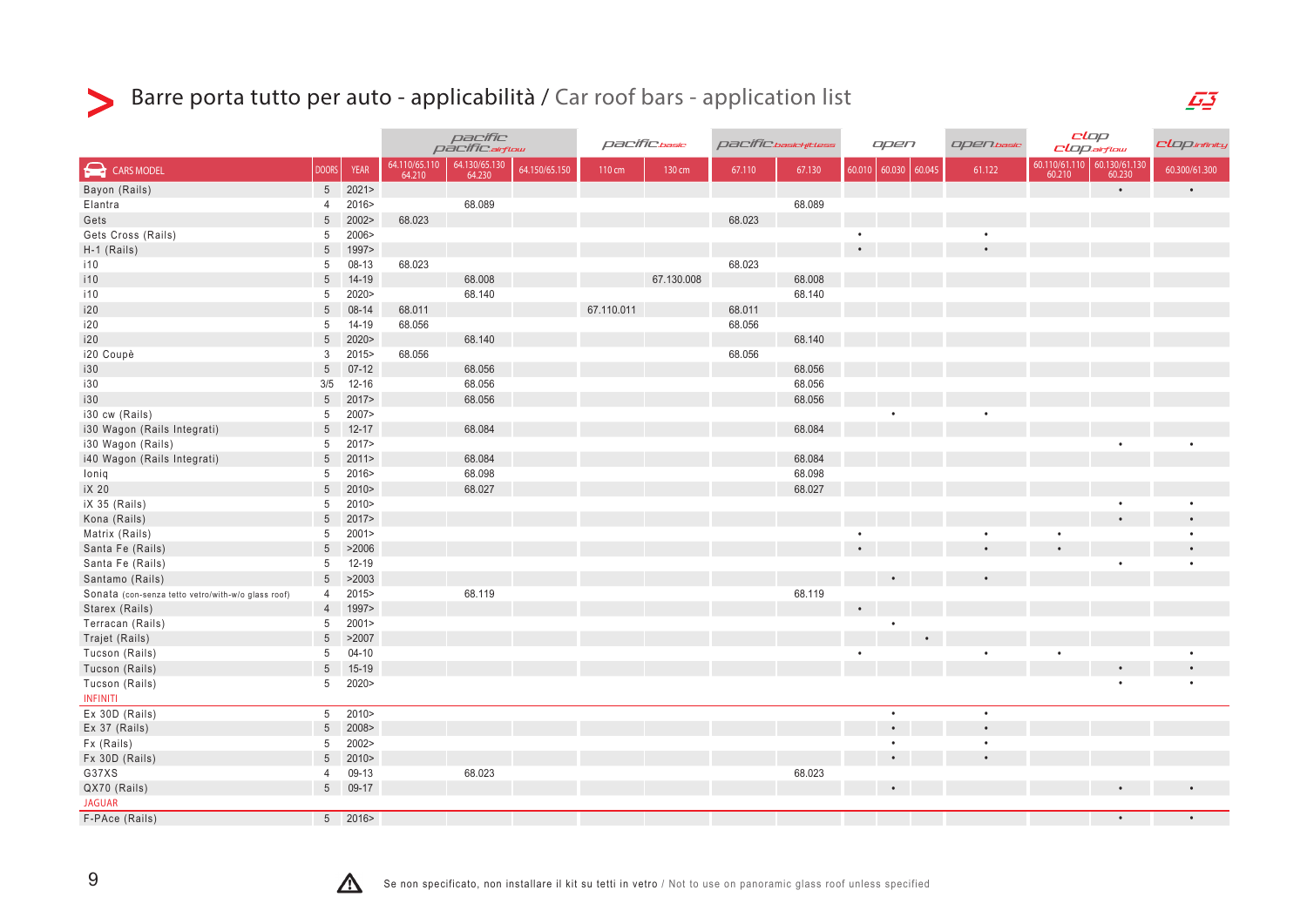

|                                  |                 |           |                         | pacific<br>pacific.airflow |               | pacific.basic |            | <i><b>Pacific.basicHitless</b></i> |        |           | open            | Open.basic | <b>CLOP</b> .airflow                                                              | clap      | CLop.infinity |
|----------------------------------|-----------------|-----------|-------------------------|----------------------------|---------------|---------------|------------|------------------------------------|--------|-----------|-----------------|------------|-----------------------------------------------------------------------------------|-----------|---------------|
| <b>Q</b> CARS MODEL              | <b>DOORS</b>    | YEAR      | 64.110/65.110<br>64.210 | 64.130/65.130<br>64.230    | 64.150/65.150 | 110 cm        | 130 cm     | 67.110                             | 67.130 | 60.010    | 60.030   60.045 | 61.122     | $\begin{array}{c c} 60.110/61.110 & 60.130/61.130 \\ 60.210 & 60.230 \end{array}$ |           | 60.300/61.300 |
| X-Type (Rails)                   |                 | $5$ 2004> |                         |                            |               |               |            |                                    |        | $\bullet$ |                 | $\bullet$  |                                                                                   |           |               |
| Xf Sportbrake (Rails)            | $\overline{5}$  | $12 - 16$ |                         |                            |               |               |            |                                    |        |           |                 |            |                                                                                   |           |               |
| Xf Sportbrake (Rails)            | 5 <sup>5</sup>  | 2017>     |                         |                            |               |               |            |                                    |        |           |                 |            |                                                                                   | $\bullet$ | $\bullet$     |
| <b>JEEP</b>                      |                 |           |                         |                            |               |               |            |                                    |        |           |                 |            |                                                                                   |           |               |
| Cherokee (Rails)                 | 5 <sup>5</sup>  | 02-08     |                         |                            |               |               |            |                                    |        |           | $\bullet$       | $\bullet$  |                                                                                   |           |               |
| Cherokee (Rails)                 | $\overline{5}$  | 08-13     |                         |                            |               |               |            |                                    |        |           |                 |            |                                                                                   |           |               |
| Cherokee (Rails)                 | 5               | 2014      |                         |                            |               |               |            |                                    |        |           |                 | $\bullet$  | 68.900                                                                            |           | 68.900        |
| Compass (Rails)                  | $5\phantom{.0}$ | 2017      | 68.126                  |                            |               |               |            | 68.126                             |        |           |                 |            |                                                                                   |           |               |
| Grand Cherokee (Rails)           | 5               | 92-98     |                         |                            |               |               |            |                                    |        |           |                 |            |                                                                                   |           |               |
| Grand Cherokee (Rails)           | $\sqrt{5}$      | $02 - 10$ |                         |                            |               |               |            |                                    |        |           |                 |            |                                                                                   |           |               |
| Grand Cherokee                   | 5               | 2011      |                         |                            | 68.111        |               |            |                                    |        |           |                 |            |                                                                                   |           |               |
| Patriot (Rails)                  | 5               | 2007      |                         |                            |               |               |            |                                    |        |           |                 |            |                                                                                   |           |               |
| Renegade                         | 5               | 2018>     |                         | 68.139                     |               |               |            |                                    | 68.139 |           |                 |            |                                                                                   |           |               |
| Renegade (Rails)                 | 5               | 2014      |                         |                            |               |               |            |                                    |        |           |                 |            |                                                                                   | 68.900    | 68.900        |
| Wrangler                         | 3               | 2019>     |                         |                            | 68.121        |               |            |                                    |        |           |                 |            |                                                                                   |           |               |
| Wrangler Unlimited<br><b>JMC</b> | 5               | 2019>     |                         |                            | 68.121        |               |            |                                    |        |           |                 |            |                                                                                   |           |               |
| Landwind (Rails)                 |                 | 5 2005>   |                         |                            |               |               |            |                                    |        |           |                 |            |                                                                                   |           |               |
| <b>KIA</b>                       |                 |           |                         |                            |               |               |            |                                    |        |           |                 |            |                                                                                   |           |               |
| Carens (Rails)                   | $5\phantom{.0}$ | 02-06     |                         |                            |               |               |            |                                    |        |           |                 |            |                                                                                   |           |               |
| Carens (Rails)                   | 5               | 2013>     |                         |                            |               |               |            |                                    |        |           |                 |            |                                                                                   |           |               |
| Carnival (Rails)                 | 5               | >2001     |                         |                            |               |               |            |                                    |        |           |                 |            |                                                                                   |           |               |
| Cee'd                            | 5               | $06 - 11$ |                         | 68.056                     |               |               |            |                                    | 68.056 |           |                 |            |                                                                                   |           |               |
| Cee'd                            | $5\phantom{.0}$ | 2018>     |                         | 68.023                     |               |               |            |                                    | 68.023 |           |                 |            |                                                                                   |           |               |
| Cee'd Sw (Rails)                 | 5               | $07 - 12$ |                         |                            |               |               |            |                                    |        |           |                 |            |                                                                                   |           |               |
| Cee'd Sw (Rails)                 | 5               | $13 - 18$ |                         |                            |               |               |            |                                    |        |           |                 |            |                                                                                   |           |               |
| Cee'd Sportwagon (Rails)         | 5               | 2018>     |                         |                            |               |               |            |                                    |        |           |                 |            |                                                                                   |           |               |
| Clarus (Rails)                   | $\overline{5}$  | >2001     |                         |                            |               |               |            |                                    |        |           |                 |            |                                                                                   |           |               |
| Forte                            | $\overline{4}$  | $12 - 18$ |                         | 68.027                     |               |               |            |                                    | 68.027 |           |                 |            |                                                                                   |           |               |
| Grand Carnival (Rails)           | $5\phantom{.0}$ | 2006>     |                         |                            |               |               |            |                                    |        |           |                 |            |                                                                                   |           |               |
| Niro (Rails)                     | 5               | 2016>     |                         |                            |               |               |            |                                    |        |           |                 |            |                                                                                   |           |               |
| Optima                           | $\overline{4}$  | 2016>     |                         | 68.114                     |               |               |            |                                    | 68.114 |           |                 |            |                                                                                   |           |               |
| Optima Sw (Rails)                | 5               | 2016>     |                         |                            |               |               |            |                                    |        |           |                 |            |                                                                                   |           |               |
| Picanto                          | $\overline{5}$  | >2010     |                         | 68.008                     |               |               | 67.130.008 |                                    | 68.008 |           |                 |            |                                                                                   |           |               |
| Picanto                          | 5               | $11 - 16$ | 68.027                  |                            |               |               |            | 68.027                             |        |           |                 |            |                                                                                   |           |               |
| Picanto                          | $5\phantom{.0}$ | 2017>     | 68.089                  |                            |               |               |            | 68.089                             |        |           |                 |            |                                                                                   |           |               |
| Pride (Rails)                    | 5               | >2000     |                         |                            |               |               |            |                                    |        |           |                 |            |                                                                                   |           |               |
| Pro Cee'd                        | $\mathfrak{Z}$  | $06-12$   |                         | 68.056                     |               |               |            |                                    | 68.056 |           |                 |            |                                                                                   |           |               |
| Rio                              | 5               | 99-04     | 68.012                  |                            |               |               |            | 68.012                             |        |           |                 |            |                                                                                   |           |               |
| Rio                              | $5\phantom{.0}$ | $11 - 16$ |                         | 68.032                     |               |               |            |                                    | 68.032 |           |                 |            |                                                                                   |           |               |
| Rio                              | 5               | 2017>     |                         | 68.032                     |               |               |            |                                    | 68.032 |           |                 |            |                                                                                   |           |               |
| Rio Sw (Rails)                   | 5               | 2002      |                         |                            |               |               |            |                                    |        |           |                 |            |                                                                                   |           |               |
| Shuma                            | 5               | 1998>     | 68.010                  |                            |               | 67.110.010    |            | 68.010                             |        |           |                 |            |                                                                                   |           |               |
| Sorento (Rails)                  | 5               | 02-09     |                         |                            |               |               |            |                                    |        | $\bullet$ |                 |            |                                                                                   |           | $\bullet$     |

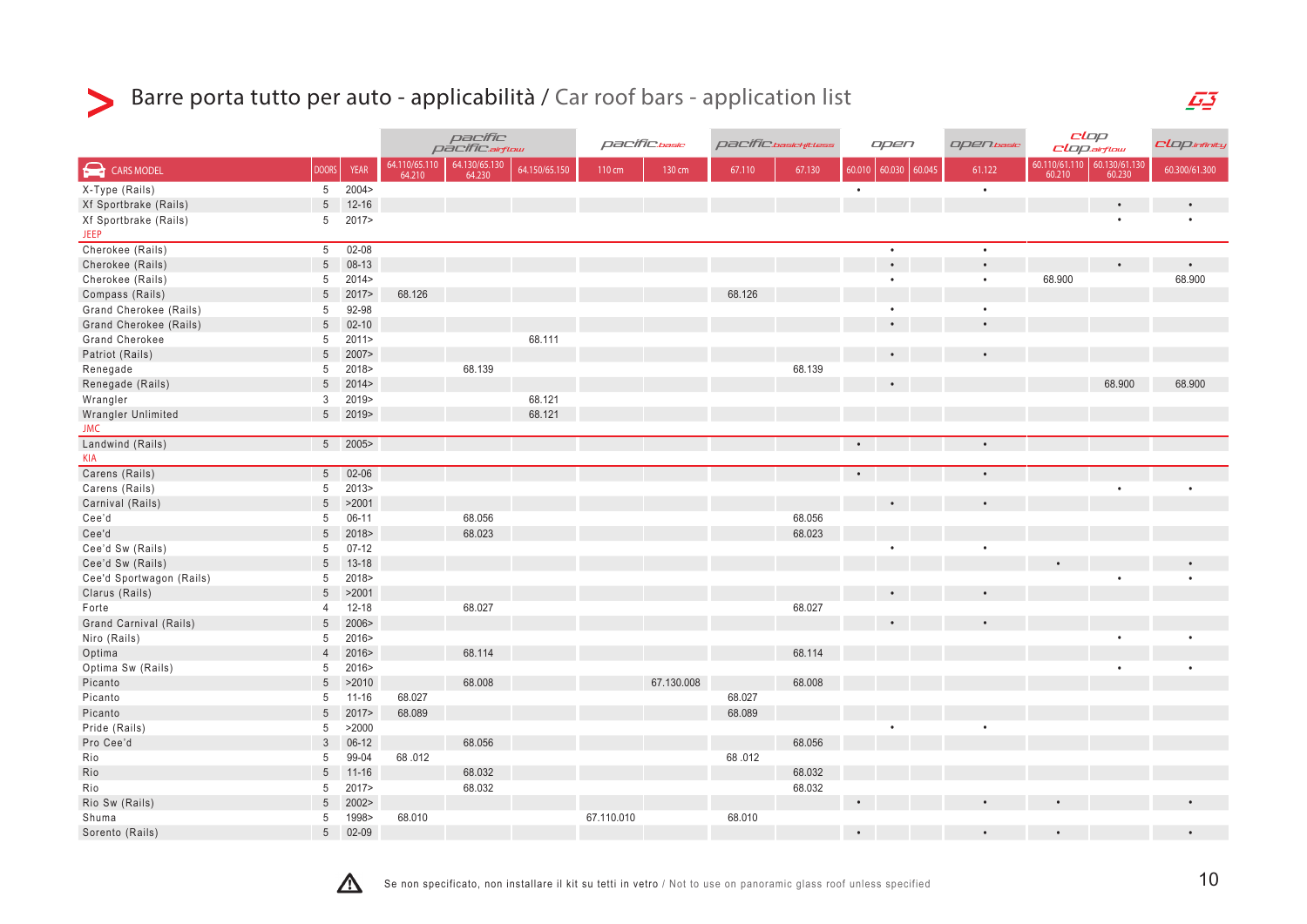

|                                                      |                 |             |                         | pacific<br><i>pacificarfuau</i> |               | <i>pacific.basic</i> |            |        | <i><b>Pacific.basicHitless</b></i> |        | open             | <b>Open.basic</b> |               | clop<br>$L$ <i>D<sub>p.airftow</sub></i> | <b>CL</b> OP.infinity |
|------------------------------------------------------|-----------------|-------------|-------------------------|---------------------------------|---------------|----------------------|------------|--------|------------------------------------|--------|------------------|-------------------|---------------|------------------------------------------|-----------------------|
| <b>Q</b> CARS MODEL                                  | <b>DOORS</b>    | <b>YEAR</b> | 64.110/65.110<br>64.210 | 64.130/65.130<br>64.230         | 64.150/65.150 | 110 cm               | 130 cm     | 67.110 | 67.130                             | 60.010 | 60.030<br>60.045 | 61.122            | 60.110/61.110 | 60.130/61.130                            | 60.300/61.300         |
| Sorento (Rails)                                      | 5 <sup>5</sup>  | 09-14       |                         |                                 |               |                      |            |        |                                    |        | $\bullet$        | $\bullet$         |               |                                          |                       |
| Sorento (Rails)                                      | 5               | 2015        |                         |                                 |               |                      |            |        |                                    |        |                  |                   |               |                                          |                       |
| Sportage (Rails)                                     | 5               | 96-09       |                         |                                 |               |                      |            |        |                                    |        | $\bullet$        |                   |               |                                          |                       |
| Sportage (Rails)                                     | $\overline{5}$  | $10 - 15$   |                         |                                 |               |                      |            |        |                                    |        |                  |                   |               |                                          |                       |
| Sportage (Rails)                                     | 5               | 16-20       |                         |                                 |               |                      |            |        |                                    |        |                  |                   |               |                                          |                       |
| Sportage (Rails)                                     | 5               | 2021        |                         |                                 |               |                      |            |        |                                    |        |                  |                   |               |                                          |                       |
| Soul (Rails)                                         | 5               | 2014        |                         |                                 |               |                      |            |        |                                    |        |                  |                   |               |                                          | $\bullet$             |
| Stonic (Rails)                                       | $\sqrt{5}$      | 2017        |                         |                                 |               |                      |            |        |                                    |        |                  |                   |               |                                          |                       |
| Venga                                                | 5               | 2010>       |                         | 68.027                          |               |                      |            |        | 68.027                             |        |                  |                   |               |                                          |                       |
| XCee'd                                               | 5 <sup>5</sup>  | 2019>       |                         |                                 |               |                      |            |        |                                    |        |                  |                   |               |                                          | $\bullet$             |
| <b>LANCIA</b>                                        |                 |             |                         |                                 |               |                      |            |        |                                    |        |                  |                   |               |                                          |                       |
| Dedra                                                | $\overline{4}$  | 1993>       | 68.072                  |                                 |               | 67.110.072           |            | 68.072 |                                    |        |                  |                   |               |                                          |                       |
| Delta                                                | 5               | 93-96       | 68.072                  |                                 |               | 67.110.072           |            | 68.072 |                                    |        |                  |                   |               |                                          |                       |
| Delta                                                | $\sqrt{5}$      | 2008>       |                         | 68.049                          |               |                      |            |        | 68.049                             |        |                  |                   |               |                                          |                       |
| Lybra Sw (con-senza tetto vetro/with-w/o glass roof) | 5               | 99-06       | 68.003                  |                                 |               | 67.110.003           |            | 68.003 |                                    |        |                  |                   |               |                                          |                       |
| Musa                                                 | $5\phantom{.0}$ | 2005>       | 68.003                  |                                 |               | 67.110.003           |            | 68.003 |                                    |        |                  |                   |               |                                          |                       |
| Musa (Rails)                                         | 5               | 2004        |                         |                                 |               |                      |            |        |                                    |        |                  |                   |               |                                          |                       |
| Ypsilon                                              | $\sqrt{3}$      | $04 - 11$   | 68.060                  |                                 |               |                      |            | 68.060 |                                    |        |                  |                   |               |                                          |                       |
| Ypsilon                                              | 5               | 2011        |                         | 68.078                          |               |                      |            |        | 68.078                             |        |                  |                   |               |                                          |                       |
| Thema                                                | $\overline{4}$  | 2011        |                         | 68.118                          |               |                      |            |        | 68.118                             |        |                  |                   |               |                                          |                       |
| <b>LAND ROVER</b>                                    |                 |             |                         |                                 |               |                      |            |        |                                    |        |                  |                   |               |                                          |                       |
| Discovery (Rails)                                    | 5 <sup>5</sup>  | >2004       |                         |                                 |               |                      |            |        |                                    |        |                  |                   |               |                                          |                       |
| Evoque                                               | $5\overline{)}$ | $12 - 18$   |                         | 68.021                          |               |                      |            |        | 68.021                             |        |                  |                   |               |                                          |                       |
| Evoque                                               | $5\phantom{.0}$ | 2019>       |                         | 68.021                          |               |                      |            |        | 68.021                             |        |                  |                   |               |                                          |                       |
| Freelander I (Rails)                                 | 5               | >2006       |                         |                                 |               |                      |            |        |                                    |        |                  |                   |               |                                          |                       |
| Freelander II (Rails)                                | 5               | 2007        |                         |                                 |               |                      |            |        |                                    |        |                  |                   |               |                                          |                       |
| Range Rover Velar (Rails)                            | $5\overline{)}$ | 2017>       |                         |                                 |               |                      |            |        |                                    |        |                  |                   |               |                                          |                       |
| LEXUS                                                |                 |             |                         |                                 |               |                      |            |        |                                    |        |                  |                   |               |                                          |                       |
| $\overline{Ct}$                                      | 5               | 2014        | 68.010                  |                                 |               | 67.110.010           |            | 68.010 |                                    |        |                  |                   |               |                                          |                       |
| Es 350                                               | $\overline{4}$  | $13 - 18$   |                         | 68.010                          |               |                      |            |        | 68.010                             |        |                  |                   |               |                                          |                       |
| Gx 470 (Rails)                                       | 5               | 2002>       |                         |                                 |               |                      |            |        |                                    |        |                  |                   |               |                                          |                       |
| Is 200                                               | $\overline{4}$  | >2006       |                         | 68.008                          |               |                      | 67.130.008 |        | 68.008                             |        |                  |                   |               |                                          |                       |
| Is 200                                               | 4               | 2006>       |                         | 68.005                          |               |                      | 67.130.005 |        | 68.005                             |        |                  |                   |               |                                          |                       |
| Lx 470 (Rails)                                       | $5\phantom{.0}$ | 2005>       |                         |                                 |               |                      |            |        |                                    |        |                  |                   |               |                                          |                       |
| Nx                                                   | 5               | 2014        |                         | 68.008                          |               |                      | 67.130.008 |        | 68.008                             |        |                  |                   |               |                                          |                       |
| Nx (Rails)                                           | $5\phantom{.0}$ | 2014        |                         |                                 |               |                      |            |        |                                    |        |                  |                   |               |                                          |                       |
| Rx (Rails)                                           | 5               | 03-08       |                         |                                 |               |                      |            |        |                                    |        |                  |                   |               |                                          |                       |
| Rx (Rails)                                           | $\overline{5}$  | 2009>       |                         |                                 |               |                      |            |        |                                    |        |                  |                   |               |                                          |                       |
| Rx 350 (Rails)                                       | 5               | 2006>       |                         |                                 |               |                      |            |        |                                    |        |                  | $\bullet$         |               |                                          |                       |
| Rx 400 (Rails)                                       | 5               | 2004 >      |                         |                                 |               |                      |            |        |                                    |        |                  |                   |               |                                          |                       |
| Rx 450 (Rails)                                       | 5               | 2015>       |                         |                                 |               |                      |            |        |                                    |        |                  |                   |               |                                          |                       |
| Ux (Rails)                                           | 5               | 2018        |                         |                                 |               |                      |            |        |                                    |        |                  |                   |               |                                          |                       |
| <b>MASERATI</b>                                      |                 |             |                         |                                 |               |                      |            |        |                                    |        |                  |                   |               |                                          |                       |
| Grecale (Rails)                                      | 5 <sup>5</sup>  | 2022        |                         |                                 |               |                      |            |        |                                    |        |                  |                   |               | $\bullet$                                | $\bullet$             |

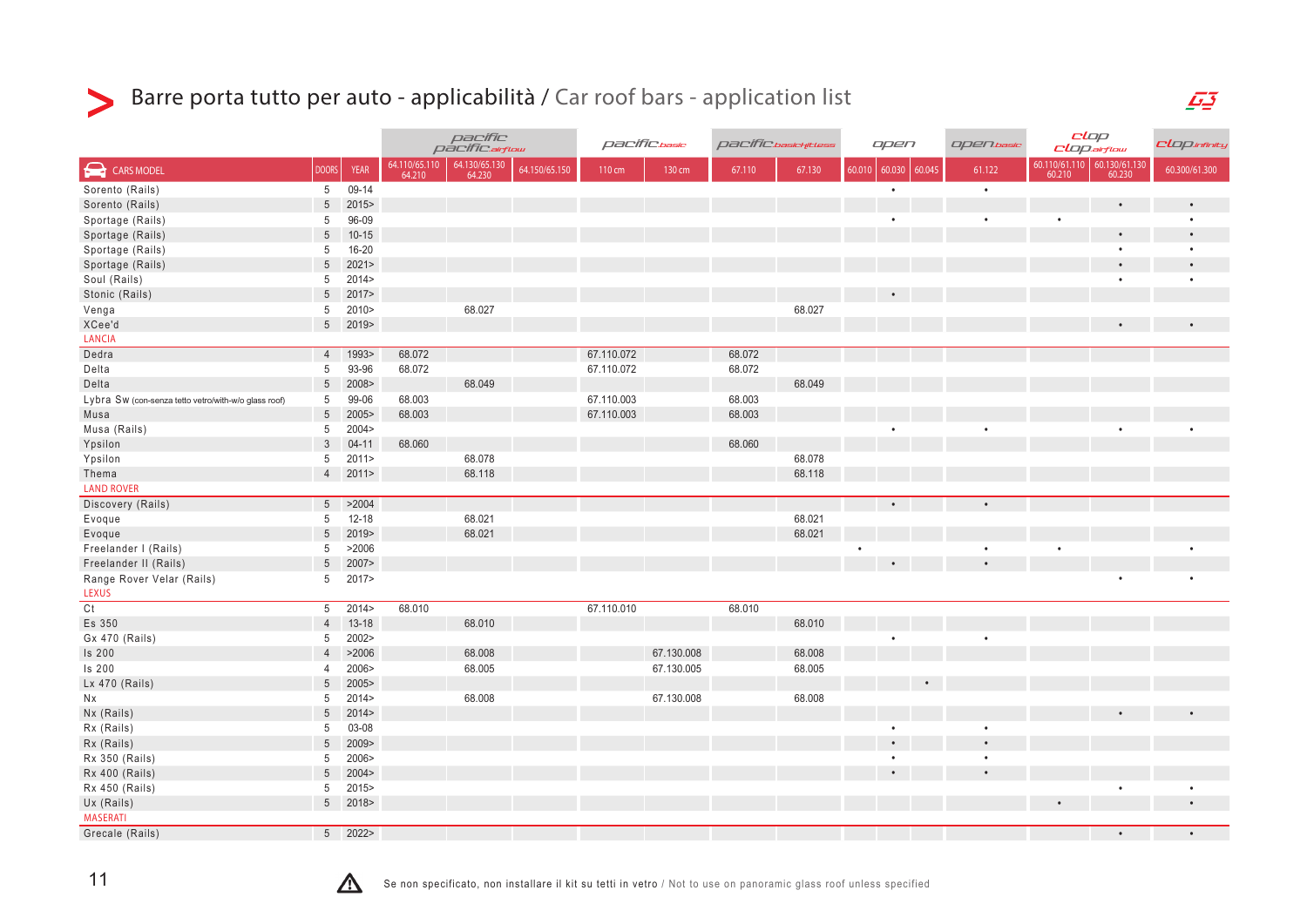

|                                  |                 |            |                         | pacific<br>pacific.airflow |               |            | pacific.basic |        | pacific.basicHitless |           | open             | Open.basic |        | clop<br><b>CLOP</b> .airflow          | CLOp.infinity |
|----------------------------------|-----------------|------------|-------------------------|----------------------------|---------------|------------|---------------|--------|----------------------|-----------|------------------|------------|--------|---------------------------------------|---------------|
| CARS MODEL                       | <b>DOORS</b>    | YEAR       | 64.110/65.110<br>64.210 | 64.130/65.130<br>64.230    | 64.150/65.150 | 110 cm     | 130 cm        | 67.110 | 67.130               | 60.010    | 60.030<br>60.045 | 61.122     | 60.210 | 60.110/61.110 60.130/61.130<br>60.230 | 60.300/61.300 |
| <b>MAZDA</b>                     |                 |            |                         |                            |               |            |               |        |                      |           |                  |            |        |                                       |               |
| $\overline{2}$                   | 5 <sup>5</sup>  | 04-07      | 68.023                  |                            |               |            |               | 68.023 |                      |           |                  |            |        |                                       |               |
| $\overline{2}$                   | $3/5$           | $07-13$    | 68.056                  |                            |               |            |               | 68.056 |                      |           |                  |            |        |                                       |               |
| $\sqrt{2}$                       | $5\overline{)}$ | 2014       | 68.079                  |                            |               |            |               | 68.079 |                      |           |                  |            |        |                                       |               |
| $\mathbf{3}$                     | 5               | $13 - 18$  |                         | 68.065                     |               |            |               |        | 68.065               |           |                  |            |        |                                       |               |
| 3                                | 5               | 2019>      |                         | 68.003                     |               |            |               |        | 68.003               |           |                  |            |        |                                       |               |
| 3 (No Tetto Vetro/No Glass Roof) | 5               | $03-12$    |                         | 68.056                     |               |            |               |        | 68.056               |           |                  |            |        |                                       |               |
| 5 (Rails)                        | 5               | 05-07      |                         |                            |               |            |               |        |                      |           |                  |            |        |                                       |               |
| $6\overline{6}$                  | 5               | $02 - 12$  | 68.055                  |                            |               |            |               | 68.055 |                      |           |                  |            |        |                                       |               |
| 6 Sw                             | 5               | $02 - 12$  | 68.055                  |                            |               |            |               | 68.055 |                      |           |                  |            |        |                                       |               |
| 6 Sw (Rails)                     | 5               | 02-08      |                         |                            |               |            |               |        |                      |           |                  |            |        |                                       |               |
| 6 Sw (Rails)                     | 5               | 2009>      |                         |                            |               |            |               |        |                      |           |                  |            |        |                                       |               |
| 121                              | 3               | 96-03      | 68.072                  |                            |               | 67.110.072 |               | 68.072 |                      |           |                  |            |        |                                       |               |
| $121$                            | 5               | 1996>      | 68.011                  |                            |               | 67.110.011 |               | 68.011 |                      |           |                  |            |        |                                       |               |
| 626 V (Rails)                    | 5               | >2002      |                         |                            |               |            |               |        |                      |           |                  |            |        |                                       |               |
| Az (Rails)                       | 5               | 2004 >     |                         |                            |               |            |               |        |                      |           |                  |            |        |                                       |               |
| $CX-3$                           | 5               | 2015>      |                         | 68.062                     |               |            |               |        | 68.062               |           |                  |            |        |                                       |               |
| $CX-5$                           | 5               | $12 - 16$  |                         | 68.056                     |               |            |               |        | 68.056               |           |                  |            |        |                                       |               |
| $CX-5$                           | 5               | 2017>      |                         | 68.003                     |               |            |               |        | 68.003               |           |                  |            |        |                                       |               |
| Demio (Rails)                    | 5               | >2003      |                         |                            |               |            |               |        |                      | $\bullet$ |                  |            |        |                                       |               |
| Mpv (Rails)                      | 5               | >1999      |                         |                            |               |            |               |        |                      |           |                  |            |        |                                       |               |
| Premacy (Rails)                  | 5               | >2005      |                         |                            |               |            |               |        |                      |           |                  |            |        |                                       |               |
| Tribute (Rails)                  | 5               | >2004      |                         |                            |               |            |               |        |                      |           |                  | $\bullet$  |        |                                       |               |
| <b>MERCEDES</b>                  |                 |            |                         |                            |               |            |               |        |                      |           |                  |            |        |                                       |               |
| 190-200                          | $\overline{4}$  | <b>ALL</b> |                         | 68.008                     |               |            | 67.130.008    |        | 68.008               |           |                  |            |        |                                       |               |
| 200T-230Te-300Te (Rails)         | 5               | >1995      |                         |                            |               |            |               |        |                      |           | $\bullet$        |            |        |                                       |               |
| Classe A                         | 5               | $05-12$    | 68.003                  |                            |               | 67.110.003 |               | 68.003 |                      |           |                  |            |        |                                       |               |
| Classe A                         | $5\overline{)}$ | $12 - 17$  | 68.006                  |                            |               |            |               | 68.006 |                      |           |                  |            |        |                                       |               |
| Classe A                         | 5               | 2018>      | 68.006                  |                            |               |            |               | 68.006 |                      |           |                  |            |        |                                       |               |
| Classe A Passo Corto             | 5               | >2004      | 68.011                  |                            |               | 67.110.011 |               | 68.011 |                      |           |                  |            |        |                                       |               |
| Classe A Passo Lungo             | 5               | >2004      | 68.010                  |                            |               | 67.110.010 |               | 68.010 |                      |           |                  |            |        |                                       |               |
| Classe A Coupe'                  | 3               | $05 - 12$  | 68.003                  |                            |               | 67.110.003 |               | 68.003 |                      |           |                  |            |        |                                       |               |
| Classe B                         | 5               | $05-12$    | 68.003                  |                            |               | 67.110.003 |               | 68.003 |                      |           |                  |            |        |                                       |               |
| Classe B                         | 5               | $11 - 17$  |                         | 68.006                     |               |            |               |        | 68.006               |           |                  |            |        |                                       |               |
| Classe B                         | 5               | 2018>      |                         | 68.006                     |               |            |               |        | 68.006               |           |                  |            |        |                                       |               |
| Classe C                         | $\overline{4}$  | >2007      |                         | 68.008                     |               |            | 67.130.008    |        | 68.008               |           |                  |            |        |                                       |               |
| Classe C                         | $\overline{4}$  | $07-12$    |                         | 68.007                     |               |            |               |        | 68.007               |           |                  |            |        |                                       |               |
| Classe C                         | $\overline{4}$  | 2013       |                         | 68.007                     |               |            |               |        | 68.007               |           |                  |            |        |                                       |               |
| Classe C Sw (Rails)              | 5               | 93-14      |                         |                            |               |            |               |        |                      |           |                  |            |        |                                       |               |
| Classe C Sw (Rails)              | 5               | 2014       |                         |                            |               |            |               |        |                      |           |                  |            |        |                                       |               |
| Classe C Coupe'                  | 2               | 2011       | 68.007                  |                            |               |            |               | 68.007 |                      |           |                  |            |        |                                       |               |
| Cla                              | $\overline{4}$  | 2013       |                         | 68.006                     |               |            |               |        | 68.006               |           |                  |            |        |                                       |               |
| Cla Shooting Brake               | 5               | 2015>      | 68.006                  |                            |               |            |               | 68.006 |                      |           |                  |            |        |                                       |               |
| CIs                              | $\overline{4}$  | $10 - 16$  |                         | 68.007                     |               |            |               |        | 68.007               |           |                  |            |        |                                       |               |
| $\mathsf{C}\mathsf{Is}$          | $\overline{4}$  | 2017>      |                         | 68.007                     |               |            |               |        | 68.007               |           |                  |            |        |                                       |               |

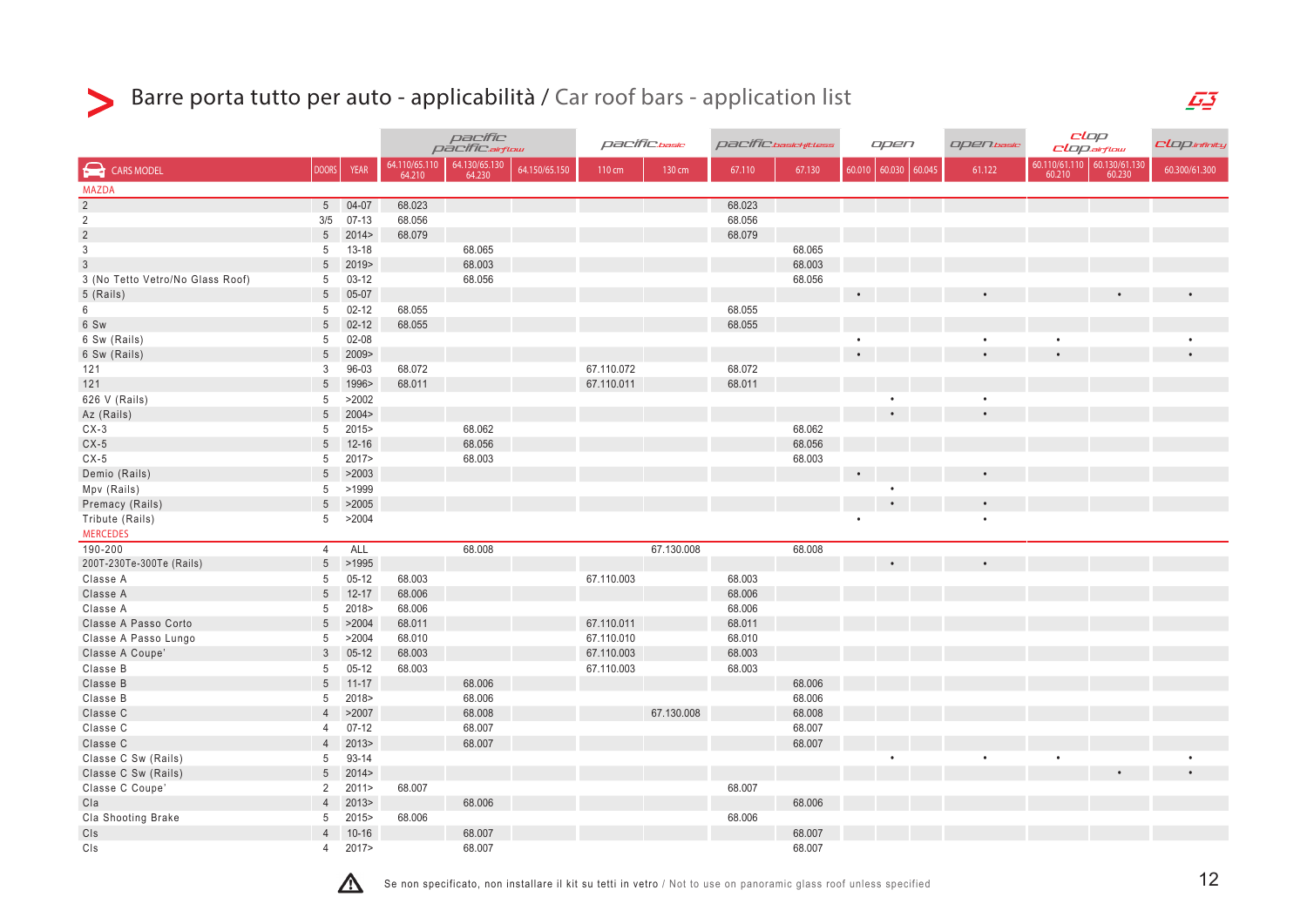

| 64.110/65.110<br>64.130/65.130<br>$\begin{array}{c c} 60.110/61.110 & 60.130/61.130 \\ 60.210 & 60.230 \end{array}$<br>YEAR<br>64.150/65.150<br>67.110<br>67.130<br>60.010 60.030 60.045<br>61.122<br>60.300/61.300<br>110 cm<br>130 cm<br><b>DOORS</b><br>64.210<br>64.230<br>Cls Shooting Brake<br>5 2012><br>68.007<br>68.007<br>Classe E<br>>2001<br>67.130.008<br>68.008<br>68.008<br>$\overline{4}$<br>$02-09$<br>68.003<br>68.003<br>$\overline{4}$<br>Classe E<br>$09 - 15$<br>68.007<br>68.007<br>$\overline{4}$<br>2016><br>68.007<br>68.007<br>$\overline{4}$<br>Classe E Sw (Rails)<br>$03 - 15$<br>5<br>Classe E Sw (Rails)<br>5 <sup>5</sup><br>2016><br>Classe E Coupe'<br>$\overline{2}$<br>09-16<br>68.007<br>68.007<br>68.007<br>68.007<br>Classe E Coupe'<br>$\overline{2}$<br>2017><br>Classe M (Rails)<br>5<br>93-12<br>5 <sup>5</sup><br>2021<br>Eqa (Rails)<br>GI (Rails)<br>2006><br>5<br>Gla (Rails)<br>5 <sup>5</sup><br>$13 - 19$<br>Gla (Rails)<br>5<br>2020><br>$5\phantom{.0}$<br>Glb (Rails)<br>2019><br>68.007<br>68.007<br>Glc<br>5<br>2016><br>5<br>Glc (Rails)<br>2015><br>$\bullet$<br>68.006<br>5<br>2018><br>68.006<br>$5\phantom{.0}$<br>Gle (Rails)<br>$11 - 17$<br>Gle (Rails)<br>2018><br>5<br>$\bullet$<br>$5\overline{)}$<br>Glk (Rails)<br>2008><br>MI (Rails)<br>5<br>93-12<br>$\bullet$<br>$\bullet$<br>MI (Rails)<br>5<br>2013<br>Vaneo (Rails)<br>>2005<br>5<br>$\bullet$<br>Vito-Viano (Rails)<br>5 <sup>5</sup><br>2003><br>$\bullet$<br><b>MINI</b><br>Countryman (Rails)<br>$10-15$<br>5 <sup>5</sup><br>2016><br>Countryman (Rails)<br>5<br>$5\overline{)}$<br>2014<br>68.092<br>68.092<br>5<br>2015><br>68.092<br>68.092<br><b>MITSUBISHI</b><br>68.003<br>2012<br>68.003<br>5<br>$5\phantom{.0}$<br>$10 - 18$<br>5<br>2019><br>$5\overline{)}$<br>2017<br>>1996<br>5<br>$\bullet$<br>$\overline{5}$<br>2003<br>2015><br>68.013<br>68.013<br>4<br>68.110<br>$07 - 17$<br>68.110<br>4<br>$07 - 11$<br>5<br>$\bullet$<br>2012<br>5 <sup>5</sup><br>>2007<br>5<br>$\bullet$<br>5 <sup>5</sup><br>>2001<br>$\bullet$<br>3/5<br>>2007<br>$\bullet$<br>5 > 1999 |                            |  | pacific<br>pacific.airflow | <i>pacific.basic</i> | <i>pacific.basicHttless</i> |  | open | Open.basic | clap<br>$L$ <i>D<sub>D</sub></i> .airflow | CLOp.infinity |
|------------------------------------------------------------------------------------------------------------------------------------------------------------------------------------------------------------------------------------------------------------------------------------------------------------------------------------------------------------------------------------------------------------------------------------------------------------------------------------------------------------------------------------------------------------------------------------------------------------------------------------------------------------------------------------------------------------------------------------------------------------------------------------------------------------------------------------------------------------------------------------------------------------------------------------------------------------------------------------------------------------------------------------------------------------------------------------------------------------------------------------------------------------------------------------------------------------------------------------------------------------------------------------------------------------------------------------------------------------------------------------------------------------------------------------------------------------------------------------------------------------------------------------------------------------------------------------------------------------------------------------------------------------------------------------------------------------------------------------------------------------------------------------------------------------------------------------------------------------------------------------------------------------------------------------------------------------------------------------------------------------------------------------------------------------------------------------------------------------------|----------------------------|--|----------------------------|----------------------|-----------------------------|--|------|------------|-------------------------------------------|---------------|
|                                                                                                                                                                                                                                                                                                                                                                                                                                                                                                                                                                                                                                                                                                                                                                                                                                                                                                                                                                                                                                                                                                                                                                                                                                                                                                                                                                                                                                                                                                                                                                                                                                                                                                                                                                                                                                                                                                                                                                                                                                                                                                                  | CARS MODEL                 |  |                            |                      |                             |  |      |            |                                           |               |
|                                                                                                                                                                                                                                                                                                                                                                                                                                                                                                                                                                                                                                                                                                                                                                                                                                                                                                                                                                                                                                                                                                                                                                                                                                                                                                                                                                                                                                                                                                                                                                                                                                                                                                                                                                                                                                                                                                                                                                                                                                                                                                                  |                            |  |                            |                      |                             |  |      |            |                                           |               |
|                                                                                                                                                                                                                                                                                                                                                                                                                                                                                                                                                                                                                                                                                                                                                                                                                                                                                                                                                                                                                                                                                                                                                                                                                                                                                                                                                                                                                                                                                                                                                                                                                                                                                                                                                                                                                                                                                                                                                                                                                                                                                                                  |                            |  |                            |                      |                             |  |      |            |                                           |               |
|                                                                                                                                                                                                                                                                                                                                                                                                                                                                                                                                                                                                                                                                                                                                                                                                                                                                                                                                                                                                                                                                                                                                                                                                                                                                                                                                                                                                                                                                                                                                                                                                                                                                                                                                                                                                                                                                                                                                                                                                                                                                                                                  | Classe E                   |  |                            |                      |                             |  |      |            |                                           |               |
|                                                                                                                                                                                                                                                                                                                                                                                                                                                                                                                                                                                                                                                                                                                                                                                                                                                                                                                                                                                                                                                                                                                                                                                                                                                                                                                                                                                                                                                                                                                                                                                                                                                                                                                                                                                                                                                                                                                                                                                                                                                                                                                  |                            |  |                            |                      |                             |  |      |            |                                           |               |
|                                                                                                                                                                                                                                                                                                                                                                                                                                                                                                                                                                                                                                                                                                                                                                                                                                                                                                                                                                                                                                                                                                                                                                                                                                                                                                                                                                                                                                                                                                                                                                                                                                                                                                                                                                                                                                                                                                                                                                                                                                                                                                                  | Classe E                   |  |                            |                      |                             |  |      |            |                                           |               |
|                                                                                                                                                                                                                                                                                                                                                                                                                                                                                                                                                                                                                                                                                                                                                                                                                                                                                                                                                                                                                                                                                                                                                                                                                                                                                                                                                                                                                                                                                                                                                                                                                                                                                                                                                                                                                                                                                                                                                                                                                                                                                                                  |                            |  |                            |                      |                             |  |      |            |                                           |               |
|                                                                                                                                                                                                                                                                                                                                                                                                                                                                                                                                                                                                                                                                                                                                                                                                                                                                                                                                                                                                                                                                                                                                                                                                                                                                                                                                                                                                                                                                                                                                                                                                                                                                                                                                                                                                                                                                                                                                                                                                                                                                                                                  |                            |  |                            |                      |                             |  |      |            |                                           |               |
|                                                                                                                                                                                                                                                                                                                                                                                                                                                                                                                                                                                                                                                                                                                                                                                                                                                                                                                                                                                                                                                                                                                                                                                                                                                                                                                                                                                                                                                                                                                                                                                                                                                                                                                                                                                                                                                                                                                                                                                                                                                                                                                  |                            |  |                            |                      |                             |  |      |            |                                           |               |
|                                                                                                                                                                                                                                                                                                                                                                                                                                                                                                                                                                                                                                                                                                                                                                                                                                                                                                                                                                                                                                                                                                                                                                                                                                                                                                                                                                                                                                                                                                                                                                                                                                                                                                                                                                                                                                                                                                                                                                                                                                                                                                                  |                            |  |                            |                      |                             |  |      |            |                                           |               |
|                                                                                                                                                                                                                                                                                                                                                                                                                                                                                                                                                                                                                                                                                                                                                                                                                                                                                                                                                                                                                                                                                                                                                                                                                                                                                                                                                                                                                                                                                                                                                                                                                                                                                                                                                                                                                                                                                                                                                                                                                                                                                                                  |                            |  |                            |                      |                             |  |      |            |                                           |               |
|                                                                                                                                                                                                                                                                                                                                                                                                                                                                                                                                                                                                                                                                                                                                                                                                                                                                                                                                                                                                                                                                                                                                                                                                                                                                                                                                                                                                                                                                                                                                                                                                                                                                                                                                                                                                                                                                                                                                                                                                                                                                                                                  |                            |  |                            |                      |                             |  |      |            |                                           |               |
|                                                                                                                                                                                                                                                                                                                                                                                                                                                                                                                                                                                                                                                                                                                                                                                                                                                                                                                                                                                                                                                                                                                                                                                                                                                                                                                                                                                                                                                                                                                                                                                                                                                                                                                                                                                                                                                                                                                                                                                                                                                                                                                  |                            |  |                            |                      |                             |  |      |            |                                           |               |
|                                                                                                                                                                                                                                                                                                                                                                                                                                                                                                                                                                                                                                                                                                                                                                                                                                                                                                                                                                                                                                                                                                                                                                                                                                                                                                                                                                                                                                                                                                                                                                                                                                                                                                                                                                                                                                                                                                                                                                                                                                                                                                                  |                            |  |                            |                      |                             |  |      |            |                                           |               |
|                                                                                                                                                                                                                                                                                                                                                                                                                                                                                                                                                                                                                                                                                                                                                                                                                                                                                                                                                                                                                                                                                                                                                                                                                                                                                                                                                                                                                                                                                                                                                                                                                                                                                                                                                                                                                                                                                                                                                                                                                                                                                                                  |                            |  |                            |                      |                             |  |      |            |                                           |               |
|                                                                                                                                                                                                                                                                                                                                                                                                                                                                                                                                                                                                                                                                                                                                                                                                                                                                                                                                                                                                                                                                                                                                                                                                                                                                                                                                                                                                                                                                                                                                                                                                                                                                                                                                                                                                                                                                                                                                                                                                                                                                                                                  |                            |  |                            |                      |                             |  |      |            |                                           |               |
|                                                                                                                                                                                                                                                                                                                                                                                                                                                                                                                                                                                                                                                                                                                                                                                                                                                                                                                                                                                                                                                                                                                                                                                                                                                                                                                                                                                                                                                                                                                                                                                                                                                                                                                                                                                                                                                                                                                                                                                                                                                                                                                  |                            |  |                            |                      |                             |  |      |            |                                           |               |
|                                                                                                                                                                                                                                                                                                                                                                                                                                                                                                                                                                                                                                                                                                                                                                                                                                                                                                                                                                                                                                                                                                                                                                                                                                                                                                                                                                                                                                                                                                                                                                                                                                                                                                                                                                                                                                                                                                                                                                                                                                                                                                                  |                            |  |                            |                      |                             |  |      |            |                                           |               |
|                                                                                                                                                                                                                                                                                                                                                                                                                                                                                                                                                                                                                                                                                                                                                                                                                                                                                                                                                                                                                                                                                                                                                                                                                                                                                                                                                                                                                                                                                                                                                                                                                                                                                                                                                                                                                                                                                                                                                                                                                                                                                                                  | Gle                        |  |                            |                      |                             |  |      |            |                                           |               |
|                                                                                                                                                                                                                                                                                                                                                                                                                                                                                                                                                                                                                                                                                                                                                                                                                                                                                                                                                                                                                                                                                                                                                                                                                                                                                                                                                                                                                                                                                                                                                                                                                                                                                                                                                                                                                                                                                                                                                                                                                                                                                                                  |                            |  |                            |                      |                             |  |      |            |                                           |               |
|                                                                                                                                                                                                                                                                                                                                                                                                                                                                                                                                                                                                                                                                                                                                                                                                                                                                                                                                                                                                                                                                                                                                                                                                                                                                                                                                                                                                                                                                                                                                                                                                                                                                                                                                                                                                                                                                                                                                                                                                                                                                                                                  |                            |  |                            |                      |                             |  |      |            |                                           |               |
|                                                                                                                                                                                                                                                                                                                                                                                                                                                                                                                                                                                                                                                                                                                                                                                                                                                                                                                                                                                                                                                                                                                                                                                                                                                                                                                                                                                                                                                                                                                                                                                                                                                                                                                                                                                                                                                                                                                                                                                                                                                                                                                  |                            |  |                            |                      |                             |  |      |            |                                           |               |
|                                                                                                                                                                                                                                                                                                                                                                                                                                                                                                                                                                                                                                                                                                                                                                                                                                                                                                                                                                                                                                                                                                                                                                                                                                                                                                                                                                                                                                                                                                                                                                                                                                                                                                                                                                                                                                                                                                                                                                                                                                                                                                                  |                            |  |                            |                      |                             |  |      |            |                                           |               |
|                                                                                                                                                                                                                                                                                                                                                                                                                                                                                                                                                                                                                                                                                                                                                                                                                                                                                                                                                                                                                                                                                                                                                                                                                                                                                                                                                                                                                                                                                                                                                                                                                                                                                                                                                                                                                                                                                                                                                                                                                                                                                                                  |                            |  |                            |                      |                             |  |      |            |                                           |               |
|                                                                                                                                                                                                                                                                                                                                                                                                                                                                                                                                                                                                                                                                                                                                                                                                                                                                                                                                                                                                                                                                                                                                                                                                                                                                                                                                                                                                                                                                                                                                                                                                                                                                                                                                                                                                                                                                                                                                                                                                                                                                                                                  |                            |  |                            |                      |                             |  |      |            |                                           |               |
|                                                                                                                                                                                                                                                                                                                                                                                                                                                                                                                                                                                                                                                                                                                                                                                                                                                                                                                                                                                                                                                                                                                                                                                                                                                                                                                                                                                                                                                                                                                                                                                                                                                                                                                                                                                                                                                                                                                                                                                                                                                                                                                  |                            |  |                            |                      |                             |  |      |            |                                           |               |
|                                                                                                                                                                                                                                                                                                                                                                                                                                                                                                                                                                                                                                                                                                                                                                                                                                                                                                                                                                                                                                                                                                                                                                                                                                                                                                                                                                                                                                                                                                                                                                                                                                                                                                                                                                                                                                                                                                                                                                                                                                                                                                                  |                            |  |                            |                      |                             |  |      |            |                                           |               |
|                                                                                                                                                                                                                                                                                                                                                                                                                                                                                                                                                                                                                                                                                                                                                                                                                                                                                                                                                                                                                                                                                                                                                                                                                                                                                                                                                                                                                                                                                                                                                                                                                                                                                                                                                                                                                                                                                                                                                                                                                                                                                                                  |                            |  |                            |                      |                             |  |      |            |                                           |               |
|                                                                                                                                                                                                                                                                                                                                                                                                                                                                                                                                                                                                                                                                                                                                                                                                                                                                                                                                                                                                                                                                                                                                                                                                                                                                                                                                                                                                                                                                                                                                                                                                                                                                                                                                                                                                                                                                                                                                                                                                                                                                                                                  |                            |  |                            |                      |                             |  |      |            |                                           |               |
|                                                                                                                                                                                                                                                                                                                                                                                                                                                                                                                                                                                                                                                                                                                                                                                                                                                                                                                                                                                                                                                                                                                                                                                                                                                                                                                                                                                                                                                                                                                                                                                                                                                                                                                                                                                                                                                                                                                                                                                                                                                                                                                  | Mini                       |  |                            |                      |                             |  |      |            |                                           |               |
|                                                                                                                                                                                                                                                                                                                                                                                                                                                                                                                                                                                                                                                                                                                                                                                                                                                                                                                                                                                                                                                                                                                                                                                                                                                                                                                                                                                                                                                                                                                                                                                                                                                                                                                                                                                                                                                                                                                                                                                                                                                                                                                  | Clubman                    |  |                            |                      |                             |  |      |            |                                           |               |
|                                                                                                                                                                                                                                                                                                                                                                                                                                                                                                                                                                                                                                                                                                                                                                                                                                                                                                                                                                                                                                                                                                                                                                                                                                                                                                                                                                                                                                                                                                                                                                                                                                                                                                                                                                                                                                                                                                                                                                                                                                                                                                                  |                            |  |                            |                      |                             |  |      |            |                                           |               |
|                                                                                                                                                                                                                                                                                                                                                                                                                                                                                                                                                                                                                                                                                                                                                                                                                                                                                                                                                                                                                                                                                                                                                                                                                                                                                                                                                                                                                                                                                                                                                                                                                                                                                                                                                                                                                                                                                                                                                                                                                                                                                                                  | Asx                        |  |                            |                      |                             |  |      |            |                                           |               |
|                                                                                                                                                                                                                                                                                                                                                                                                                                                                                                                                                                                                                                                                                                                                                                                                                                                                                                                                                                                                                                                                                                                                                                                                                                                                                                                                                                                                                                                                                                                                                                                                                                                                                                                                                                                                                                                                                                                                                                                                                                                                                                                  | Asx (Rails)                |  |                            |                      |                             |  |      |            |                                           |               |
|                                                                                                                                                                                                                                                                                                                                                                                                                                                                                                                                                                                                                                                                                                                                                                                                                                                                                                                                                                                                                                                                                                                                                                                                                                                                                                                                                                                                                                                                                                                                                                                                                                                                                                                                                                                                                                                                                                                                                                                                                                                                                                                  | Asx (Rails)                |  |                            |                      |                             |  |      |            |                                           |               |
|                                                                                                                                                                                                                                                                                                                                                                                                                                                                                                                                                                                                                                                                                                                                                                                                                                                                                                                                                                                                                                                                                                                                                                                                                                                                                                                                                                                                                                                                                                                                                                                                                                                                                                                                                                                                                                                                                                                                                                                                                                                                                                                  | Eclipse Cross (Rails)      |  |                            |                      |                             |  |      |            |                                           |               |
|                                                                                                                                                                                                                                                                                                                                                                                                                                                                                                                                                                                                                                                                                                                                                                                                                                                                                                                                                                                                                                                                                                                                                                                                                                                                                                                                                                                                                                                                                                                                                                                                                                                                                                                                                                                                                                                                                                                                                                                                                                                                                                                  | Galant V (Rails)           |  |                            |                      |                             |  |      |            |                                           |               |
|                                                                                                                                                                                                                                                                                                                                                                                                                                                                                                                                                                                                                                                                                                                                                                                                                                                                                                                                                                                                                                                                                                                                                                                                                                                                                                                                                                                                                                                                                                                                                                                                                                                                                                                                                                                                                                                                                                                                                                                                                                                                                                                  | Grandis (Rails)            |  |                            |                      |                             |  |      |            |                                           |               |
|                                                                                                                                                                                                                                                                                                                                                                                                                                                                                                                                                                                                                                                                                                                                                                                                                                                                                                                                                                                                                                                                                                                                                                                                                                                                                                                                                                                                                                                                                                                                                                                                                                                                                                                                                                                                                                                                                                                                                                                                                                                                                                                  | L200                       |  |                            |                      |                             |  |      |            |                                           |               |
|                                                                                                                                                                                                                                                                                                                                                                                                                                                                                                                                                                                                                                                                                                                                                                                                                                                                                                                                                                                                                                                                                                                                                                                                                                                                                                                                                                                                                                                                                                                                                                                                                                                                                                                                                                                                                                                                                                                                                                                                                                                                                                                  | Lancer                     |  |                            |                      |                             |  |      |            |                                           |               |
|                                                                                                                                                                                                                                                                                                                                                                                                                                                                                                                                                                                                                                                                                                                                                                                                                                                                                                                                                                                                                                                                                                                                                                                                                                                                                                                                                                                                                                                                                                                                                                                                                                                                                                                                                                                                                                                                                                                                                                                                                                                                                                                  | Outlander II (Rails)       |  |                            |                      |                             |  |      |            |                                           |               |
|                                                                                                                                                                                                                                                                                                                                                                                                                                                                                                                                                                                                                                                                                                                                                                                                                                                                                                                                                                                                                                                                                                                                                                                                                                                                                                                                                                                                                                                                                                                                                                                                                                                                                                                                                                                                                                                                                                                                                                                                                                                                                                                  | Outlander III (Rails)      |  |                            |                      |                             |  |      |            |                                           |               |
|                                                                                                                                                                                                                                                                                                                                                                                                                                                                                                                                                                                                                                                                                                                                                                                                                                                                                                                                                                                                                                                                                                                                                                                                                                                                                                                                                                                                                                                                                                                                                                                                                                                                                                                                                                                                                                                                                                                                                                                                                                                                                                                  | Pajero Pinin (Rails)       |  |                            |                      |                             |  |      |            |                                           |               |
|                                                                                                                                                                                                                                                                                                                                                                                                                                                                                                                                                                                                                                                                                                                                                                                                                                                                                                                                                                                                                                                                                                                                                                                                                                                                                                                                                                                                                                                                                                                                                                                                                                                                                                                                                                                                                                                                                                                                                                                                                                                                                                                  | Pajero Sport (Rails)       |  |                            |                      |                             |  |      |            |                                           |               |
|                                                                                                                                                                                                                                                                                                                                                                                                                                                                                                                                                                                                                                                                                                                                                                                                                                                                                                                                                                                                                                                                                                                                                                                                                                                                                                                                                                                                                                                                                                                                                                                                                                                                                                                                                                                                                                                                                                                                                                                                                                                                                                                  | Pajero Montero III (Rails) |  |                            |                      |                             |  |      |            |                                           |               |
|                                                                                                                                                                                                                                                                                                                                                                                                                                                                                                                                                                                                                                                                                                                                                                                                                                                                                                                                                                                                                                                                                                                                                                                                                                                                                                                                                                                                                                                                                                                                                                                                                                                                                                                                                                                                                                                                                                                                                                                                                                                                                                                  | Space Runner (Rails)       |  |                            |                      |                             |  |      |            |                                           |               |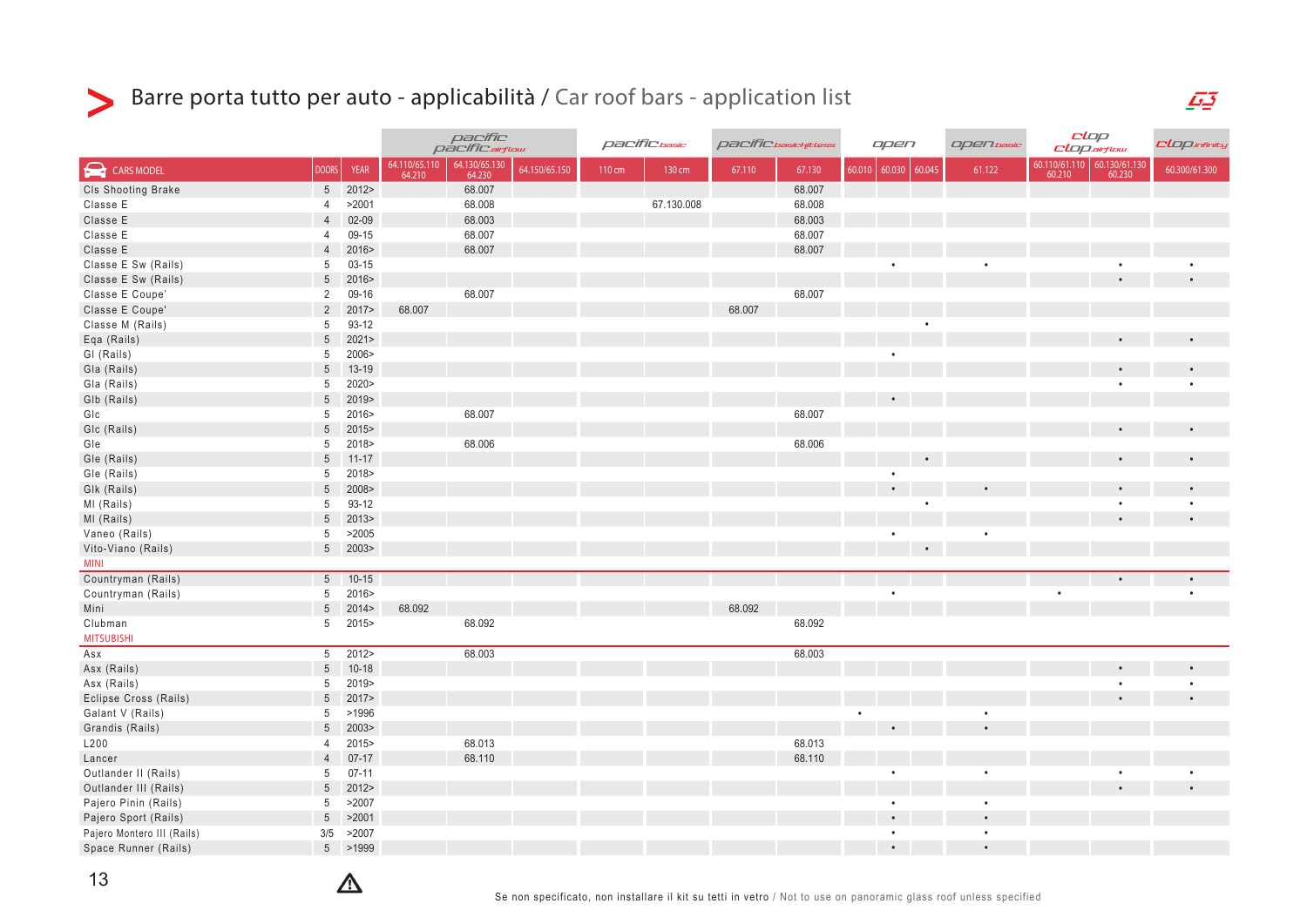

|                                                    |                 |             |                         | pacific<br>pacific.airflow |               | pacific.basic |            |        | pacific.basicHttless |           | open      |        | Open.basic |           | clop<br><b>CLOP</b> .airflow          | CLop.infinity |
|----------------------------------------------------|-----------------|-------------|-------------------------|----------------------------|---------------|---------------|------------|--------|----------------------|-----------|-----------|--------|------------|-----------|---------------------------------------|---------------|
| CARS MODEL                                         | <b>DOORS</b>    | <b>YEAR</b> | 64.110/65.110<br>64.210 | 64.130/65.130<br>64.230    | 64.150/65.150 | 110 cm        | 130 cm     | 67.110 | 67.130               | 60.010    | 60.030    | 60.045 | 61.122     | 60.210    | 60.110/61.110 60.130/61.130<br>60.230 | 60.300/61.300 |
| Space Star (Rails)                                 | $5\overline{)}$ | >2006       |                         |                            |               |               |            |        |                      | $\bullet$ |           |        | $\bullet$  | $\bullet$ |                                       | $\bullet$     |
| Space Star                                         | $\mathbf{3}$    | 2016>       |                         | 68.033                     |               |               |            |        | 68.033               |           |           |        |            |           |                                       |               |
| Space Wagon (Rails)                                | 5               | >1998       |                         |                            |               |               |            |        |                      |           |           |        | $\bullet$  |           |                                       |               |
| <b>NISSAN</b>                                      |                 |             |                         |                            |               |               |            |        |                      |           |           |        |            |           |                                       |               |
| Almera (Rails)                                     | 5               | >2006       |                         |                            |               |               |            |        |                      |           | $\bullet$ |        | $\bullet$  |           |                                       |               |
| Altima                                             | $\overline{4}$  | $13 - 18$   |                         | 68.112                     |               |               |            |        | 68.112               |           |           |        |            |           |                                       |               |
| Juke                                               | 5               | $10 - 19$   | 68.013                  |                            |               |               |            | 68.013 |                      |           |           |        |            |           |                                       |               |
| Juke                                               | 5               | 2020        |                         | 68.141                     |               |               |            |        | 68.141               |           |           |        |            |           |                                       |               |
| Leaf                                               | 5               | 2011        |                         | 68.031                     |               |               |            |        | 68.031               |           |           |        |            |           |                                       |               |
| Maxima (con-senza tetto vetro/with-w/o glass roof) | $\overline{4}$  | 2016        |                         | 68.113                     |               |               |            |        | 68.113               |           |           |        |            |           |                                       |               |
| Micra                                              | 3               | 92-03       | 68.009                  |                            |               | 67.110.009    |            | 68.009 |                      |           |           |        |            |           |                                       |               |
| Micra                                              | $5\phantom{.0}$ | 92-03       | 68.011                  |                            |               | 67.110.011    |            | 68.011 |                      |           |           |        |            |           |                                       |               |
| Micra                                              | 5               | 03-10       | 68.032                  |                            |               |               |            | 68.032 |                      |           |           |        |            |           |                                       |               |
| Micra                                              | $5\phantom{.0}$ | 2010        | 68.014                  |                            |               |               |            | 68.014 |                      |           |           |        |            |           |                                       |               |
| Micra                                              | 5               | 2017>       | 68.123                  |                            |               |               |            | 68.123 |                      |           |           |        |            |           |                                       |               |
| Murano (Rails)                                     | $5\phantom{.0}$ | 2005        |                         |                            |               |               |            |        |                      |           |           |        |            |           |                                       |               |
| Navara (Rails)                                     | 4               | 2016>       |                         |                            |               |               |            |        |                      |           |           |        |            |           |                                       |               |
| Note                                               | $5\phantom{.0}$ | >2012       |                         | 68.012                     |               |               |            |        | 68.012               |           |           |        |            |           |                                       |               |
| Note                                               | 5               | 2013>       |                         | 68.011                     |               |               | 67.130.011 |        | 68.011               |           |           |        |            |           |                                       |               |
| Pathfinder (Rails)                                 | $5\phantom{.0}$ | 2005>       |                         |                            |               |               |            |        |                      |           |           |        |            | 68.900    |                                       | 68.900        |
| Patrol (Rails)                                     | 5               | 1998>       |                         |                            |               |               |            |        |                      |           |           |        |            |           |                                       |               |
| Pulsar (Tetto In Vetro/Glass Roof)                 | $5\phantom{.0}$ | 2014        |                         | 68.010                     |               |               | 67.130.010 |        | 68.010               |           |           |        |            |           |                                       |               |
| Primera (Rails)                                    | 5               | 2002>       |                         |                            |               |               |            |        |                      |           |           |        | $\bullet$  |           |                                       |               |
| Qashqai                                            | $5\phantom{.0}$ | $07-13$     |                         | 68.059                     |               |               |            |        | 68.059               |           |           |        |            |           |                                       |               |
| Qashqai (Rails)                                    | 5               | $07-13$     |                         |                            |               |               |            |        |                      |           |           |        |            |           |                                       |               |
| Qashqai                                            | $5\phantom{.0}$ | $13 - 20$   |                         | 68.010                     |               |               | 67.130.010 |        | 68.010               |           |           |        |            |           |                                       |               |
| Qashqai (Rails)                                    | 5               | 13-20       |                         |                            |               |               |            |        |                      |           |           |        |            |           |                                       |               |
| Qashqai (Rails)                                    | $5\phantom{.0}$ | 2021        |                         |                            |               |               |            |        |                      |           |           |        |            |           |                                       |               |
| Qashqai+2 (Rails)                                  | 5               | 2008>       |                         |                            |               |               |            |        |                      |           |           |        |            |           |                                       |               |
| Rouge                                              | $5\phantom{.0}$ | $07-13$     |                         | 68.014                     |               |               |            |        | 68.014               |           |           |        |            |           |                                       |               |
| Terrano II (Rails)                                 | 3/5             | 2003>       |                         |                            |               |               |            |        |                      |           |           |        | $\bullet$  |           |                                       | $\bullet$     |
| Versa                                              | $\overline{4}$  | $06-12$     |                         | 68.010                     |               |               |            |        | 68.010               |           |           |        |            |           |                                       |               |
| Xtrail (Rails)                                     | 5               | 2014        |                         |                            |               |               |            |        |                      |           | $\bullet$ |        | $\bullet$  |           |                                       |               |
| <b>OPEL</b>                                        |                 |             |                         |                            |               |               |            |        |                      |           |           |        |            |           |                                       |               |
| Adam                                               | 3               | 2012        | 68.002                  |                            |               |               |            | 68.002 |                      |           |           |        |            |           |                                       |               |
| Agila (Rails)                                      | $5\phantom{.0}$ | 2000        |                         |                            |               |               |            |        |                      |           | $\bullet$ |        |            |           |                                       |               |
| Agila                                              | 5               | >2007       |                         | 68.015                     |               |               |            |        | 68.015               |           |           |        |            |           |                                       |               |
| Antara (Rails)                                     | $5\phantom{.0}$ | 2006>       |                         |                            |               |               |            |        |                      |           |           |        |            |           |                                       |               |
| Astra (No Tetto Vetro/No Glass Roof)               | 3               | 91-97       | 68.072                  |                            |               | 67.110.072    |            | 68.072 |                      |           |           |        |            |           |                                       |               |
| Astra (No Tetto Vetro/No Glass Roof)               | $\mathbf{3}$    | 98-02       | 68.072                  |                            |               | 67.110.072    |            | 68.072 |                      |           |           |        |            |           |                                       |               |
| Astra (No Tetto Vetro/No Glass Roof)               | 3               | 04-09       | 68.003                  |                            |               | 67.110.003    |            | 68.003 |                      |           |           |        |            |           |                                       |               |
| Astra (No Tetto Vetro/No Glass Roof)               | $5\phantom{.0}$ | 91-94       | 68.072                  |                            |               | 67.110.072    |            | 68.072 |                      |           |           |        |            |           |                                       |               |
| Astra (No Tetto Vetro/No Glass Roof)               | 5               | 95-98       | 68.072                  |                            |               | 67.110.072    |            | 68.072 |                      |           |           |        |            |           |                                       |               |
| Astra (No Tetto Vetro/No Glass Roof)               | $5\phantom{.0}$ | 99-03       | 68.072                  |                            |               | 67.110.072    |            | 68.072 |                      |           |           |        |            |           |                                       |               |
| Astra (No Tetto Vetro/No Glass Roof)               | 5               | 04-09       | 68.003                  |                            |               | 67.110.003    |            | 68.003 |                      |           |           |        |            |           |                                       |               |

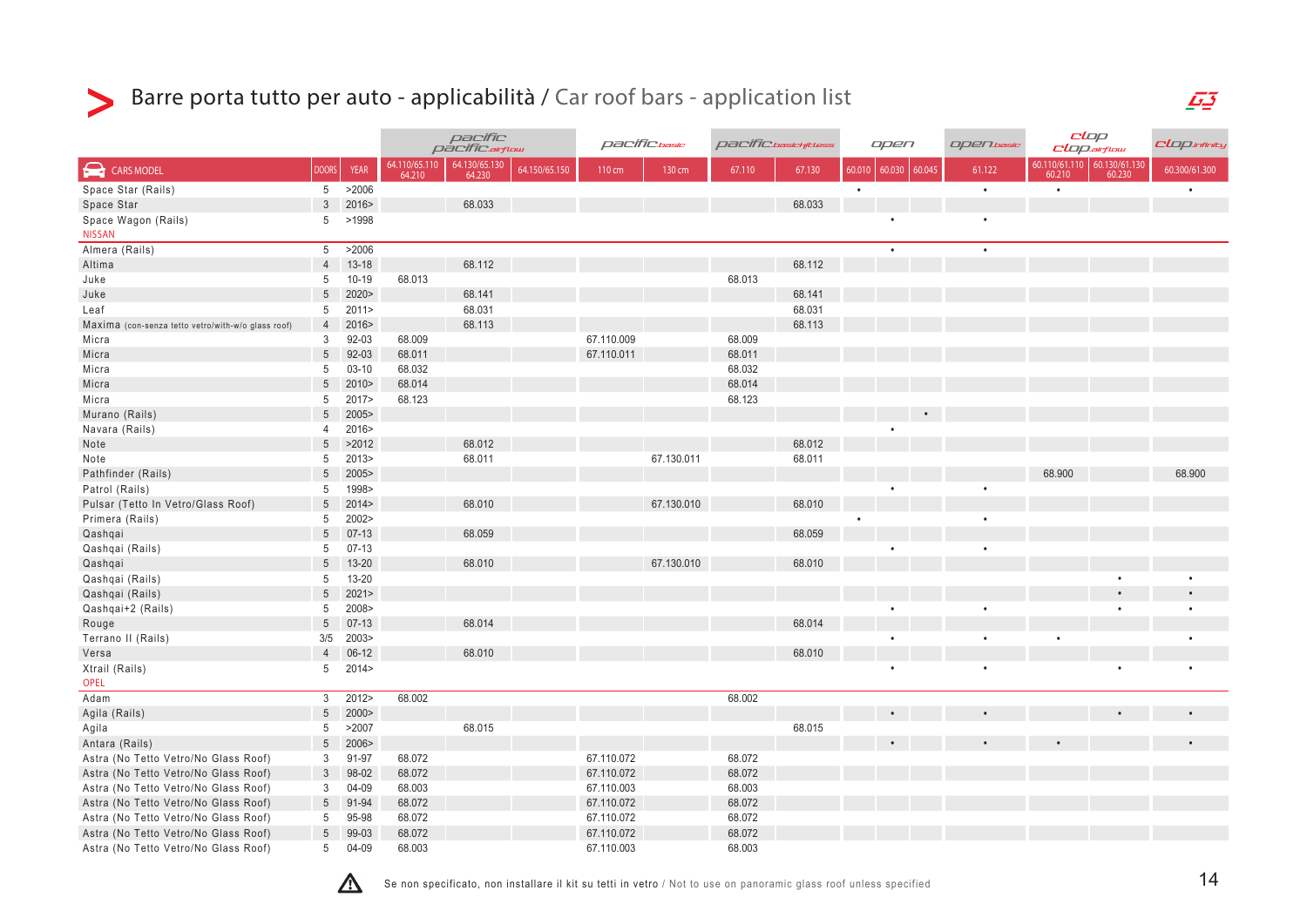

|                                      |                 |             |                         | pacific<br>pacific.airflow |               | <i><b>Pacific.basic</b></i> |        | pacific.basichitless |        |        | open            | Open.basic |        | clop<br><b>CLOP</b> .airflow          | CLop.infinity |
|--------------------------------------|-----------------|-------------|-------------------------|----------------------------|---------------|-----------------------------|--------|----------------------|--------|--------|-----------------|------------|--------|---------------------------------------|---------------|
| CARS MODEL                           | <b>DOORS</b>    | <b>YEAR</b> | 64.110/65.110<br>64.210 | 64.130/65.130<br>64.230    | 64.150/65.150 | 110 cm                      | 130 cm | 67.110               | 67.130 | 60.010 | 60.030   60.045 | 61.122     | 60.210 | 60.110/61.110 60.130/61.130<br>60.230 | 60.300/61.300 |
| Astra (No Tetto Vetro/No Glass Roof) | 5 <sup>5</sup>  | $10 - 14$   | 68.002                  |                            |               |                             |        | 68.002               |        |        |                 |            |        |                                       |               |
| Astra                                | 5               | 2015>       |                         | 68.086                     |               |                             |        |                      | 68.086 |        |                 |            |        |                                       |               |
| Astra Sedan                          | $\overline{4}$  | 2010        | 68.002                  |                            |               |                             |        | 68.002               |        |        |                 |            |        |                                       |               |
| Astra Sw (Rails)                     | 5               | >2004       |                         |                            |               |                             |        |                      |        |        |                 |            |        |                                       | $\bullet$     |
| Astra Sw (Rails)                     | $5\phantom{.0}$ | 04-07       |                         |                            |               |                             |        |                      |        |        |                 |            |        |                                       |               |
| Astra Sw (Rails)                     | 5               | 07-09       |                         |                            |               |                             |        |                      |        |        |                 |            |        |                                       |               |
| Astra Sw                             | $5\phantom{.0}$ | 04-09       | 68.003                  |                            |               | 67.110.003                  |        | 68.003               |        |        |                 |            |        |                                       |               |
| Astra Sport Tourer (Rails)           | 5               | $10 - 15$   |                         |                            |               |                             |        |                      |        |        |                 |            |        |                                       |               |
| Astra Sport Tourer (Rails)           | $5\phantom{.0}$ | 2016>       |                         | 68.104                     |               |                             |        |                      | 68.104 |        |                 |            |        |                                       |               |
| Calibra                              | 3               | 90-97       | 68.072                  |                            |               | 67.110.072                  |        | 68.072               |        |        |                 |            |        |                                       |               |
| Combo (Rails)                        | $5\phantom{.0}$ | 2002>       |                         |                            |               |                             |        |                      |        |        |                 |            |        |                                       |               |
| Combo Life (Rails)                   | 5               | 2018>       |                         |                            |               |                             |        |                      |        |        |                 |            |        | 68.901                                |               |
| Corsa                                | $\mathbf{3}$    | 93-00       | 68.072                  |                            |               | 67.110.072                  |        | 68.072               |        |        |                 |            |        |                                       |               |
| Corsa                                | 3               | $01 - 06$   | 68.072                  |                            |               | 67.110.072                  |        | 68.072               |        |        |                 |            |        |                                       |               |
| Corsa                                | $\mathbf{3}$    | 2006>       | 68.002                  |                            |               |                             |        | 68.002               |        |        |                 |            |        |                                       |               |
| Corsa                                | 5               | 93-00       | 68.072                  |                            |               | 67.110.072                  |        | 68.072               |        |        |                 |            |        |                                       |               |
| Corsa                                | $\sqrt{5}$      | $01 - 06$   | 68.072                  |                            |               | 67.110.072                  |        | 68.072               |        |        |                 |            |        |                                       |               |
| Corsa                                | 5               | $06-18$     | 68.002                  |                            |               |                             |        | 68.002               |        |        |                 |            |        |                                       |               |
| Corsa                                | $5\phantom{.0}$ | 2019>       |                         | 68.134                     |               |                             |        |                      | 68.134 |        |                 |            |        |                                       |               |
| Crossland X                          | 5               | 2017>       |                         | 68.102                     |               |                             |        |                      | 68.102 |        |                 |            |        |                                       |               |
| Crossland X (Rails)                  | $5\phantom{.0}$ | 2017        |                         |                            |               |                             |        |                      |        |        |                 |            |        |                                       |               |
| Frontera (Rails)                     | 5               | >1998       |                         |                            |               |                             |        |                      |        |        |                 | $\bullet$  |        |                                       |               |
| Grandland X (Rails)                  | 5               | 2017>       |                         |                            |               |                             |        |                      |        |        |                 |            |        |                                       |               |
| Insignia                             | 5               | 2010>       |                         | 68.045                     |               |                             |        |                      | 68.045 |        |                 |            |        |                                       |               |
| Insignia Grand Sport                 | 5               | 2017>       |                         | 68.107                     |               |                             |        |                      | 68.107 |        |                 |            |        |                                       |               |
| Insignia Sports Tourer (Rails)       | 5               | 09-17       |                         |                            |               |                             |        |                      |        |        |                 |            |        |                                       |               |
| Insignia Sports Tourer (Rails)       | 5               | 2017        |                         |                            |               |                             |        |                      |        |        |                 |            |        |                                       |               |
| Kadett E                             | 5               | 85-91       | 68.072                  |                            |               | 67.110.072                  |        | 68.072               |        |        |                 |            |        |                                       |               |
| Kadett E (Rails)                     | 5               | 84-91       |                         |                            |               |                             |        |                      |        |        |                 |            |        |                                       |               |
| Karl                                 | 5               | 2015>       | 68.025                  |                            |               |                             |        | 68.025               |        |        |                 |            |        |                                       |               |
| Karl Rocks (Rails)                   | 5               | 2017        |                         |                            |               |                             |        |                      |        |        |                 |            |        |                                       |               |
| Meriva A                             | 5               | 03-09       | 68.002                  |                            |               |                             |        | 68.002               |        |        |                 |            |        |                                       |               |
| Meriva B                             | $5\phantom{.0}$ | 2010        |                         | 68.002                     |               |                             |        |                      | 68.002 |        |                 |            |        |                                       |               |
| Mokka (Rails)                        | 5               | 2012>       |                         |                            |               |                             |        |                      |        |        |                 |            |        |                                       |               |
| Mokka X (Rails)                      | $5\phantom{.0}$ | 2016>       |                         |                            |               |                             |        |                      |        |        |                 |            |        |                                       |               |
| Omega B (Rails)                      | 5               | >2003       |                         |                            |               |                             |        |                      |        |        |                 |            |        |                                       |               |
| Signum                               | $5\phantom{.0}$ | 03-08       | 68.002                  |                            |               |                             |        | 68.002               |        |        |                 |            |        |                                       |               |
| Sintra (Rails)                       | 5               | >1999       |                         |                            |               |                             |        |                      |        |        |                 |            |        |                                       |               |
| Tigra                                | $\mathfrak{S}$  | >2004       | 68.072                  |                            |               | 67.110.072                  |        | 68.072               |        |        |                 |            |        |                                       |               |
| Vectra                               | 5               | 03-08       | 68.002                  |                            |               |                             |        | 68.002               |        |        |                 |            |        |                                       |               |
| Vectra Sw (Rails)                    | $5\phantom{.0}$ | >2003       |                         |                            |               |                             |        |                      |        |        |                 |            |        |                                       |               |
| Vectra Sw (Rails)                    | 5               | 03-04       |                         |                            |               |                             |        |                      |        |        |                 |            |        |                                       |               |
| Vectra Sw (Rails)                    | 5               | 05-08       |                         |                            |               |                             |        |                      |        |        |                 |            |        |                                       |               |
| Vectra C (Rails)                     | 5               | 2003>       |                         |                            |               |                             |        |                      |        |        |                 |            |        |                                       |               |
| Zafira                               |                 | 5 08-11     | 68.003                  |                            |               | 67.110.003                  |        | 68.003               |        |        |                 |            |        |                                       |               |
|                                      |                 |             |                         |                            |               |                             |        |                      |        |        |                 |            |        |                                       |               |

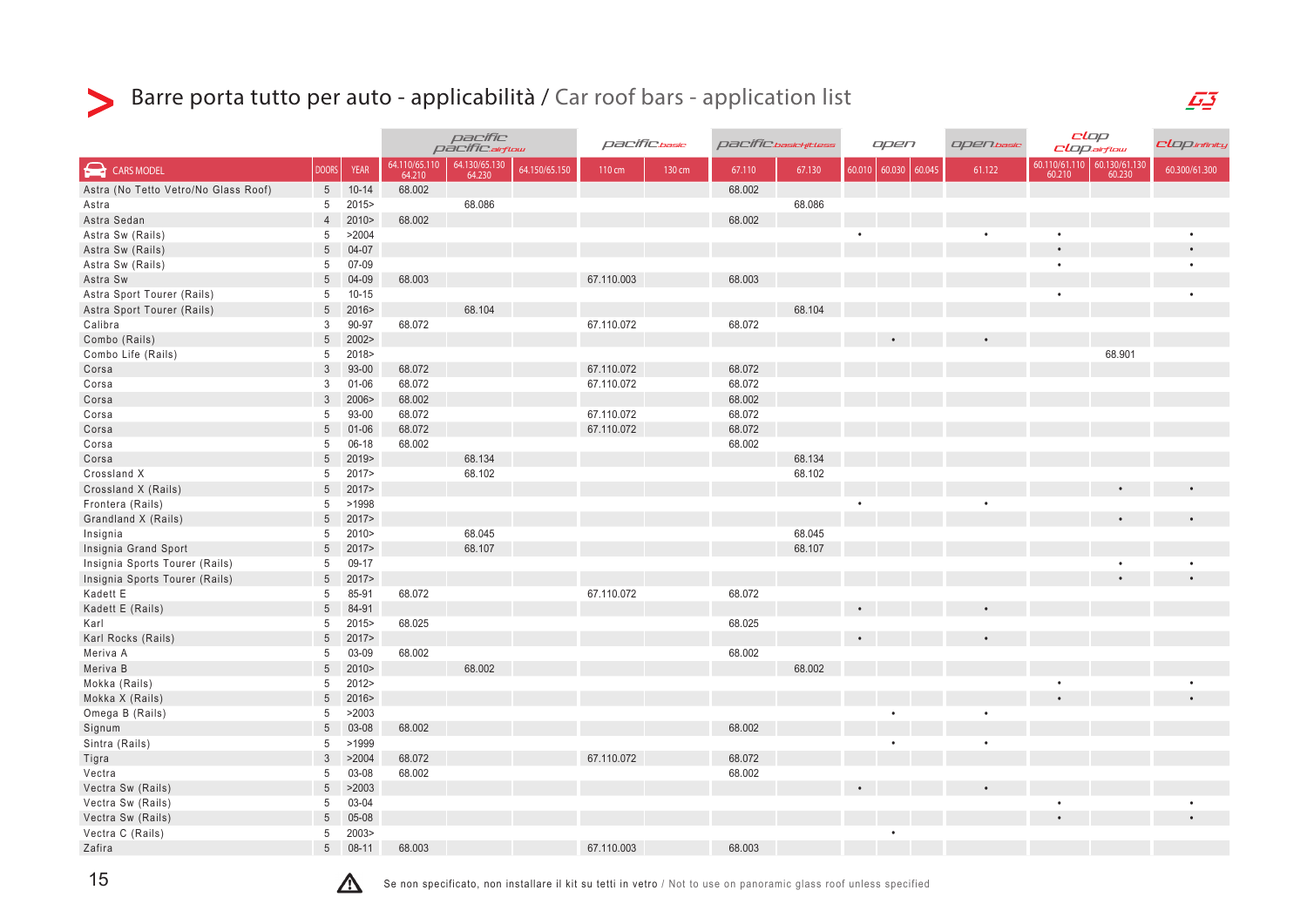

|                                            |                 |             |                         | pacific<br>pacific.airflow |               | <i>pacific.basic</i> |            | <i>pacific.basichitless</i> |        |        | open            | Open.basic | clop<br><b>CLOP</b> .airflow                                                                                 | <b>CLOP</b> .Infinity |
|--------------------------------------------|-----------------|-------------|-------------------------|----------------------------|---------------|----------------------|------------|-----------------------------|--------|--------|-----------------|------------|--------------------------------------------------------------------------------------------------------------|-----------------------|
| $\blacktriangleright$<br><b>CARS MODEL</b> | <b>DOORS</b>    | <b>YEAR</b> | 64.110/65.110<br>64.210 | 64.130/65.130<br>64.230    | 64.150/65.150 | 110 cm               | 130 cm     | 67.110                      | 67.130 | 60.010 | 60.030   60.045 | 61.122     | $\begin{array}{ c c c c }\hline 60.110/61.110& 60.130/61.130 \\ \hline 60.210& 60.230 \\ \hline \end{array}$ | 60.300/61.300         |
| Zafira Tourer                              | 5 <sup>5</sup>  | 2011>       |                         | 68.002                     |               |                      |            |                             | 68.002 |        |                 |            |                                                                                                              |                       |
| Zafira (Rails)                             | 5               | >2004       |                         |                            |               |                      |            |                             |        |        |                 |            |                                                                                                              |                       |
| Zafira (Rails)                             | 5               | 05-06       |                         |                            |               |                      |            |                             |        |        |                 |            |                                                                                                              |                       |
| Zafira (Rails)                             | 5               | $07 - 11$   |                         |                            |               |                      |            |                             |        |        |                 |            |                                                                                                              |                       |
| Zafira Tourer (Rails)                      | 5               | 2012>       |                         |                            |               |                      |            |                             |        |        |                 |            |                                                                                                              |                       |
| <b>PEUGEOT</b>                             |                 |             |                         |                            |               |                      |            |                             |        |        |                 |            |                                                                                                              |                       |
| 106                                        | $\mathbf{3}$    | $91 - 04$   | 68.009                  |                            |               | 67.110.009           |            | 68.009                      |        |        |                 |            |                                                                                                              |                       |
| 106                                        | $5\phantom{.0}$ | $91 - 04$   | 68.011                  |                            |               | 67.110.011           |            | 68.011                      |        |        |                 |            |                                                                                                              |                       |
| 107                                        | 5               | 2005>       | 68.023                  |                            |               |                      |            | 68.023                      |        |        |                 |            |                                                                                                              |                       |
| 108                                        | 5               | 2014        | 68.023                  |                            |               |                      |            | 68.023                      |        |        |                 |            |                                                                                                              |                       |
| 205                                        | 3               | <b>ALL</b>  | 68.009                  |                            |               | 67.110.009           |            | 68.009                      |        |        |                 |            |                                                                                                              |                       |
| 205                                        | $5\phantom{.0}$ | <b>ALL</b>  | 68.011                  |                            |               | 67.110.011           |            | 68.011                      |        |        |                 |            |                                                                                                              |                       |
| 206                                        | 3/5             | 98-08       | 68.058                  |                            |               |                      |            | 68.058                      |        |        |                 |            |                                                                                                              |                       |
| 206 Plus                                   | 3/5             | 2009>       | 68.058                  |                            |               |                      |            | 68.058                      |        |        |                 |            |                                                                                                              |                       |
| 206 Sw (Rails)                             | 5               | 02-07       |                         |                            |               |                      |            |                             |        |        |                 | $\bullet$  |                                                                                                              |                       |
| 207                                        | 3/5             | 2006>       | 68.004                  |                            |               |                      |            | 68.004                      |        |        |                 |            |                                                                                                              |                       |
| 207 Sw (Rails)                             | 5               | 2007>       |                         |                            |               |                      |            |                             |        |        |                 | $\bullet$  |                                                                                                              |                       |
| 208                                        | $\mathbf{3}$    | 2012        |                         | 68.066                     |               |                      |            |                             | 68.066 |        |                 |            |                                                                                                              |                       |
| 208                                        | 5               | $12 - 18$   |                         | 68.066                     |               |                      |            |                             | 68.066 |        |                 |            |                                                                                                              |                       |
| 208                                        | 5               | 2019>       |                         | 68.134                     |               |                      |            |                             | 68.134 |        |                 |            |                                                                                                              |                       |
| 306 Sw (Rails)                             | 5               | 94-00       |                         |                            |               |                      |            |                             |        |        |                 |            |                                                                                                              |                       |
| 307                                        | 3/5             | 2001        |                         | 68.003                     |               |                      |            |                             | 68.003 |        |                 |            |                                                                                                              |                       |
| 307 Sw (Rails)                             | 5               | 2002>       |                         |                            |               |                      |            |                             |        |        |                 |            |                                                                                                              |                       |
| 308                                        | 3/5             | >2012       | 68.004                  |                            |               |                      |            | 68.004                      |        |        |                 |            |                                                                                                              |                       |
| 308                                        | 5               | 2013>       |                         | 68.069                     |               |                      |            |                             | 68.069 |        |                 |            |                                                                                                              |                       |
| 308 Sw                                     | 5               | 2014        |                         | 68.069                     |               |                      |            |                             | 68.069 |        |                 |            |                                                                                                              |                       |
| 308 Sw (Rails)                             | 5               | $07-13$     |                         |                            |               |                      |            |                             |        |        |                 |            |                                                                                                              |                       |
| 308 Sw (Rails)                             | 5               | 2014        |                         |                            |               |                      |            |                             |        |        |                 |            |                                                                                                              |                       |
| 405 Sw (Rails)                             | 5               | 88-96       |                         |                            |               |                      |            |                             |        |        |                 | $\bullet$  |                                                                                                              |                       |
| 406 Sw (Rails)                             | 5               | 96-04       |                         |                            |               |                      |            |                             |        |        |                 |            |                                                                                                              |                       |
| 407 Berlina                                | $\overline{4}$  | 2005>       | 68.004                  |                            |               |                      |            | 68.004                      |        |        |                 |            |                                                                                                              |                       |
| 407 Sw (Rails)                             | 5               | 2004 >      |                         |                            |               |                      |            |                             |        |        |                 | $\bullet$  |                                                                                                              | $\bullet$             |
| 505 (Rails)                                | 5               | 82-93       |                         |                            |               |                      |            |                             |        |        |                 | $\bullet$  |                                                                                                              |                       |
| 508 Sw (Rails)                             | 5               | $11 - 17$   |                         |                            |               |                      |            |                             |        |        |                 |            |                                                                                                              |                       |
| 508 Sw (Rails)                             | 5               | 2018>       |                         |                            |               |                      |            |                             |        |        |                 |            |                                                                                                              |                       |
| 605                                        | $\overline{4}$  | 90-98       |                         | 68.010                     |               |                      | 67.130.010 |                             | 68.010 |        |                 |            |                                                                                                              |                       |
| 607                                        | 4               | 1999>       | 68.041                  |                            |               |                      |            | 68.041                      |        |        |                 |            |                                                                                                              |                       |
| 1007                                       | 5               | 2005        |                         |                            |               |                      |            |                             |        |        |                 |            |                                                                                                              |                       |
| 2008 (Rails)                               | 5               | $13 - 15$   |                         |                            |               |                      |            |                             |        |        |                 |            |                                                                                                              |                       |
| 2008 (Rails)                               | 5               | $16 - 18$   |                         |                            |               |                      |            |                             |        |        |                 |            |                                                                                                              |                       |
| 2008 (Rails)                               | 5               | 2019>       |                         |                            |               |                      |            |                             |        |        |                 |            |                                                                                                              |                       |
| 2008                                       | 5               | 2020        |                         | 68.138                     |               |                      |            |                             | 68.138 |        |                 |            |                                                                                                              |                       |
| 3008 (No tetto vetro / No glass roof)      | 5               | 08-15       |                         | 68.004                     |               |                      |            |                             | 68.004 |        |                 |            |                                                                                                              |                       |
| 3008                                       | 5               | 2016>       |                         | 68.127                     |               |                      |            |                             | 68.127 |        |                 |            |                                                                                                              |                       |

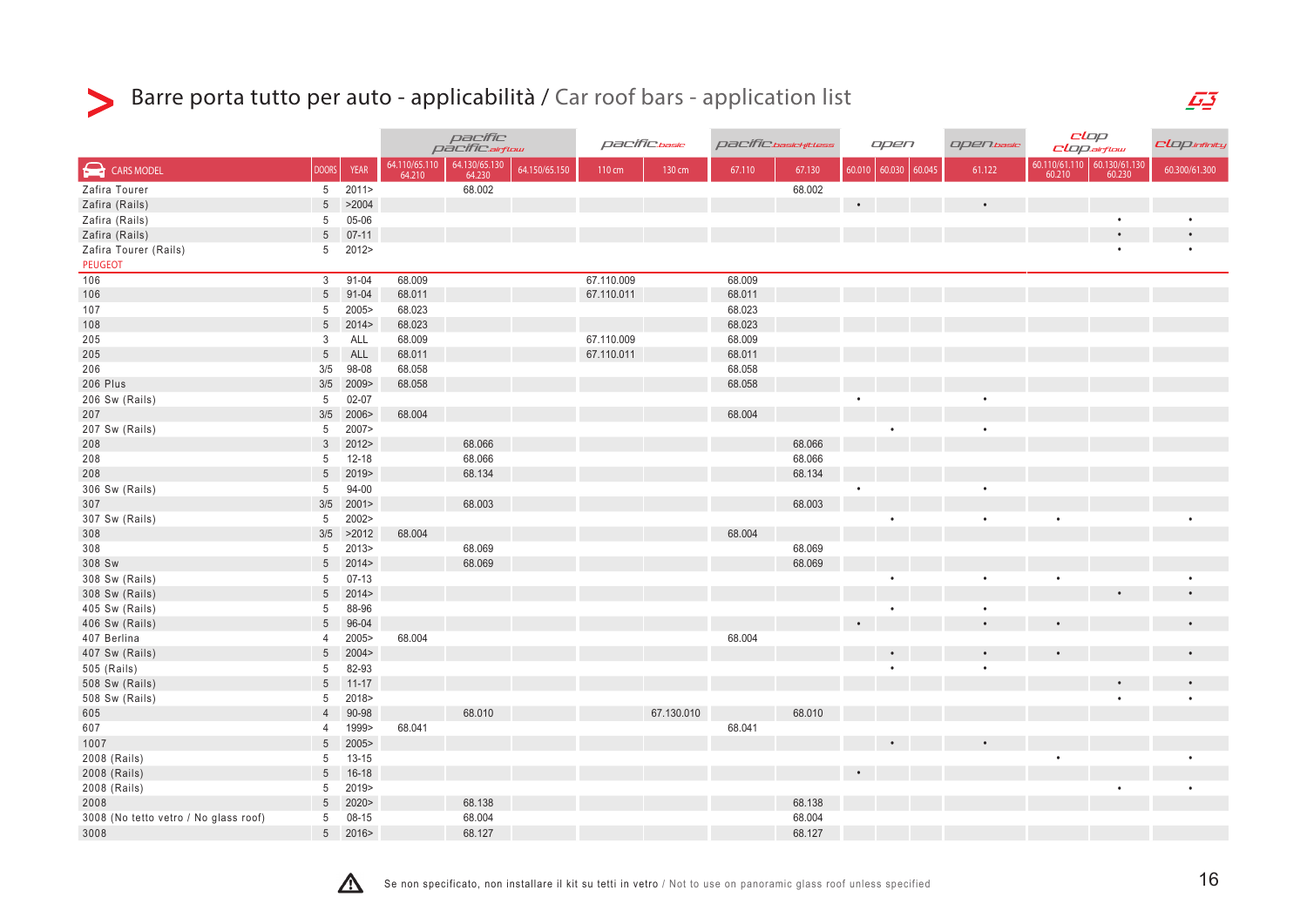

|                                                    |                 |             |                         | pacific<br><i>pacific.airflow</i> |               | <i><b>Dacific.basic</b></i> |            | <i>pacific.basichitless</i> |        |        | open      |        | <b>Open.basic</b> |               | clop<br>$cl$ <i>D<sub>P.airflow</sub></i> | CLop.infinity |
|----------------------------------------------------|-----------------|-------------|-------------------------|-----------------------------------|---------------|-----------------------------|------------|-----------------------------|--------|--------|-----------|--------|-------------------|---------------|-------------------------------------------|---------------|
| <b>Q</b> CARS MODEL                                | <b>DOORS</b>    | <b>YEAR</b> | 64.110/65.110<br>64.210 | 64.130/65.130<br>64.230           | 64.150/65.150 | 110 cm                      | 130 cm     | 67.110                      | 67.130 | 60.010 | 60.030    | 60.045 | 61.122            | 60.110/61.110 | 60.130/61.130                             | 60.300/61.300 |
| 3008 (Rails)                                       | 5 <sup>5</sup>  | 2016>       |                         |                                   |               |                             |            |                             |        |        |           |        |                   |               | $\bullet$                                 | $\bullet$     |
| 4007 (Rails)                                       | $5\overline{)}$ | 2007        |                         |                                   |               |                             |            |                             |        |        |           |        |                   |               |                                           | $\bullet$     |
| 5008 (No tetto vetro / No glass roof)              | 5               | 2009>       |                         | 68.004                            |               |                             |            |                             | 68.004 |        |           |        |                   |               |                                           |               |
| 5008 (Rails Integrati - Integrated Rails)          | $5\phantom{.0}$ | 2017>       |                         |                                   |               |                             |            |                             |        |        |           |        |                   |               | $\bullet$                                 | $\bullet$     |
| Bipper (Rails)                                     | 5               | 2008>       |                         |                                   |               |                             |            |                             |        |        |           |        |                   |               |                                           |               |
| Partner (Rails)                                    | $\overline{5}$  | 96-07       |                         |                                   |               |                             |            |                             |        |        |           |        |                   |               |                                           |               |
| Partner Tepee (Rails)                              | 5               | ALL         |                         |                                   |               |                             |            |                             |        |        |           |        |                   |               | 68.900                                    | 68.900        |
| Ranch / Ranch Van                                  | 3/5             | 2001        | 68.052                  |                                   |               |                             |            | 68.052                      |        |        |           |        |                   |               |                                           |               |
| Ranch (Rails)                                      | 5               | 2001        |                         |                                   |               |                             |            |                             |        |        |           |        |                   |               |                                           |               |
| Rifter (Rails)                                     | 5 <sup>5</sup>  | 2018>       |                         |                                   |               |                             |            |                             |        |        |           |        |                   |               | 68.901                                    |               |
| <b>PONTIAC</b>                                     |                 |             |                         |                                   |               |                             |            |                             |        |        |           |        |                   |               |                                           |               |
| Montana (Rails)                                    | $5\phantom{.0}$ | 2004 >      |                         |                                   |               |                             |            |                             |        |        |           |        |                   |               |                                           |               |
| Trans Sport (Rails)                                | 5               | 89-97       |                         |                                   |               |                             |            |                             |        |        |           |        |                   |               |                                           |               |
| <b>PORSCHE</b>                                     |                 |             |                         |                                   |               |                             |            |                             |        |        |           |        |                   |               |                                           |               |
| Cayenne (Rails)                                    | 5               | 2003>       |                         |                                   |               |                             |            |                             |        |        | $\bullet$ |        | $\bullet$         |               |                                           |               |
| <b>RENAULT</b>                                     |                 |             |                         |                                   |               |                             |            |                             |        |        |           |        |                   |               |                                           |               |
| Captur                                             | 5               | 13-19       |                         | 68.071                            |               |                             |            |                             | 68.071 |        |           |        |                   |               |                                           |               |
| Captur                                             | $\overline{5}$  | 2020        | 68.136                  |                                   |               |                             |            | 68.136                      |        |        |           |        |                   |               |                                           |               |
| Clio III                                           | 3               | $05-12$     |                         | 68.087                            |               |                             |            |                             | 68.087 |        |           |        |                   |               |                                           |               |
| Clio III                                           | $\overline{5}$  | $05-12$     |                         | 68.001                            |               |                             |            |                             | 68.001 |        |           |        |                   |               |                                           |               |
| Clio IV                                            | 5               | $13 - 18$   |                         | 68.070                            |               |                             |            |                             | 68.070 |        |           |        |                   |               |                                           |               |
| Clio V                                             | 5               | 2019>       |                         | 68.135                            |               |                             |            |                             | 68.135 |        |           |        |                   |               |                                           |               |
| Clio Sporter (Rails)                               | 5               | 2013>       |                         |                                   |               |                             |            |                             |        |        |           |        |                   |               |                                           |               |
| Espace (Senza pred.orig./ Without original points) | $5\phantom{.0}$ | >2004       |                         | 68.010                            |               |                             | 67.130.010 |                             | 68.010 |        |           |        |                   |               |                                           |               |
| Grand Modus                                        | 5               | 2007>       |                         | 68.001                            |               |                             |            |                             | 68.001 |        |           |        |                   |               |                                           |               |
| <b>Grand Scenic</b>                                | $5\phantom{.0}$ | 04-09       |                         | 68.003                            |               |                             |            |                             | 68.003 |        |           |        |                   |               |                                           |               |
| Grand Scenic                                       | 5               | 09-16       |                         | 68.036                            |               |                             |            |                             | 68.036 |        |           |        |                   |               |                                           |               |
| Grand Scenic (Rails)                               | 5               | 2016>       |                         |                                   |               |                             |            |                             |        |        |           |        |                   |               |                                           |               |
| Kadjar (Rails)                                     | 5               | 2015>       |                         |                                   |               |                             |            |                             |        |        |           |        |                   |               |                                           | $\bullet$     |
| Kangoo (Rails)                                     | 5               | $01 - 06$   |                         |                                   |               |                             |            |                             |        |        | $\bullet$ |        |                   |               |                                           |               |
| Koleos (Rails)                                     | 5               | 08-17       |                         |                                   |               |                             |            |                             |        |        | $\bullet$ |        | $\bullet$         |               |                                           | $\bullet$     |
| Koleos (Rails)                                     | $5\phantom{.0}$ | 2017        |                         |                                   |               |                             |            |                             |        |        |           |        |                   |               |                                           |               |
| Laguna                                             | 5               | >2000       |                         | 68.008                            |               |                             | 67.130.008 |                             | 68.008 |        |           |        |                   |               |                                           |               |
| Laguna                                             | $\overline{5}$  | 2008>       |                         | 68.046                            |               |                             |            |                             | 68.046 |        |           |        |                   |               |                                           |               |
| Laguna Sw (Rails)                                  | 5               | 95-01       |                         |                                   |               |                             |            |                             |        |        |           |        |                   |               |                                           |               |
| Laguna Sw (Rails)                                  | $5\phantom{.0}$ | $01 - 07$   |                         |                                   |               |                             |            |                             |        |        |           |        |                   |               |                                           |               |
| Megane SW                                          | 5               | 95-02       | 68.072                  |                                   |               | 67.110.072                  |            | 68.072                      |        |        |           |        |                   |               |                                           |               |
| Megane II                                          | 3/5             | $02 - 08$   | 68.003                  |                                   |               | 67.110.003                  |            | 68.003                      |        |        |           |        |                   |               |                                           |               |
| Megane II Berlina Sedan                            | 5               | 02-08       | 68.003                  |                                   |               | 67.110.003                  |            | 68.003                      |        |        |           |        |                   |               |                                           |               |
| Megane                                             | $5\phantom{.0}$ | $09-15$     |                         | 68.036                            |               |                             |            |                             | 68.036 |        |           |        |                   |               |                                           |               |
| Megane                                             | 5               | 2016>       |                         | 68.094                            |               |                             |            |                             | 68.094 |        |           |        |                   |               |                                           |               |
| Megane Coupe'                                      | $\overline{2}$  | 2009>       |                         | 68.037                            |               |                             |            |                             | 68.037 |        |           |        |                   |               |                                           |               |
| Megane Grantour (Rails)                            | 5               | 2003>       |                         |                                   |               |                             |            |                             |        |        | $\bullet$ |        | $\bullet$         | $\bullet$     |                                           |               |
| Megane Sporter (Rails)                             | 5               | 2016>       |                         |                                   |               |                             |            |                             |        |        |           |        |                   |               |                                           |               |

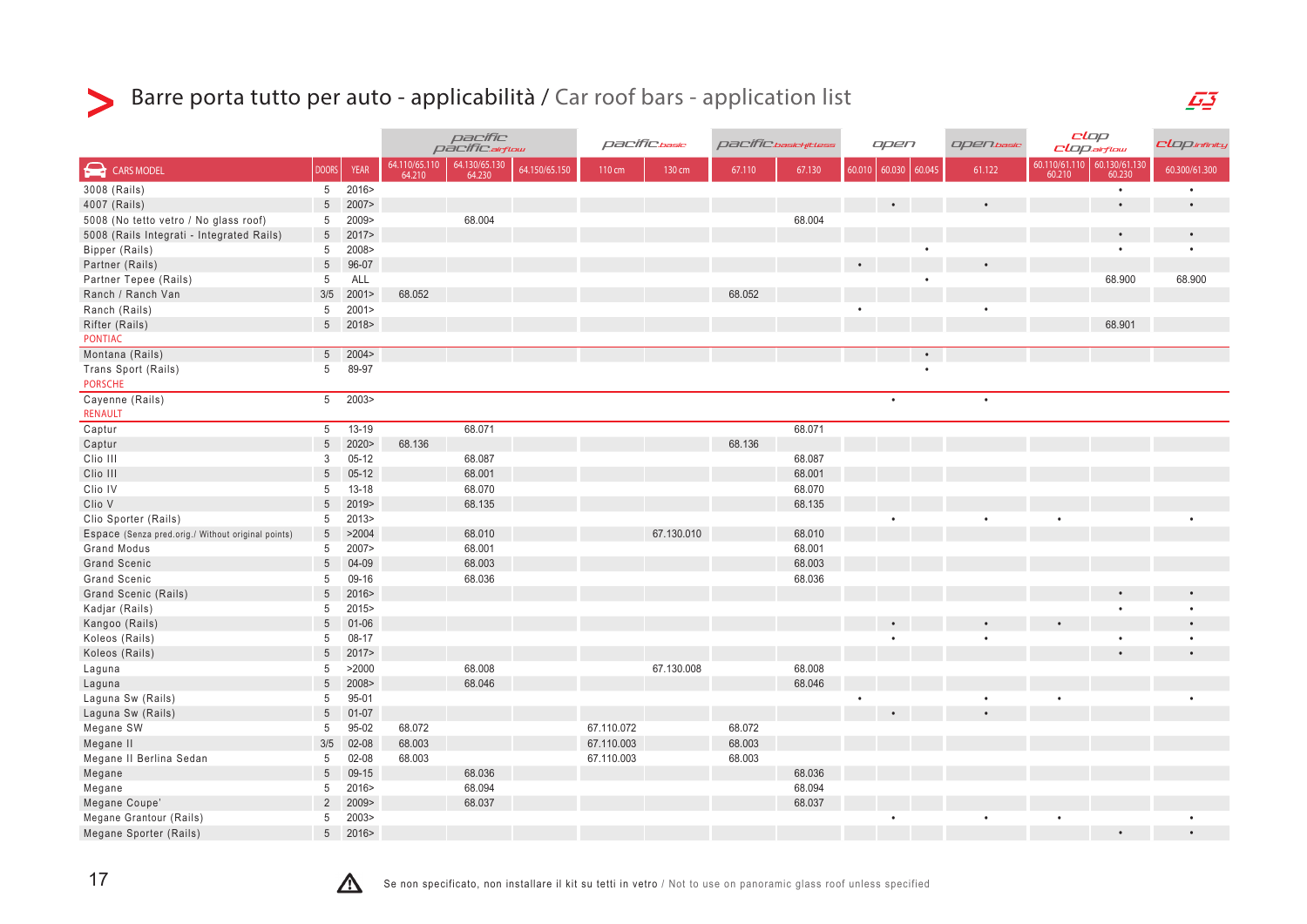

|                            |                 |             | pacific<br>pacific.airflow<br>64.130/65.130<br>64.110/65.110<br>64.150/65.150<br>64.210<br>64.230<br>68.001<br>68.003<br>68.036<br>68.097<br>68.071<br>68.023<br>68.010<br>68.003 |        | pacific.basic |            | <i>pacific.basicHttless</i> |        |        | open   | Open.basic       |           | clop<br><b>CLOP</b> .airflow | <b>CLOP</b> .infinity                 |               |
|----------------------------|-----------------|-------------|-----------------------------------------------------------------------------------------------------------------------------------------------------------------------------------|--------|---------------|------------|-----------------------------|--------|--------|--------|------------------|-----------|------------------------------|---------------------------------------|---------------|
| CARS MODEL                 | doors           | <b>YEAR</b> |                                                                                                                                                                                   |        |               | 110 cm     | 130 cm                      | 67.110 | 67.130 | 60.010 | 60.030<br>60.045 | 61.122    | 60.210                       | 60.110/61.110 60.130/61.130<br>60.230 | 60.300/61.300 |
| Modus                      | 5               | 2004        |                                                                                                                                                                                   |        |               |            |                             |        | 68.001 |        |                  |           |                              |                                       |               |
| Scenic Conquest (Rails)    | 5               | 2007>       |                                                                                                                                                                                   |        |               |            |                             |        |        |        |                  |           |                              |                                       |               |
| Scenic                     | 5               | 03-08       |                                                                                                                                                                                   |        |               |            |                             |        | 68.003 |        |                  |           |                              |                                       |               |
| Scenic                     | 5               | $09-16$     |                                                                                                                                                                                   |        |               |            |                             |        | 68.036 |        |                  |           |                              |                                       |               |
| Scenic                     | 5               | 2017>       |                                                                                                                                                                                   |        |               |            |                             |        | 68.097 |        |                  |           |                              |                                       |               |
| Scenic (Rails)             | $5\phantom{.0}$ | 2009>       |                                                                                                                                                                                   |        |               |            |                             |        |        |        |                  |           |                              |                                       |               |
| Scenic X-Mod Cross (Rails) | 5               | 2013>       |                                                                                                                                                                                   |        |               |            |                             |        |        |        |                  |           |                              |                                       |               |
| Talisman Sporter (Rails)   | $5\phantom{.0}$ | 2016        |                                                                                                                                                                                   |        |               |            |                             |        |        |        |                  |           |                              |                                       | $\bullet$     |
| Twingo                     | 5               | 2014        |                                                                                                                                                                                   |        |               |            |                             |        | 68.071 |        |                  |           |                              |                                       |               |
| <b>ROVER</b>               |                 |             |                                                                                                                                                                                   |        |               |            |                             |        |        |        |                  |           |                              |                                       |               |
| $400 - 45$                 | $5\overline{)}$ | 1990>       |                                                                                                                                                                                   |        |               |            |                             | 68.023 |        |        |                  |           |                              |                                       |               |
| 600-75                     | $\overline{4}$  | 1993>       |                                                                                                                                                                                   |        |               | 67.110.010 |                             | 68.010 |        |        |                  |           |                              |                                       |               |
| 75 Tourer (Rails)          | 5               | $01 - 05$   |                                                                                                                                                                                   |        |               |            |                             |        |        |        | $\bullet$        | $\bullet$ |                              |                                       |               |
| Streetwise (Rails)         |                 | $3/5$ 2004> |                                                                                                                                                                                   |        |               |            |                             |        |        |        |                  |           |                              |                                       |               |
| SAAB                       |                 |             |                                                                                                                                                                                   |        |               |            |                             |        |        |        |                  |           |                              |                                       |               |
| 9-3 (Rails)                | $5\phantom{.0}$ | 2002>       |                                                                                                                                                                                   |        |               |            |                             |        |        |        |                  |           |                              |                                       |               |
| 9-3 Sportkombi (Rails)     | 5               | 2005>       |                                                                                                                                                                                   |        |               | 67.110.003 |                             | 68.003 |        |        |                  |           |                              |                                       |               |
| 9-4 (Rails)                | 5               | 2011        |                                                                                                                                                                                   |        |               |            |                             |        |        |        |                  |           |                              |                                       |               |
| 9-7 (Rails)                | 5               | 2004        |                                                                                                                                                                                   |        |               |            |                             |        |        |        |                  | $\bullet$ |                              |                                       |               |
| <b>SEAT</b>                |                 |             |                                                                                                                                                                                   |        |               |            |                             |        |        |        |                  |           |                              |                                       |               |
| Alhambra (Rails)           | 5               | 96-09       |                                                                                                                                                                                   |        |               |            |                             |        |        |        |                  |           |                              |                                       |               |
| Alhambra (Rails)           | 5               | 2010        |                                                                                                                                                                                   |        |               |            |                             |        |        |        |                  |           |                              |                                       |               |
| Altea                      | 5               | 2005>       |                                                                                                                                                                                   | 68.010 |               |            | 67.130.010                  |        | 68.010 |        |                  |           |                              |                                       |               |
| Altea XI (Rails)           | $5\phantom{.0}$ | 2006>       |                                                                                                                                                                                   |        |               |            |                             |        |        |        |                  |           |                              |                                       | $\bullet$     |
| Altea Freetrak (Rails)     | 5               | 2006>       |                                                                                                                                                                                   |        |               |            |                             |        |        |        |                  |           |                              |                                       | $\bullet$     |
| Arona (Rails)              | $5\overline{)}$ | 2017>       |                                                                                                                                                                                   |        |               |            |                             |        |        |        |                  |           |                              |                                       |               |
| Arosa                      | 3               | 98-05       | 68.010                                                                                                                                                                            |        |               | 67.110.010 |                             | 68.010 |        |        |                  |           |                              |                                       |               |
| Ateca                      | $5\phantom{.0}$ | 2016>       |                                                                                                                                                                                   | 68.071 |               |            |                             |        | 68.071 |        |                  |           |                              |                                       |               |
| Ateca (Rails)              | 5               | 2016>       |                                                                                                                                                                                   |        |               |            |                             |        |        |        |                  |           |                              |                                       |               |
| Cordoba                    | $\overline{4}$  | 03-09       | 68.026                                                                                                                                                                            |        |               |            |                             | 68.026 |        |        |                  |           |                              |                                       |               |
| Exeo Sw (Rails)            | 5               | 2009>       |                                                                                                                                                                                   |        |               |            |                             |        |        |        |                  |           |                              |                                       |               |
| Ibiza                      | $\mathbf{3}$    | 02-08       | 68.026                                                                                                                                                                            |        |               |            |                             | 68.026 |        |        |                  |           |                              |                                       |               |
| Ibiza                      | 5               | 02-08       | 68.026                                                                                                                                                                            |        |               |            |                             | 68.026 |        |        |                  |           |                              |                                       |               |
| Ibiza                      | $5\phantom{.0}$ | 2008>       |                                                                                                                                                                                   | 68.014 |               |            |                             |        | 68.014 |        |                  |           |                              |                                       |               |
| Ibiza                      | 5               | 2017>       |                                                                                                                                                                                   | 68.108 |               |            |                             |        | 68.108 |        |                  |           |                              |                                       |               |
| Ibiza Sportcoupe'          | 3               | 2008>       |                                                                                                                                                                                   | 68.035 |               |            |                             |        | 68.035 |        |                  |           |                              |                                       |               |
| Ibiza St (Rails)           | 5               | 2010>       |                                                                                                                                                                                   |        |               |            |                             |        |        |        |                  |           |                              |                                       |               |
| Leon                       | 5               | >2005       | 68.053                                                                                                                                                                            |        |               |            |                             | 68.053 |        |        |                  |           |                              |                                       |               |
| Leon                       | 5               | 13-20       |                                                                                                                                                                                   | 68.077 |               |            |                             |        | 68.077 |        |                  |           |                              |                                       |               |
| Leon Cupra SW (Rails)      | 5               | 2013        |                                                                                                                                                                                   |        |               |            |                             |        |        |        |                  |           |                              |                                       |               |
| Leon ST (Rails)            | 5               | 13-19       |                                                                                                                                                                                   |        |               |            |                             |        |        |        |                  |           |                              |                                       |               |
| Leon ST (Rails)            | 5               | 2020        |                                                                                                                                                                                   |        |               |            |                             |        |        |        |                  |           |                              |                                       |               |
| Marbella                   | 3               | 87-92       | 68.009                                                                                                                                                                            |        |               | 67.110.009 |                             | 68.009 |        |        |                  |           |                              |                                       |               |
| Mii                        | 3               | 2012        |                                                                                                                                                                                   | 68.083 |               |            |                             |        | 68.083 |        |                  |           |                              |                                       |               |
| Mii                        | 5               | 2012>       |                                                                                                                                                                                   | 68.083 |               |            |                             |        | 68.083 |        |                  |           |                              |                                       |               |
|                            |                 |             |                                                                                                                                                                                   |        |               |            |                             |        |        |        |                  |           |                              |                                       |               |

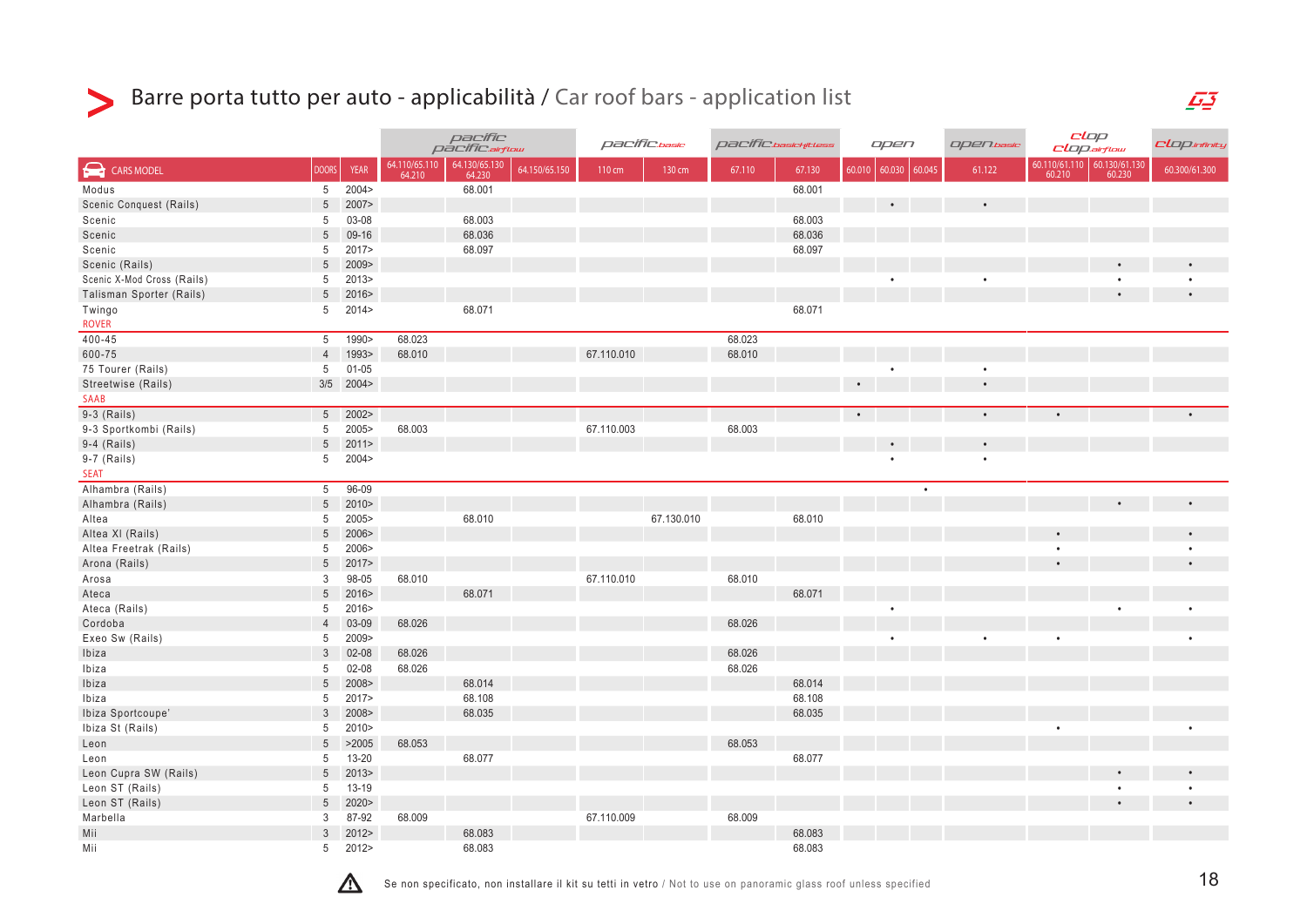

|                                              |                     |                |                         | pacific<br>pacific.airflow |               | <i><b>Pacific.basic</b></i> |                          | <i>pacific.basichitless</i> |                  |           | open            | Open.basic | $cl$ <sub>D<math>P</math>.airflow</sub>                               | $cl$ op       | <b>CLOP.infinity</b> |
|----------------------------------------------|---------------------|----------------|-------------------------|----------------------------|---------------|-----------------------------|--------------------------|-----------------------------|------------------|-----------|-----------------|------------|-----------------------------------------------------------------------|---------------|----------------------|
| CARS MODEL                                   | <b>DOORS</b>        | YEAR           | 64.110/65.110<br>64.210 | 64.130/65.130<br>64.230    | 64.150/65.150 | 110 cm                      | 130 cm                   | 67.110                      | 67.130           | 60.010    | 60.030   60.045 | 61.122     | $\left  \begin{array}{c} 60.110/61.110 \\ 60.210 \end{array} \right $ | 60.130/61.130 | 60.300/61.300        |
| Tarraco (Rails)                              |                     | 5 2018>        |                         |                            |               |                             |                          |                             |                  |           |                 |            |                                                                       |               | $\bullet$            |
| Toledo                                       | 5                   | 91-98          | 68.072                  |                            |               | 67.110.072                  |                          | 68.072                      |                  |           |                 |            |                                                                       |               |                      |
| Toledo                                       | $\overline{4}$      | 00-04          | 68.053                  |                            |               |                             |                          | 68.053                      |                  |           |                 |            |                                                                       |               |                      |
| Toledo                                       | $\overline{4}$      | 04-09          |                         | 68.010                     |               |                             | 67.130.010               |                             | 68.010           |           |                 |            |                                                                       |               |                      |
| <b>SKODA</b>                                 |                     |                |                         |                            |               |                             |                          |                             |                  |           |                 |            |                                                                       |               |                      |
| Citigo                                       | $\mathbf{3}$        | 2012           |                         | 68.083                     |               |                             |                          |                             | 68.083           |           |                 |            |                                                                       |               |                      |
| Citigo                                       | $5\phantom{.0}$     | 2012           |                         | 68.083                     |               |                             |                          |                             | 68.083           |           |                 |            |                                                                       |               |                      |
| Fabia (Rails)                                | 5                   | 00-07          |                         |                            |               |                             |                          |                             |                  |           |                 |            |                                                                       |               | $\bullet$            |
| Fabia                                        | $5\phantom{.0}$     | $07-14$        |                         | 68.021                     |               |                             |                          |                             | 68.021           |           |                 |            |                                                                       |               |                      |
| Fabia                                        | 5                   | 2015>          | 68.067                  |                            |               |                             |                          | 68.067                      |                  |           |                 |            |                                                                       |               |                      |
| Fabia Wagon (Rails)                          | 5                   | $08-14$        |                         |                            |               |                             |                          |                             |                  | $\bullet$ |                 |            |                                                                       |               |                      |
| Fabia Wagon (Rails)                          | 5                   | 2015>          |                         |                            |               |                             |                          |                             |                  |           |                 |            |                                                                       |               |                      |
| Fabia Scout                                  | $\sqrt{5}$          | 2009           |                         |                            |               |                             |                          |                             |                  |           |                 |            |                                                                       |               | $\bullet$            |
| Felicia                                      | $\overline{5}$      | ALL            | 68.023                  |                            |               |                             |                          | 68.023                      |                  |           |                 |            |                                                                       |               |                      |
| Felicia I (Rails)                            | $\sqrt{5}$          | 95-98          |                         |                            |               |                             |                          |                             |                  | $\bullet$ |                 |            |                                                                       |               | $\bullet$            |
| Kamiq (Rails)                                | $\overline{5}$      | 2019>          |                         |                            |               |                             |                          |                             |                  |           |                 |            |                                                                       |               | $\bullet$            |
| Karoq (Rails)                                | $\sqrt{5}$          | 2017           |                         |                            |               |                             |                          |                             |                  |           |                 |            |                                                                       |               |                      |
| Kodiaq (Rails)                               | 5                   | 2016>          |                         |                            |               |                             |                          |                             |                  |           |                 |            |                                                                       |               |                      |
| Octavia                                      | $\sqrt{5}$          | 05-08          |                         | 68.042                     |               |                             |                          |                             | 68.042           |           |                 |            |                                                                       |               |                      |
| Octavia (Rails)                              | 5                   | 98-04          |                         |                            |               |                             |                          |                             |                  | $\bullet$ |                 |            |                                                                       |               |                      |
| Octavia Scout (Rails)                        | $5\phantom{.0}$     | 2014           |                         |                            |               |                             |                          |                             |                  |           | $\bullet$       |            |                                                                       |               |                      |
| Octavia Wagon (Rails)                        | 5                   | $04-13$        |                         |                            |               |                             |                          |                             |                  |           | $\bullet$       | $\bullet$  |                                                                       |               | $\bullet$            |
| Octavia Wagon (Rails)                        | $5\phantom{.0}$     | $13 - 14$      |                         |                            |               |                             |                          |                             |                  |           |                 |            |                                                                       |               | $\bullet$            |
| Octavia Wagon (Rails)                        | 5                   | 15-19          |                         |                            |               |                             |                          |                             |                  |           | $\bullet$       | $\bullet$  | $\bullet$                                                             |               | $\bullet$            |
| Octavia Wagon (Rails)                        | $5\phantom{.0}$     | 2020           |                         |                            |               |                             |                          |                             |                  |           |                 |            |                                                                       |               | $\bullet$            |
| Rapid Spaceback                              | $\overline{5}$      | 2014           |                         | 68.062                     |               |                             |                          |                             | 68.062           |           |                 |            |                                                                       |               |                      |
| Roomster (Rails)                             | $5\phantom{.0}$     | 2006           |                         |                            |               |                             |                          |                             |                  |           |                 |            |                                                                       |               |                      |
| Superb                                       | $\overline{4}$      | 02-08<br>09-14 |                         | 68.008<br>68.005           |               |                             | 67.130.008<br>67.130.005 |                             | 68.008<br>68.005 |           |                 |            |                                                                       |               |                      |
| Superb                                       | $5\phantom{.0}$     |                |                         | 68.080                     |               |                             |                          |                             |                  |           |                 |            |                                                                       |               |                      |
| Superb                                       | 5<br>$\overline{5}$ | 2015><br>09-14 |                         |                            |               |                             |                          |                             | 68.080           |           |                 |            |                                                                       |               |                      |
| Superb Wagon (Rails)<br>Superb Wagon (Rails) | 5                   | 2015>          |                         |                            |               |                             |                          |                             |                  |           |                 |            |                                                                       |               | $\bullet$            |
| Yeti (Rails)                                 | $5\phantom{.0}$     | 09-13          |                         |                            |               |                             |                          |                             |                  |           |                 |            |                                                                       |               |                      |
| Yeti (Rails)                                 | 5                   | 2014>          |                         |                            |               |                             |                          |                             |                  |           |                 |            |                                                                       | 68.900        | 68.900               |
| SMART                                        |                     |                |                         |                            |               |                             |                          |                             |                  |           |                 |            |                                                                       |               |                      |
| Forfour                                      | 5 <sup>5</sup>      | 2014>          |                         | 68.071                     |               |                             |                          |                             | 68.071           |           |                 |            |                                                                       |               |                      |
| SSANGYONG                                    |                     |                |                         |                            |               |                             |                          |                             |                  |           |                 |            |                                                                       |               |                      |
| Kyron (Rails)                                | 5 <sup>5</sup>      | 2005>          |                         |                            |               |                             |                          |                             |                  |           | $\bullet$       | $\bullet$  |                                                                       |               |                      |
| Korando (Rails)                              | $\sqrt{5}$          | $11 - 18$      |                         |                            |               |                             |                          |                             |                  |           |                 |            |                                                                       |               |                      |
| Korando (Rails)                              | 5                   | 2019>          |                         |                            |               |                             |                          |                             |                  |           |                 |            |                                                                       | 68.901        | 68.901               |
| Rexton I (Rails)                             | $\overline{5}$      | 02-06          |                         |                            |               |                             |                          |                             |                  |           |                 |            |                                                                       |               |                      |
| Rexton II (Rails)                            | 5                   | $07 - 12$      |                         |                            |               |                             |                          |                             |                  |           |                 | $\bullet$  |                                                                       |               | $\bullet$            |
| Rexton III (Rails)                           | 5                   | $13-17$        |                         |                            |               |                             |                          |                             |                  |           |                 |            |                                                                       |               |                      |
| Rodius (Rails)                               | 5                   | 2005>          |                         |                            |               |                             |                          |                             |                  |           | $\bullet$       | $\bullet$  |                                                                       |               |                      |

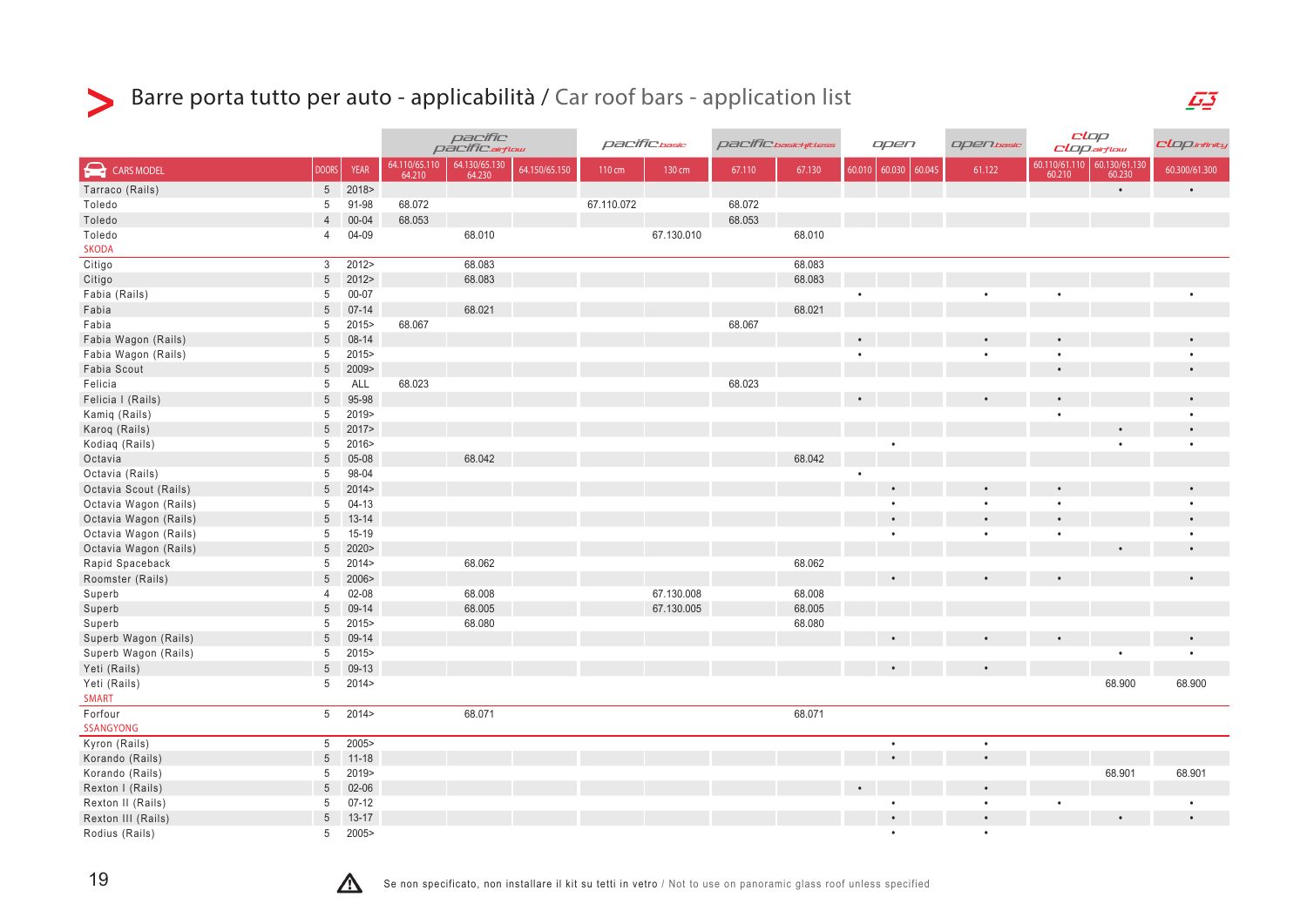

\_\_\_\_\_\_\_

|                              |                 |             |                         | pacific<br><i>pacificarfuau</i> |               | <i>pacific.basic</i> |            | <i>pacific.basicHttless</i> |        |           | open      |           | Open.basic |                                                                                   | clop<br><b>CLOP</b> .airflow | <b>CLOP</b> .Infinity |
|------------------------------|-----------------|-------------|-------------------------|---------------------------------|---------------|----------------------|------------|-----------------------------|--------|-----------|-----------|-----------|------------|-----------------------------------------------------------------------------------|------------------------------|-----------------------|
| CARS MODEL                   | <b>DOORS</b>    | <b>YEAR</b> | 64.110/65.110<br>64.210 | 64.130/65.130<br>64.230         | 64.150/65.150 | 110 cm               | 130 cm     | 67.110                      | 67.130 | 60.010    | 60.030    | 60.045    | 61.122     | $\begin{array}{c c} 60.110/61.110 & 60.130/61.130 \\ 60.210 & 60.230 \end{array}$ |                              | 60.300/61.300         |
| Tivoli                       |                 | 5 2015>     |                         | 68.098                          |               |                      |            |                             | 68.098 |           |           |           |            |                                                                                   |                              |                       |
| Tivoli (Rails)               | 5               | 2015>       |                         |                                 |               |                      |            |                             |        |           |           |           |            | $\bullet$                                                                         |                              | $\bullet$             |
| XIv (Rails)                  |                 | 5 2016>     |                         |                                 |               |                      |            |                             |        |           |           |           |            |                                                                                   | $\bullet$                    | $\bullet$             |
| <b>SUBARU</b>                |                 |             |                         |                                 |               |                      |            |                             |        |           |           |           |            |                                                                                   |                              |                       |
| Forester (Rails)             |                 | $508-12$    |                         |                                 |               |                      |            |                             |        |           | $\bullet$ |           |            |                                                                                   |                              |                       |
| Forester (Rails)             | 5               | $13 - 18$   |                         |                                 |               |                      |            |                             |        |           | $\bullet$ |           |            |                                                                                   |                              |                       |
| Forester (Rails)             | $5\phantom{.0}$ | 2019        |                         |                                 |               |                      |            |                             |        |           |           |           |            |                                                                                   |                              |                       |
| Impreza                      | 4               | $07 - 14$   | 68.041                  |                                 |               |                      |            | 68.041                      |        |           |           |           |            |                                                                                   |                              |                       |
| Impreza                      | $\overline{4}$  | 2016>       |                         | 68.041                          |               |                      |            |                             | 68.041 |           |           |           |            |                                                                                   |                              |                       |
| Impreza (Rails)              | $5\phantom{.0}$ | 92-07       |                         |                                 |               |                      |            |                             |        |           |           |           | $\bullet$  |                                                                                   |                              |                       |
| Impreza Xv (Rails)           | $\sqrt{5}$      | 2010        |                         |                                 |               |                      |            |                             |        |           | $\bullet$ |           | $\bullet$  |                                                                                   |                              |                       |
| Justy III (Rails)            | 5               | 03-05       |                         |                                 |               |                      |            |                             |        |           |           |           | $\bullet$  |                                                                                   |                              |                       |
| Legacy (Rails)               | $5\phantom{.0}$ | 89-94       |                         |                                 |               |                      |            |                             |        |           | $\bullet$ |           |            |                                                                                   |                              |                       |
| Tribeca (Rails)              | 5               | 2008>       |                         |                                 |               |                      |            |                             |        |           |           | $\bullet$ |            |                                                                                   |                              |                       |
| Wrx                          | $\overline{4}$  | 2015        |                         | 68.115                          |               |                      |            |                             | 68.115 |           |           |           |            |                                                                                   |                              |                       |
| XV (Rails)                   | 5 <sup>5</sup>  | 2018>       |                         |                                 |               |                      |            |                             |        |           | $\bullet$ |           |            |                                                                                   |                              |                       |
| <b>SUZUKI</b>                |                 |             |                         |                                 |               |                      |            |                             |        |           |           |           |            |                                                                                   |                              |                       |
| Across                       | 5               | 2020>       |                         | 68.131                          |               |                      |            |                             | 68.131 |           |           |           |            |                                                                                   |                              |                       |
| Alto                         | $\sqrt{5}$      | >2001       | 68.011                  |                                 |               | 67.110.011           |            | 68.011                      |        |           |           |           |            |                                                                                   |                              |                       |
| Alto                         | 5               | 02-09       | 68.010                  |                                 |               | 67.110.010           |            | 68.010                      |        |           |           |           |            |                                                                                   |                              |                       |
| Baleno (Rails)               | $\sqrt{5}$      | 96-02       |                         |                                 |               |                      |            |                             |        |           |           |           |            |                                                                                   |                              |                       |
| Baleno                       | 5               | 2016>       |                         | 68.093                          |               |                      |            |                             | 68.093 |           |           |           | $\bullet$  |                                                                                   |                              |                       |
| Celerio                      | $\sqrt{5}$      | 2014        |                         | 68.011                          |               |                      | 67.130.011 |                             | 68.011 |           |           |           |            |                                                                                   |                              |                       |
| Gran Vitara (Rails)          | 5               | 98-05       |                         |                                 |               |                      |            |                             |        |           |           |           | $\bullet$  |                                                                                   |                              |                       |
| Ignis (Rails)                | $5\phantom{.0}$ | 00-03       |                         |                                 |               |                      |            |                             |        |           |           |           |            |                                                                                   |                              |                       |
| Ignis (Rails)                | 5               | 2016>       |                         |                                 |               |                      |            |                             |        |           |           |           | $\bullet$  |                                                                                   |                              | $\bullet$             |
| Jimny                        | 3               | 2018>       |                         |                                 | 68.125        |                      |            |                             |        |           |           |           |            |                                                                                   |                              |                       |
| Jimny (Rails)                | 3               | 1998>       |                         |                                 |               |                      |            |                             |        |           | $\bullet$ |           | $\bullet$  | $\bullet$                                                                         |                              | $\bullet$             |
| Sx4 (Rails)                  | 5               | 2006>       |                         |                                 |               |                      |            |                             |        |           |           |           |            |                                                                                   |                              |                       |
| S. Cross (Rails)             | 5               | 2013>       |                         |                                 |               |                      |            |                             |        |           |           |           |            |                                                                                   |                              |                       |
| Swace (Rails)                | $5\phantom{.0}$ | 2021        |                         |                                 |               |                      |            |                             |        |           |           |           |            |                                                                                   |                              |                       |
| Swift                        | 5               | 2017>       | 68.112                  |                                 |               |                      |            | 68.112                      |        |           |           |           |            |                                                                                   |                              |                       |
| Vitara (Rails)               | $5\phantom{.0}$ | 99-07       |                         |                                 |               |                      |            |                             |        |           |           |           |            |                                                                                   |                              |                       |
| Vitara (Rails)               | 5               | 2015>       |                         |                                 |               |                      |            |                             |        |           |           |           |            |                                                                                   |                              |                       |
| Wagon R (Rails)              | $5\phantom{.0}$ | 98-00       |                         |                                 |               |                      |            |                             |        |           |           |           |            |                                                                                   |                              |                       |
| Wagon R                      | 5               | ALL         |                         | 68.015                          |               |                      |            |                             | 68.015 |           |           |           |            |                                                                                   |                              |                       |
| <b>TATA</b>                  |                 |             |                         |                                 |               |                      |            |                             |        |           |           |           |            |                                                                                   |                              |                       |
| Indigo (Rails)               | 5               | 2004 >      |                         |                                 |               |                      |            |                             |        | $\bullet$ |           |           | $\bullet$  |                                                                                   |                              |                       |
| Xenon (Rails)                | $\overline{4}$  | 2009>       |                         |                                 |               |                      |            |                             |        |           | $\bullet$ |           | $\bullet$  |                                                                                   |                              |                       |
| <b>TOYOTA</b>                |                 |             |                         |                                 |               |                      |            |                             |        |           |           |           |            |                                                                                   |                              |                       |
| Auris                        | 5 <sup>5</sup>  | 2013        | 68.008                  |                                 |               |                      |            | 68.008                      |        |           |           |           |            |                                                                                   |                              |                       |
| Auris Touring Sports (Rails) | 5               | 2013>       |                         |                                 |               |                      |            |                             |        |           |           |           |            | $\bullet$                                                                         |                              | $\bullet$             |
| Avensis I (Rails)            | 5               | 1997>       |                         |                                 |               |                      |            |                             |        |           |           |           |            |                                                                                   |                              |                       |
| Avensis I Sw (Rails)         | 5               | 1997>       |                         |                                 |               |                      |            |                             |        | $\bullet$ |           |           | $\bullet$  |                                                                                   |                              |                       |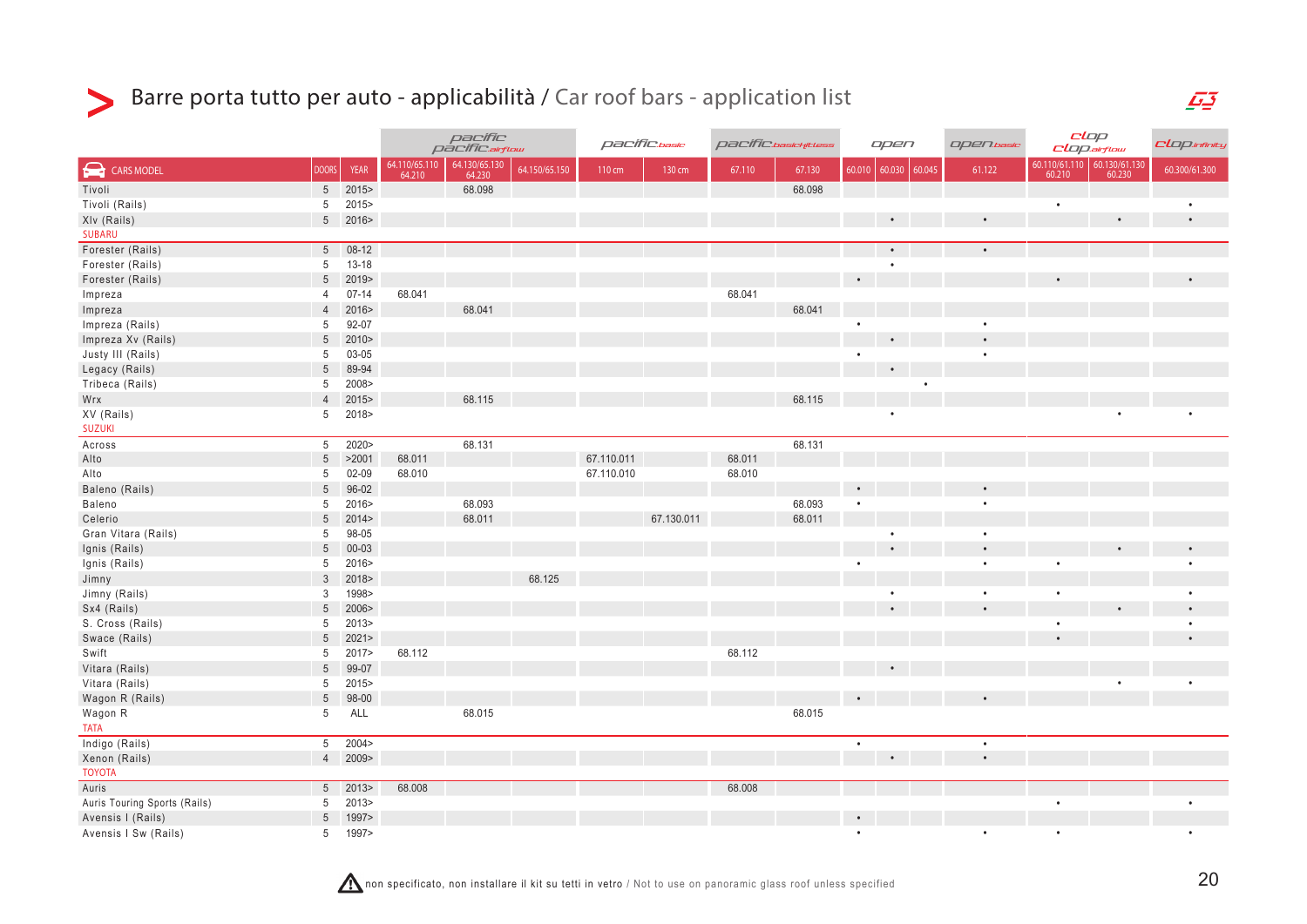

|                                   |                 |           |                         | pacific<br>pacific.airflow |               | <i>pacific.basic</i> |            | <i>pacific.basicHitless</i> |        |        | open            | Open.basic | clop<br><b>CLOP</b> .airflow                                                             | CLop.infinity |
|-----------------------------------|-----------------|-----------|-------------------------|----------------------------|---------------|----------------------|------------|-----------------------------|--------|--------|-----------------|------------|------------------------------------------------------------------------------------------|---------------|
| CARS MODEL                        | <b>DOORS</b>    | YEAR      | 64.110/65.110<br>64.210 | 64.130/65.130<br>64.230    | 64.150/65.150 | 110 cm               | 130 cm     | 67.110                      | 67.130 | 60.010 | 60.030   60.045 | 61.122     | $\begin{array}{c c} 60.110/61.110 & 60.130/61.130 \\ \hline 60.210 & 60.230 \end{array}$ | 60.300/61.300 |
| Avensis                           | 5 <sup>5</sup>  | >2009     |                         | 68.008                     |               |                      | 67.130.008 |                             | 68.008 |        |                 |            |                                                                                          |               |
| Avensis Verso                     | 5               | 02-06     |                         | 68.031                     |               |                      |            |                             | 68.031 |        |                 |            |                                                                                          |               |
| Avensis Wagon                     | 5               | 2009>     | 68.007                  |                            |               |                      |            | 68.007                      |        |        |                 |            |                                                                                          |               |
| Aygo                              | 5               | ALL       | 68.023                  |                            |               |                      |            | 68.023                      |        |        |                 |            |                                                                                          |               |
| Carina                            | 5               | 92-07     |                         | 68.008                     |               |                      | 67.130.008 |                             | 68.008 |        |                 |            |                                                                                          |               |
| $Ch-R$                            | 5               | 2016>     | 68.109                  |                            |               |                      |            | 68.109                      |        |        |                 |            |                                                                                          |               |
| Corolla                           | $5\phantom{.0}$ | $02-07$   |                         | 68.010                     |               |                      | 67.130.010 |                             | 68.010 |        |                 |            |                                                                                          |               |
| Corolla                           | $\overline{4}$  | $07 - 13$ |                         | 68.027                     |               |                      |            |                             | 68.027 |        |                 |            |                                                                                          |               |
| Corolla Sw (Rails)                | 5               | 2019>     |                         |                            |               |                      |            |                             |        |        |                 |            |                                                                                          |               |
| Corolla Verso                     | 5               | >2004     |                         | 68.008                     |               |                      | 67.130.008 |                             | 68.008 |        |                 |            |                                                                                          |               |
| Corolla Wagon (Rails)             | 5               | 92-97     |                         |                            |               |                      |            |                             |        |        |                 |            |                                                                                          |               |
| Indigo (Rails)                    | 5               | >2003     |                         |                            |               |                      |            |                             |        |        |                 |            |                                                                                          |               |
| Picnic (Rails)                    | $\overline{5}$  | 96-01     |                         |                            |               |                      |            |                             |        |        |                 |            |                                                                                          |               |
| Previa (Rails)                    | 5               | 00-06     |                         |                            |               |                      |            |                             |        |        |                 |            |                                                                                          |               |
| Rav 4 (Rails)                     | $5\overline{)}$ | $94-13$   |                         |                            |               |                      |            |                             |        |        |                 |            |                                                                                          |               |
| Rav 4                             | 5               | $13 - 18$ |                         | 68.089                     |               |                      |            |                             | 68.089 |        |                 |            |                                                                                          |               |
| Rav 4                             | 5               | 2019>     |                         | 68.131                     |               |                      |            |                             | 68.131 |        |                 |            |                                                                                          |               |
| Rav 4 (Rails)                     | 5               | 2013>     |                         |                            |               |                      |            |                             |        |        | $\bullet$       |            |                                                                                          |               |
| Sequoia (Rails)                   | $5\overline{)}$ | 2005>     |                         |                            |               |                      |            |                             |        |        | $\bullet$       |            |                                                                                          |               |
| Sienna (Rails)                    | 5               | 2004      |                         |                            |               |                      |            |                             |        |        |                 |            |                                                                                          |               |
| Urban Cruiser                     | 5               | 2009>     |                         | 68.011                     |               |                      | 67.130.011 |                             | 68.011 |        |                 |            |                                                                                          |               |
| Verso                             | 5               | 2013>     |                         | 68.068                     |               |                      |            |                             | 68.068 |        |                 |            |                                                                                          |               |
| Yaris                             | 5               | >2005     | 68.020                  |                            |               |                      |            | 68.020                      |        |        |                 |            |                                                                                          |               |
| Yaris                             | 5               | 2011      |                         | 68.011                     |               |                      | 67.130.011 |                             | 68.011 |        |                 |            |                                                                                          |               |
| Yaris Verso (Rails)               | 5 <sup>5</sup>  | 99-05     |                         |                            |               |                      |            |                             |        |        |                 |            |                                                                                          |               |
| <b>VOLKSWAGEN</b>                 |                 |           |                         |                            |               |                      |            |                             |        |        |                 |            |                                                                                          |               |
| Amarok (Doppia cabina/Double cab) | 4               | 2010      |                         | 68.003                     |               |                      |            |                             | 68.003 |        |                 |            |                                                                                          |               |
| Bora Sw (Rails)                   | 5               | 99-05     |                         |                            |               |                      |            |                             |        |        |                 |            |                                                                                          |               |
| Caddy (Rails)                     | 5               | 2013      |                         |                            |               |                      |            |                             |        |        |                 |            |                                                                                          |               |
| Caddy Maxi (Rails)                | 5               | 2010>     |                         |                            |               |                      |            |                             |        |        |                 |            |                                                                                          |               |
| Cross Polo (Rails)                | $5\phantom{.0}$ | $07-14$   |                         |                            |               |                      |            |                             |        |        |                 |            |                                                                                          |               |
| Cross Polo (Rails)                | 5               | 2015>     |                         |                            |               |                      |            |                             |        |        |                 |            |                                                                                          | $\bullet$     |
| Cross Up                          | $\overline{5}$  | 2014      |                         |                            |               |                      |            |                             |        |        |                 |            |                                                                                          |               |
| Golf II                           | 3/5             | 84-90     | 68.023                  |                            |               |                      |            | 68.023                      |        |        |                 |            |                                                                                          |               |
| Golf Variant (Rails)              | $5\,$           | 93-03     |                         |                            |               |                      |            |                             |        |        |                 |            |                                                                                          | $\bullet$     |
| Golf Variant (Rails)              | 5               | 13-19     |                         |                            |               |                      |            |                             |        |        |                 |            |                                                                                          |               |
| Golf Variant (Rails)              | $\overline{5}$  | 2020      |                         |                            |               |                      |            |                             |        |        |                 |            |                                                                                          |               |
| Golf Plus                         | 5               | 05-09     |                         | 68.014                     |               |                      |            |                             | 68.014 |        |                 |            |                                                                                          |               |
| Golf IV                           | 3/5             | 98-03     | 68.057                  |                            |               |                      |            | 68.057                      |        |        |                 |            |                                                                                          |               |
| Golf V                            | 3               | 03-08     |                         | 68.019                     |               |                      |            |                             | 68.019 |        |                 |            |                                                                                          |               |
| Golf V                            | $5\overline{)}$ | 03-08     |                         | 68.005                     |               |                      | 67.130.005 |                             | 68.005 |        |                 |            |                                                                                          |               |
| Golf V Crossgolf (Rails)          | 5               | 2006>     |                         |                            |               |                      |            |                             |        |        |                 |            |                                                                                          |               |
| Golf VI                           | 3               | $08-12$   |                         | 68.016                     |               |                      |            |                             | 68.016 |        |                 |            |                                                                                          |               |
| Golf VI                           | 5               | $08-12$   |                         | 68.005                     |               |                      | 67.130.005 |                             | 68.005 |        |                 |            |                                                                                          |               |
| Golf VI Plus (Rails)              | 5               | 2009      |                         |                            |               |                      |            |                             |        |        | $\bullet$       |            |                                                                                          |               |

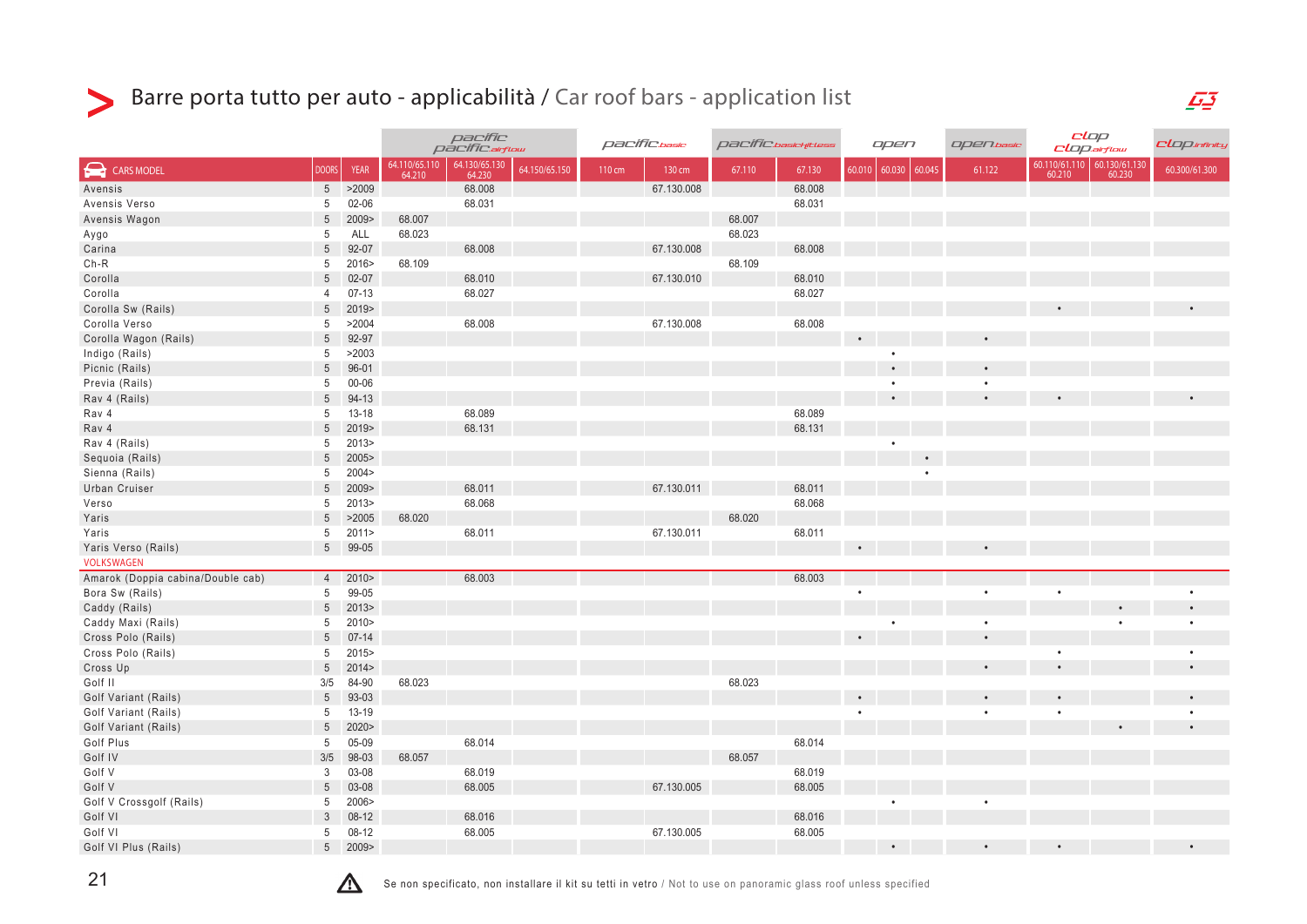

|                                              |                 |             |                         | pacific<br><i>pacificarfuau</i> |               | <i>pacific.basic</i> |            | <i>pacific.basicHtless</i> |        | open                 | Open.basic |        | clop<br><b>CLOP</b> airflow             | <b>CLOP</b> .infinity |
|----------------------------------------------|-----------------|-------------|-------------------------|---------------------------------|---------------|----------------------|------------|----------------------------|--------|----------------------|------------|--------|-----------------------------------------|-----------------------|
| CARS MODEL                                   | <b>DOORS</b>    | <b>YEAR</b> | 64.110/65.110<br>64.210 | 64.130/65.130<br>64.230         | 64.150/65.150 | 110 cm               | 130 cm     | 67.110                     | 67.130 | 60.010 60.030 60.045 | 61.122     | 60.210 | $60.110/61.110$ 60.130/61.130<br>60.230 | 60.300/61.300         |
| Golf VII                                     | 5               | 2013>       |                         | 68.063                          |               |                      |            |                            | 68.063 |                      |            |        |                                         |                       |
| Golf VII Variant                             | $5\phantom{.0}$ | 2013        |                         |                                 |               |                      |            |                            |        |                      |            |        |                                         | $\bullet$             |
| Golf VIII                                    | 5               | 2020>       |                         | 68.133                          |               |                      |            |                            | 68.133 |                      |            |        |                                         |                       |
| Golf Sportsvan                               | 5               | 2014        |                         | 68.063                          |               |                      |            |                            | 68.063 |                      |            |        |                                         |                       |
| Golf Sportsvan (Rails)                       | 5               | 2014        |                         |                                 |               |                      |            |                            |        |                      |            |        |                                         |                       |
| ID.4 (Rails)                                 | 5               | 2021        |                         |                                 |               |                      |            |                            |        |                      |            |        |                                         |                       |
| Jetta                                        | $\overline{4}$  | 05-09       |                         | 68.014                          |               |                      |            |                            | 68.014 |                      |            |        |                                         |                       |
| Jetta                                        | $\overline{4}$  | $11 - 18$   |                         | 68.105                          |               |                      |            |                            | 68.105 |                      |            |        |                                         |                       |
| Lupo                                         | 3               | 97-05       | 68.010                  |                                 |               | 67.110.010           |            | 68.010                     |        |                      |            |        |                                         |                       |
| Passat                                       | $\overline{4}$  | 88-05       | 68.010                  |                                 |               | 67.110.010           |            | 68.010                     |        |                      |            |        |                                         |                       |
| Passat                                       | $\overline{4}$  | $05 - 14$   |                         | 68.014                          |               |                      |            |                            | 68.014 |                      |            |        |                                         |                       |
| Passat                                       | 5               | 2015        |                         | 68.014                          |               |                      |            |                            | 68.014 |                      |            |        |                                         |                       |
| Passat Alltrack (Rails)                      | 5               | 2012>       |                         |                                 |               |                      |            |                            |        |                      |            |        |                                         | $\bullet$             |
| Passat Sw                                    | $\overline{4}$  | $00 - 05$   | 68.010                  |                                 |               | 67.110.010           |            | 68.010                     |        |                      |            |        |                                         |                       |
| Passat Variant (Rails)                       | 5               | 88-10       |                         |                                 |               |                      |            |                            |        |                      |            |        |                                         |                       |
| Passat Variant (Rails)                       | 5               | $10 - 13$   |                         |                                 |               |                      |            |                            |        |                      |            |        |                                         |                       |
| Passat Variant (Rails)                       | 5               | 2014        |                         |                                 |               |                      |            |                            |        |                      |            |        |                                         | $\bullet$             |
| Polo (Rails)                                 | $\mathbf{3}$    | 81-94       |                         |                                 |               |                      |            |                            |        |                      |            |        |                                         |                       |
| Polo                                         | 3               | $01 - 08$   | 68.081                  |                                 |               |                      |            | 68.081                     |        |                      |            |        |                                         |                       |
| Polo                                         | 5               | $01 - 08$   | 68.081                  |                                 |               |                      |            | 68.081                     |        |                      |            |        |                                         |                       |
| Polo                                         | 3               | 2010>       |                         | 68.018                          |               |                      |            |                            | 68.018 |                      |            |        |                                         |                       |
| Polo                                         | 5               | $10 - 16$   |                         | 68.017                          |               |                      |            |                            | 68.017 |                      |            |        |                                         |                       |
| Polo                                         | 5               | 2017>       |                         | 68.105                          |               |                      |            |                            | 68.105 |                      |            |        |                                         |                       |
| Sharan (Rails)                               | 5               | $95 - 10$   |                         |                                 |               |                      |            |                            |        |                      |            |        |                                         |                       |
| Sharan (Rails)                               | 5               | 2010>       |                         |                                 |               |                      |            |                            |        |                      |            |        |                                         |                       |
| T-Roc                                        | $5\phantom{.0}$ | 2017        |                         | 68.122                          |               |                      |            |                            | 68.122 |                      |            |        |                                         |                       |
| T-Roc (Rails)                                | 5               | 2017>       |                         |                                 |               |                      |            |                            |        |                      |            |        |                                         |                       |
| Tiguan (Rails)                               | 5               | $08-15$     |                         |                                 |               |                      |            |                            |        |                      |            |        |                                         |                       |
| Tiguan (Rails)                               | 5               | 2016>       |                         |                                 |               |                      |            |                            |        |                      |            |        |                                         | $\bullet$             |
| Touareg (Rails)                              | 5               | $02 - 13$   |                         |                                 |               |                      |            |                            |        |                      |            |        |                                         |                       |
| Touareg (Rails)                              | 5               | $14 - 18$   |                         |                                 |               |                      |            |                            |        |                      |            |        |                                         |                       |
| Touareg (Rails)                              | $5\phantom{.0}$ | 2018>       |                         |                                 |               |                      |            |                            |        |                      |            |        |                                         |                       |
| Touran                                       | 5               | $03 - 10$   |                         |                                 | 68.005        |                      |            |                            |        |                      |            |        |                                         |                       |
| Touran (Rails)                               | 5               | $03 - 14$   |                         |                                 |               |                      |            |                            |        |                      |            |        |                                         |                       |
| Touran                                       | 5               | 2015>       |                         | 68.091                          |               |                      |            |                            | 68.091 |                      |            |        |                                         |                       |
| Touran (Rails)                               | $5\phantom{.0}$ | 2015>       |                         |                                 |               |                      |            |                            |        |                      |            |        |                                         |                       |
| Transporter V (Rails)                        | 3/5             | 2003>       |                         |                                 |               |                      |            |                            |        |                      |            |        |                                         |                       |
| $\mathsf{Up}% _{T}\left( \mathcal{M}\right)$ | $\mathbf{3}$    | 2012        |                         | 68.083                          |               |                      |            |                            | 68.083 |                      |            |        |                                         |                       |
| Up                                           | 5               | 2012        |                         | 68.083                          |               |                      |            |                            | 68.083 |                      |            |        |                                         |                       |
| <b>VOLVO</b>                                 |                 |             |                         |                                 |               |                      |            |                            |        |                      |            |        |                                         |                       |
| 740/760 (Rails)                              | 5               | 82-92       |                         |                                 |               |                      |            |                            |        | $\bullet$            | $\bullet$  |        | $\bullet$                               |                       |
| 850 Sw (Rails)                               | $5\phantom{.0}$ | 92-96       |                         |                                 |               |                      |            |                            |        |                      |            |        |                                         |                       |
| 940 Sw (Rails)                               | 5               | 92-98       |                         |                                 |               |                      |            |                            |        |                      | $\bullet$  |        |                                         |                       |
| <b>S40</b>                                   | $\overline{4}$  | 96-04       | 68.010                  |                                 |               | 67.110.010           |            | 68.010                     |        |                      |            |        |                                         |                       |
| <b>S40</b>                                   | 4               | $05-12$     |                         | 68.010                          |               |                      | 67.130.010 |                            | 68.010 |                      |            |        |                                         |                       |